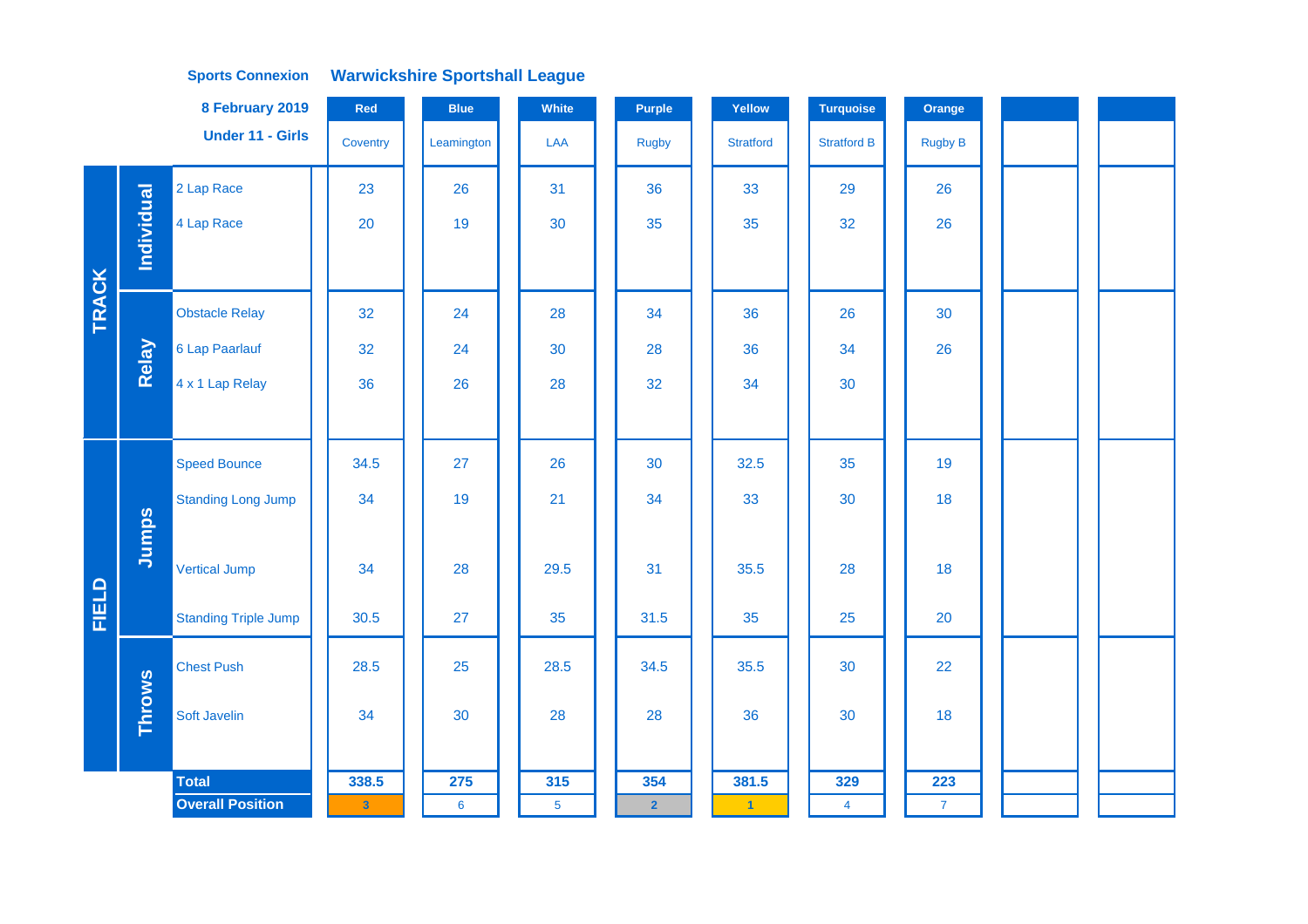|                |               | 2 Lap Race               |             |                 | 4 Lap Race      |                |               |                                 |             |                  |
|----------------|---------------|--------------------------|-------------|-----------------|-----------------|----------------|---------------|---------------------------------|-------------|------------------|
| <b>No</b>      | <b>Name</b>   | <b>Club</b>              | <b>Time</b> | Rank            | <b>Points</b>   | <b>No</b>      | <b>Name</b>   | <b>Club</b>                     | <b>Time</b> | <b>Rank Poil</b> |
|                | A pair        | Coventry                 | 25          | A 2             | $\overline{23}$ | $\overline{1}$ | A pair        | Coventry                        | 52.2        | A 5              |
| $\overline{2}$ | A pair        | Leamington               | 27.5        | A 6             | 19              | $\overline{2}$ | A pair        | Leamington                      | 55          | A 6              |
| 3 <sup>7</sup> | A pair        | LAA                      | 25.8        | A 4             | 21              | 3              | A pair        | <b>LAA</b>                      | 58.9        | <b>B</b> 4       |
| $\overline{4}$ | A pair        | Rugby                    | 25.9        | <b>B</b> 1      | 12              | $\overline{4}$ | A pair        | Rugby                           | 52.4        | B <sub>2</sub>   |
|                | A pair        | Stratford                | 25.4        | A 3             | 22              | 5              | A pair        | Stratford                       | 51.2        | <b>B</b> 1       |
|                | A pair        | <b>Stratford B</b>       | 26.4        | A 5             | $\overline{20}$ | 6              | A pair        | Stratford B                     | 50.8        | A 3              |
|                | A pair        | Rugby B                  | 27.7        | A 7             | $\overline{18}$ | $\overline{7}$ | A pair        | Rugby B                         | 57.8        | A 7              |
| 11             | B pair        | Coventry                 |             |                 |                 | 11             | <b>B</b> pair | Coventry                        |             |                  |
| 12             | B pair        | Leamington               | 30.2        | <b>B6</b>       | $\overline{7}$  | 12             | <b>B</b> pair | Leamington                      |             |                  |
| 13             | B pair        | LAA                      | 27          | <b>B3</b>       | 10              | 13             | <b>B</b> pair | LAA                             | 52.1        | A 4              |
|                | <b>B</b> pair | Rugby                    | 24.8        | A 1             | $\overline{24}$ | 14             | <b>B</b> pair | Rugby                           | 50.3        | A 1              |
|                | <b>B</b> pair | Stratford                | 26.1        | $\overline{B2}$ | 11              | 15             | <b>B</b> pair | Stratford                       | 50.6        | A 2              |
|                | <b>B</b> pair | Stratford B              | 27.6        | <b>B4</b>       | 9               | 16             | <b>B</b> pair | Stratford B                     | 54.5        | <b>B</b> 3       |
|                | B pair        | Rugby B                  | 28.6        | B <sub>5</sub>  | 8               | 17             | <b>B</b> pair | <b>Rugby B</b>                  | 60          | $\overline{B}$   |
|                |               |                          |             |                 |                 |                |               |                                 |             |                  |
|                |               | 2 Lap Race - Non Scoring |             |                 |                 |                |               | <b>4 Lap Race - Non Scoring</b> |             |                  |
| <b>No</b>      | <b>Name</b>   | <b>Club</b>              | <b>Time</b> | <b>NS</b>       |                 | <b>No</b>      | <b>Name</b>   | <b>Club</b>                     | <b>Time</b> | <b>NS</b>        |
|                |               |                          |             |                 |                 |                |               |                                 |             |                  |
|                |               |                          |             |                 |                 |                |               |                                 |             |                  |
|                |               |                          |             |                 |                 |                |               |                                 |             |                  |
|                |               |                          |             |                 |                 |                |               |                                 |             |                  |
|                |               |                          |             |                 |                 |                |               |                                 |             |                  |

|                 |               | 2 Lap Race               |             |            |                | <b>4 Lap Race</b> |               |                          |             |                 |                    |
|-----------------|---------------|--------------------------|-------------|------------|----------------|-------------------|---------------|--------------------------|-------------|-----------------|--------------------|
| No              | <b>Name</b>   | <b>Club</b>              | <b>Time</b> | Rank       | <b>Points</b>  | <b>No</b>         | <b>Name</b>   | <b>Club</b>              | <b>Time</b> |                 | <b>Rank Points</b> |
|                 | A pair        | Coventry                 | 25          | A 2        | 23             |                   | A pair        | Coventry                 | 52.2        | A 5             | 20                 |
| $\overline{2}$  | A pair        | Leamington               | 27.5        | A 6        | 19             | $\overline{2}$    | A pair        | Leamington               | 55          | A <sub>6</sub>  | 19                 |
| $\mathbf{3}$    | A pair        | LAA                      | 25.8        | A 4        | 21             | 3                 | A pair        | LAA                      | 58.9        | <b>B4</b>       | 9                  |
| $\overline{4}$  | A pair        | Rugby                    | 25.9        | <b>B</b> 1 | 12             | $\overline{4}$    | A pair        | <b>Rugby</b>             | 52.4        | $\overline{B2}$ | 11                 |
| $\sqrt{5}$      | A pair        | Stratford                | 25.4        | A 3        | 22             | 5                 | A pair        | Stratford                | 51.2        | <b>B</b> 1      | 12                 |
| $6\phantom{1}6$ | A pair        | Stratford B              | 26.4        | A 5        | 20             | 6                 | A pair        | <b>Stratford B</b>       | 50.8        | A 3             | 22                 |
| $\overline{7}$  | A pair        | Rugby B                  | 27.7        | A 7        | 18             | $\overline{7}$    | A pair        | Rugby B                  | 57.8        | A 7             | 18                 |
| 11              | <b>B</b> pair | Coventry                 |             |            |                | 11                | <b>B</b> pair | Coventry                 |             |                 |                    |
| 12              | B pair        | Leamington               | 30.2        | <b>B</b> 6 | $\overline{7}$ | 12                | <b>B</b> pair | Leamington               |             |                 |                    |
| 13              | B pair        | LAA                      | 27          | <b>B</b> 3 | 10             | 13                | <b>B</b> pair | LAA                      | 52.1        | A 4             | 21                 |
| $14$            | <b>B</b> pair | Rugby                    | 24.8        | A 1        | 24             | 14                | <b>B</b> pair | Rugby                    | 50.3        | A 1             | 24                 |
| 15              | B pair        | Stratford                | 26.1        | <b>B2</b>  | 11             | 15                | <b>B</b> pair | Stratford                | 50.6        | A 2             | 23                 |
| 16              | <b>B</b> pair | Stratford B              | 27.6        | <b>B</b> 4 | 9              | 16                | <b>B</b> pair | Stratford B              | 54.5        | <b>B3</b>       | 10                 |
| 17              | <b>B</b> pair | Rugby B                  | 28.6        | <b>B</b> 5 | 8              | 17                | <b>B</b> pair | Rugby B                  | 60          | <b>B</b> 5      | 8                  |
|                 |               |                          |             |            |                |                   |               |                          |             |                 |                    |
|                 |               |                          |             |            |                |                   |               |                          |             |                 |                    |
|                 |               |                          |             |            |                |                   |               |                          |             |                 |                    |
|                 |               |                          |             |            |                |                   |               |                          |             |                 |                    |
|                 |               |                          |             |            |                |                   |               |                          |             |                 |                    |
|                 |               |                          |             |            |                |                   |               |                          |             |                 |                    |
|                 |               |                          |             |            |                |                   |               |                          |             |                 |                    |
|                 |               |                          |             |            |                |                   |               |                          |             |                 |                    |
|                 |               |                          |             |            |                |                   |               |                          |             |                 |                    |
|                 |               |                          |             |            |                |                   |               |                          |             |                 |                    |
|                 |               | 2 Lap Race - Non Scoring |             |            |                |                   |               | 4 Lap Race - Non Scoring |             |                 |                    |
| No l            | <b>Name</b>   | <b>Club</b>              | <b>Time</b> | <b>NS</b>  |                | <b>No</b>         | <b>Name</b>   | <b>Club</b>              | <b>Time</b> | <b>NS</b>       |                    |

| . | . | ______ | ------- |  |
|---|---|--------|---------|--|
|   |   |        |         |  |
|   |   |        |         |  |
|   |   |        |         |  |
|   |   |        |         |  |
|   |   |        |         |  |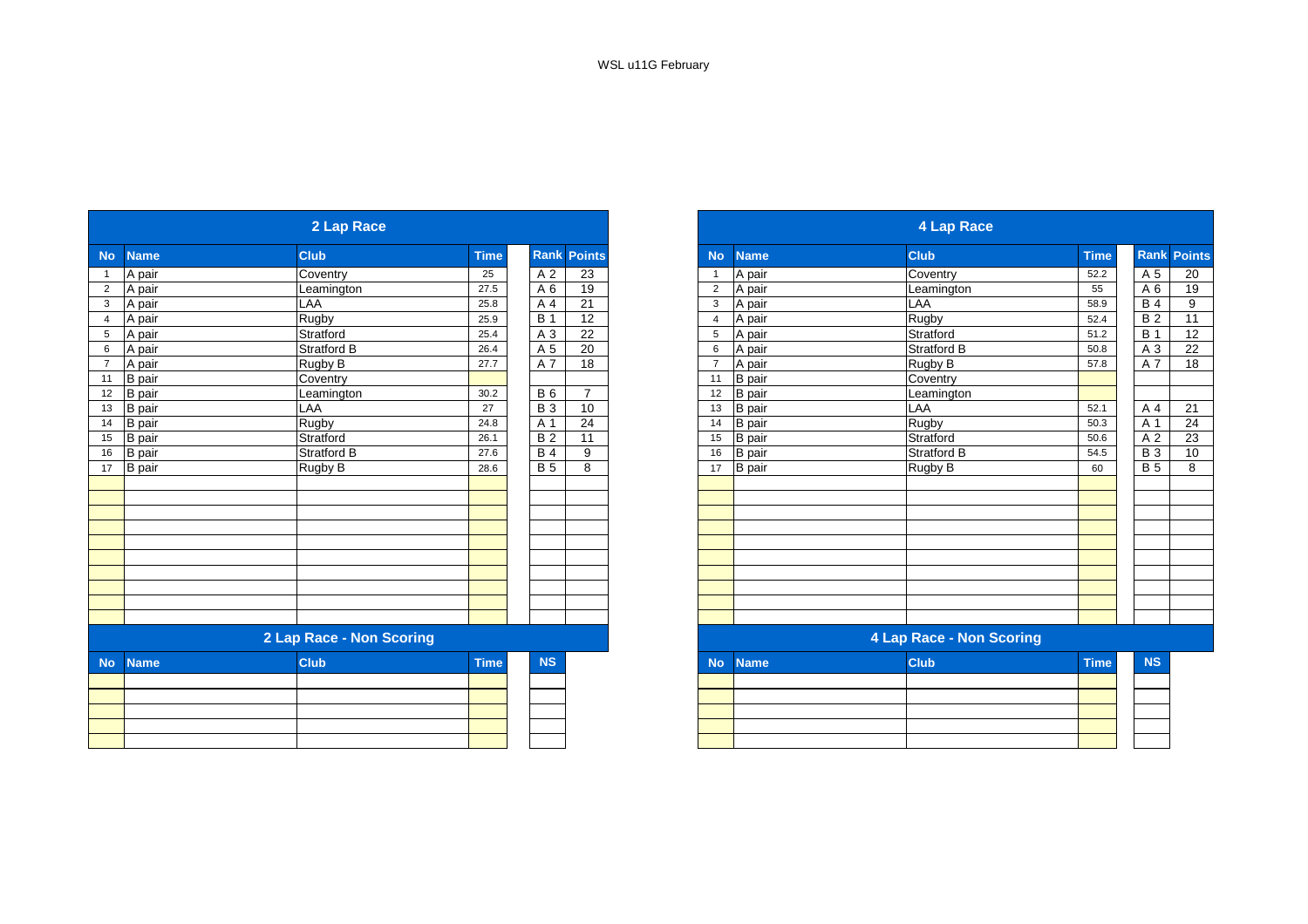|           |                                   | <b>Speed Bounce</b> |                |                |                    |           | <b>Standing Long Jump</b>               |                    |                        |  |  |  |  |
|-----------|-----------------------------------|---------------------|----------------|----------------|--------------------|-----------|-----------------------------------------|--------------------|------------------------|--|--|--|--|
| <b>No</b> | <b>Name</b>                       | <b>Club</b>         | <b>Bounces</b> |                | <b>Rank Points</b> | <b>No</b> | <b>Name</b>                             | <b>Club</b>        | <b>Distance</b><br>(m) |  |  |  |  |
| 101       | <b>Elsie Davidson</b>             | Coventry            | 49             | <b>B2</b>      | 10.5               | 103       | <b>Beth Murray</b>                      | Coventry           | 1.54                   |  |  |  |  |
| 109       | <b>Lily Sharkey</b>               | Coventry            | 61             | A 1            | 24                 | 109       | <b>Lily Sharkey</b>                     | Coventry           | 1.84                   |  |  |  |  |
| 219       | Natalie Greenwood                 | Leamington          | 49             | A 5            | 20                 | 216       | <b>Madeline Lim</b>                     | Leamington         | 1.63                   |  |  |  |  |
| 213       | <b>Ellie Cooknell</b>             | Leamington          | 39             | <b>B6</b>      | $\overline{7}$     | 329       | Mae Reeves                              | LAA                | 1.76                   |  |  |  |  |
| 362       | Lexie Horton                      | LAA                 | 43             | <b>B</b> 5     | 8                  | 417       | Olivia Monk                             | Rugby              | 1.78                   |  |  |  |  |
| 349       | Heynee-Sarah Lohore               | LAA                 | 44             | A 7            | $\overline{18}$    | 418       | Zoe Parker                              | Rugby              | 1.75                   |  |  |  |  |
| 415       | <b>Isabelle Knight</b>            | Rugby               | 51             | A 4            | 21                 | 505       | Niki Wodzisz                            | Stratford          | 1.44                   |  |  |  |  |
| 420       | <b>Scarlett Smith</b>             | <b>Rugby</b>        | 46             | <b>B4</b>      | 9                  | 501       | <b>Ruby Edwards</b>                     | Stratford          | 1.86                   |  |  |  |  |
| 502       | Olivia Hawkyard                   | Stratford           | 52             | A 3            | 22                 | 411       | Ella Burge                              | Rugby B            | 1.38                   |  |  |  |  |
| 503       | Ella Peeke                        | Stratford           | 49             | <b>B2</b>      | 10.5               | 508       | <b>Emiliy Grant</b>                     | Stratford B        | 1.74                   |  |  |  |  |
| 416       | <b>Eleanor McClements</b>         | Rugby B             | 45             | A 6            | 19                 | 512       | Annabelle Wynne Edwards                 | <b>Stratford B</b> | 1.45                   |  |  |  |  |
| 509       | <b>Annie Silvers</b>              | <b>Stratford B</b>  | 53             | A <sub>2</sub> | 23                 |           |                                         |                    |                        |  |  |  |  |
| 511       | <b>Libby Walton</b>               | <b>Stratford B</b>  | 50             | <b>B</b> 1     | 12                 |           |                                         |                    |                        |  |  |  |  |
|           |                                   |                     |                |                |                    |           |                                         |                    |                        |  |  |  |  |
|           |                                   |                     |                |                |                    |           |                                         |                    |                        |  |  |  |  |
|           |                                   |                     |                |                |                    |           |                                         |                    |                        |  |  |  |  |
|           |                                   |                     |                |                |                    |           |                                         |                    |                        |  |  |  |  |
|           |                                   |                     |                |                |                    |           |                                         |                    |                        |  |  |  |  |
|           |                                   |                     |                |                |                    |           |                                         |                    |                        |  |  |  |  |
|           |                                   |                     |                |                |                    |           |                                         |                    |                        |  |  |  |  |
|           |                                   |                     |                |                |                    |           |                                         |                    |                        |  |  |  |  |
|           |                                   |                     |                |                |                    |           |                                         |                    |                        |  |  |  |  |
|           |                                   |                     |                |                |                    |           |                                         |                    |                        |  |  |  |  |
|           |                                   |                     |                |                |                    |           |                                         |                    |                        |  |  |  |  |
|           | <b>Speed Bounce - Non Scoring</b> |                     |                |                |                    |           | <b>Standing Long Jump - Non Scoring</b> |                    |                        |  |  |  |  |
| <b>No</b> | <b>Name</b>                       | <b>Club</b>         | <b>Bounces</b> | <b>NS</b>      |                    | <b>No</b> | <b>Name</b>                             | <b>Club</b>        | <b>Distance</b><br>(m) |  |  |  |  |
|           |                                   |                     |                |                |                    |           |                                         |                    |                        |  |  |  |  |
|           |                                   |                     |                |                |                    |           |                                         |                    |                        |  |  |  |  |
|           |                                   |                     |                |                |                    |           |                                         |                    |                        |  |  |  |  |
|           |                                   |                     |                |                |                    |           |                                         |                    |                        |  |  |  |  |
|           |                                   |                     |                |                |                    |           |                                         |                    |                        |  |  |  |  |

|           |                           |                                   |                |                | <b>Standing Long Jump</b> |           |                         |                                         |                        |             |               |  |
|-----------|---------------------------|-----------------------------------|----------------|----------------|---------------------------|-----------|-------------------------|-----------------------------------------|------------------------|-------------|---------------|--|
| <b>No</b> | <b>Name</b>               | <b>Club</b>                       | <b>Bounces</b> | <b>Rank</b>    | <b>Points</b>             | <b>No</b> | <b>Name</b>             | <b>Club</b>                             | <b>Distance</b><br>(m) | <b>Rank</b> | <b>Points</b> |  |
| 101       | <b>Elsie Davidson</b>     | Coventry                          | 49             | <b>B2</b>      | 10.5                      | 103       | <b>Beth Murray</b>      | Coventry                                | 1.54                   | <b>B2</b>   | 11            |  |
| 109       | <b>Lily Sharkey</b>       | Coventry                          | 61             | A 1            | 24                        | 109       | <b>Lily Sharkey</b>     | Coventry                                | 1.84                   | A 2         | 23            |  |
| 219       | Natalie Greenwood         | Leamington                        | 49             | A 5            | 20                        | 216       | Madeline Lim            | Leamington                              | 1.63                   | A 6         | 19            |  |
| 213       | Ellie Cooknell            | Leamington                        | 39             | <b>B</b> 6     | $\overline{7}$            | 329       | Mae Reeves              | LAA                                     | 1.76                   | A 4         | 21            |  |
| 362       | Lexie Horton              | LAA                               | 43             | <b>B</b> 5     | 8                         | 417       | Olivia Monk             | Rugby                                   | 1.78                   | A 3         | 22            |  |
| 349       | Heynee-Sarah Lohore       | LAA                               | 44             | A 7            | 18                        | 418       | Zoe Parker              | Rugby                                   | 1.75                   | <b>B</b> 1  | 12            |  |
| 415       | <b>Isabelle Knight</b>    | Rugby                             | 51             | A <sub>4</sub> | 21                        | 505       | Niki Wodzisz            | Stratford                               | 1.44                   | <b>B</b> 4  | 9             |  |
| 420       | <b>Scarlett Smith</b>     | Rugby                             | 46             | <b>B</b> 4     | 9                         | 501       | <b>Ruby Edwards</b>     | Stratford                               | 1.86                   | A 1         | 24            |  |
| 502       | Olivia Hawkyard           | Stratford                         | 52             | A 3            | 22                        | 411       | Ella Burge              | Rugby B                                 | 1.38                   | A 7         | 18            |  |
| 503       | Ella Peeke                | Stratford                         | 49             | <b>B2</b>      | 10.5                      | 508       | <b>Emiliy Grant</b>     | Stratford B                             | 1.74                   | A 5         | 20            |  |
| 416       | <b>Eleanor McClements</b> | Rugby B                           | 45             | A 6            | 19                        | 512       | Annabelle Wynne Edwards | Stratford B                             | 1.45                   | <b>B</b> 3  | 10            |  |
| 509       | <b>Annie Silvers</b>      | <b>Stratford B</b>                | 53             | A 2            | 23                        |           |                         |                                         |                        |             |               |  |
| 511       | Libby Walton              | <b>Stratford B</b>                | 50             | <b>B</b> 1     | $\overline{12}$           |           |                         |                                         |                        |             |               |  |
|           |                           |                                   |                |                |                           |           |                         |                                         |                        |             |               |  |
|           |                           |                                   |                |                |                           |           |                         |                                         |                        |             |               |  |
|           |                           |                                   |                |                |                           |           |                         |                                         |                        |             |               |  |
|           |                           |                                   |                |                |                           |           |                         |                                         |                        |             |               |  |
|           |                           |                                   |                |                |                           |           |                         |                                         |                        |             |               |  |
|           |                           |                                   |                |                |                           |           |                         |                                         |                        |             |               |  |
|           |                           |                                   |                |                |                           |           |                         |                                         |                        |             |               |  |
|           |                           |                                   |                |                |                           |           |                         |                                         |                        |             |               |  |
|           |                           |                                   |                |                |                           |           |                         |                                         |                        |             |               |  |
|           |                           |                                   |                |                |                           |           |                         |                                         |                        |             |               |  |
|           |                           |                                   |                |                |                           |           |                         |                                         |                        |             |               |  |
|           |                           | <b>Speed Bounce - Non Scoring</b> |                |                |                           |           |                         | <b>Standing Long Jump - Non Scoring</b> |                        |             |               |  |
| <b>No</b> | <b>Name</b>               | Club                              | <b>Bounces</b> | <b>NS</b>      |                           | <b>No</b> | <b>Name</b>             | <b>Club</b>                             | <b>Distance</b><br>(m) | <b>NS</b>   |               |  |
|           |                           |                                   |                |                |                           |           |                         |                                         |                        |             |               |  |
|           |                           |                                   |                |                |                           |           |                         |                                         |                        |             |               |  |
|           |                           |                                   |                |                |                           |           |                         |                                         |                        |             |               |  |
|           |                           |                                   |                |                |                           |           |                         |                                         |                        |             |               |  |
|           |                           |                                   |                |                |                           |           |                         |                                         |                        |             |               |  |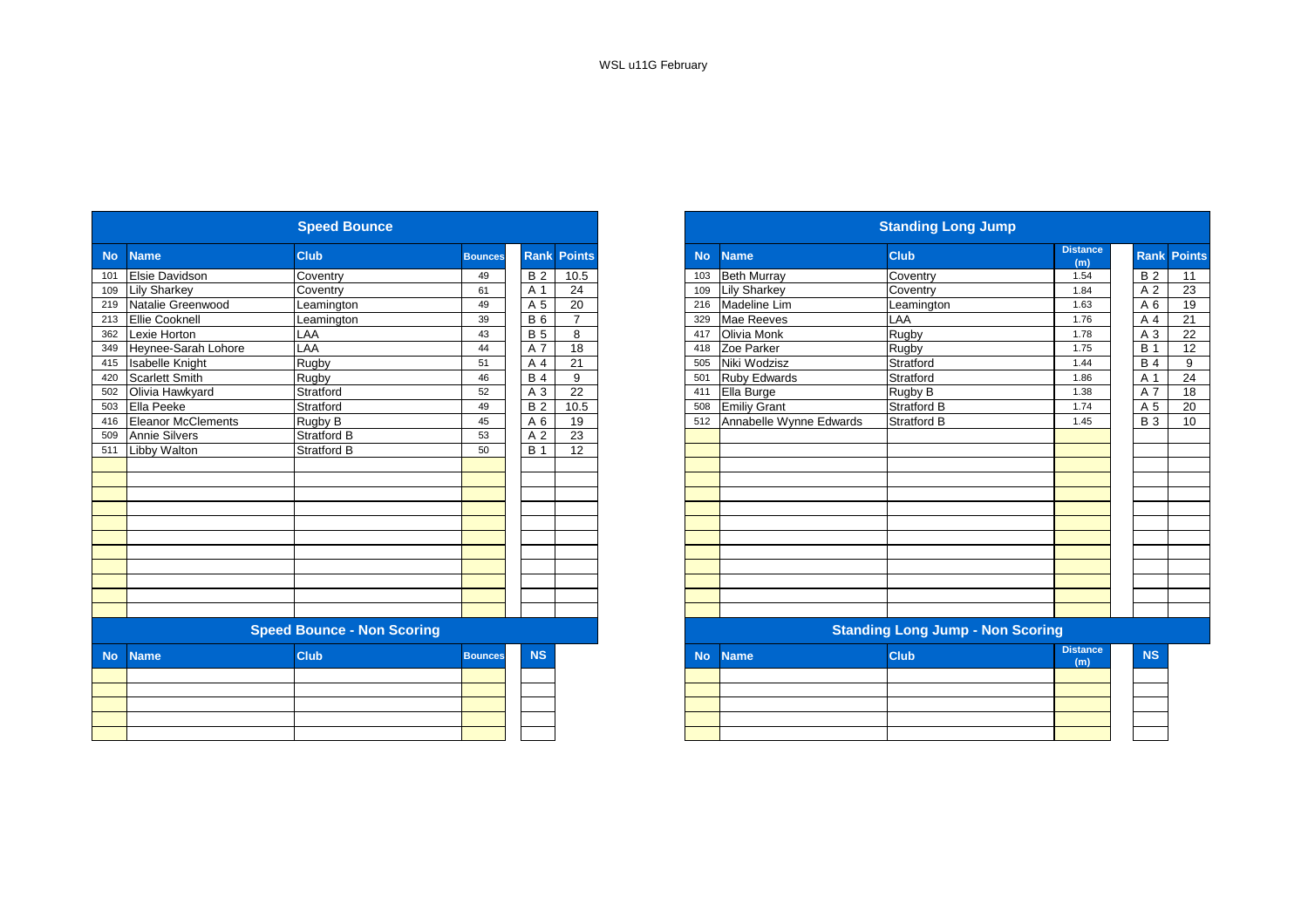|           |                        | <b>Vertical Jump</b>               |                         |                |                    |
|-----------|------------------------|------------------------------------|-------------------------|----------------|--------------------|
| <b>No</b> | <b>Name</b>            | <b>Club</b>                        | <b>Distance</b><br>(cm) |                | <b>Rank Points</b> |
| 101       | Elsie Davidson         | Coventry                           | 36                      | <b>B</b> 1     | 11.5               |
| 108       | Kimmy Burton           | Coventry                           | 42                      | A <sub>2</sub> | 22.5               |
| 219       | Natalie Greenwood      | Leamington                         | 36                      | A 5            | 19.5               |
| 210       | <b>Summer Gussin</b>   | Leamington                         | 29                      | <b>B4</b>      | 8.5                |
| 349       | Heynee-Sarah Lohore    | LAA                                | 42                      | A <sub>2</sub> | 22.5               |
| 357       | Eva Del Torre          | LAA                                | 22                      | <b>B</b> 6     | 7                  |
| 420       | <b>Scarlett Smith</b>  | Rugby                              | 31                      | <b>B3</b>      | 10                 |
| 417       | Olivia Monk            | Rugby                              | 38                      | A 4            | 21                 |
| 506       | Tessa Parkin           | Stratford                          | 36                      | <b>B</b> 1     | 11.5               |
| 504       | <b>Emilie Ross</b>     | Stratford                          | 44                      | A 1            | 24                 |
| 419       | Verity Skinner-Kakitie | Rugby B                            | 29                      | A 7            | 18                 |
| 510       | <b>Katie Smart</b>     | <b>Stratford B</b>                 | 36                      | A 5            | 19.5               |
| 517       | <b>Isla Travis</b>     | <b>Stratford B</b>                 | 29                      | <b>B4</b>      | 8.5                |
|           |                        |                                    |                         |                |                    |
|           |                        |                                    |                         |                |                    |
|           |                        |                                    |                         |                |                    |
|           |                        |                                    |                         |                |                    |
|           |                        |                                    |                         |                |                    |
|           |                        |                                    |                         |                |                    |
|           |                        |                                    |                         |                |                    |
|           |                        |                                    |                         |                |                    |
|           |                        |                                    |                         |                |                    |
|           |                        |                                    |                         |                |                    |
|           |                        |                                    |                         |                |                    |
|           |                        | <b>Vertical Jump - Non Scoring</b> |                         |                |                    |
| <b>No</b> | <b>Name</b>            | <b>Club</b>                        | <b>Distance</b><br>(cm) | <b>NS</b>      |                    |
|           |                        |                                    |                         |                |                    |
|           |                        |                                    |                         |                |                    |
|           |                        |                                    |                         |                |                    |
|           |                        |                                    |                         |                |                    |
|           |                        |                                    |                         |                |                    |

|                            | <b>Vertical Jump</b>               |                         |            |                    |
|----------------------------|------------------------------------|-------------------------|------------|--------------------|
| <b>Name</b>                | <b>Club</b>                        | <b>Distance</b><br>(cm) |            | <b>Rank Points</b> |
| Elsie Davidson             | Coventry                           | 36                      | <b>B</b> 1 | 11.5               |
| <b>Kimmy Burton</b>        | Coventry                           | 42                      | A 2        | 22.5               |
| Natalie Greenwood          | Leamington                         | 36                      | A 5        | 19.5               |
| 210 Summer Gussin          | Leamington                         | 29                      | <b>B</b> 4 | 8.5                |
| 349 Heynee-Sarah Lohore    | LAA                                | 42                      | A 2        | 22.5               |
| 357 Eva Del Torre          | LAA                                | 22                      | <b>B</b> 6 | $\overline{7}$     |
| <b>Scarlett Smith</b>      | Rugby                              | 31                      | <b>B</b> 3 | 10                 |
| Olivia Monk                | Rugby                              | 38                      | A 4        | 21                 |
| <b>Tessa Parkin</b>        | Stratford                          | 36                      | <b>B</b> 1 | 11.5               |
| <b>Emilie Ross</b>         | Stratford                          | 44                      | A 1        | 24                 |
| 419 Verity Skinner-Kakitie | Rugby B                            | 29                      | A 7        | 18                 |
| 510<br><b>Katie Smart</b>  | <b>Stratford B</b>                 | 36                      | A 5        | 19.5               |
| 517 Isla Travis            | <b>Stratford B</b>                 | 29                      | <b>B</b> 4 | 8.5                |
|                            |                                    |                         |            |                    |
|                            |                                    |                         |            |                    |
|                            |                                    |                         |            |                    |
|                            |                                    |                         |            |                    |
|                            |                                    |                         |            |                    |
|                            |                                    |                         |            |                    |
|                            |                                    |                         |            |                    |
|                            |                                    |                         |            |                    |
|                            |                                    |                         |            |                    |
|                            |                                    |                         |            |                    |
|                            |                                    |                         |            |                    |
|                            | <b>Vertical Jump - Non Scoring</b> |                         |            |                    |
| <b>No</b><br><b>Name</b>   | <b>Club</b>                        | <b>Distance</b><br>(cm) | <b>NS</b>  |                    |
|                            |                                    |                         |            |                    |
|                            |                                    |                         |            |                    |
|                            |                                    |                         |            |                    |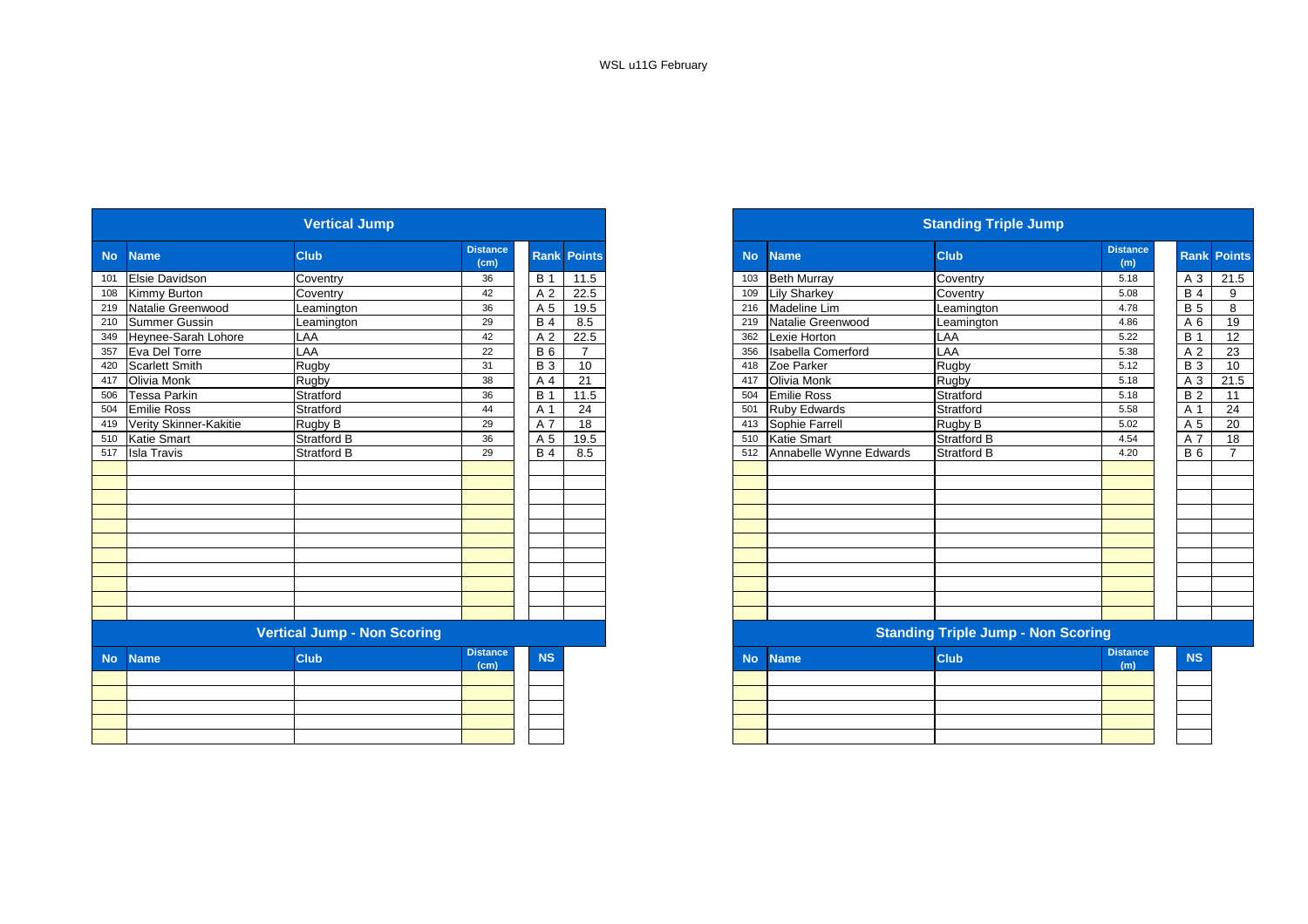| <b>No</b>                       | <b>Name</b>            | <b>Club</b>        | Dis (m) |                  | <b>Rank Points</b> |  |
|---------------------------------|------------------------|--------------------|---------|------------------|--------------------|--|
| 103                             | <b>Beth Murray</b>     | Coventry           | 4.00    | <b>B3</b>        | 9                  |  |
| 109                             | <b>Lily Sharkey</b>    | Coventry           | 4.25    | A 5              | 19.5               |  |
| 213                             | <b>Ellie Cooknell</b>  | Leamington         | 3.25    | $B_6$            | $\overline{7}$     |  |
| 210                             | Summer Gussin          | Leamington         | 3.50    | A 7              | 18                 |  |
| 354                             | <b>Charlotte Budd</b>  | LAA                | 4.25    | A 5              | 19.5               |  |
| 362                             | Lexie Horton           | LAA                | 4.00    | $\overline{B}$ 3 | $\overline{9}$     |  |
| 456                             | Lexie Thomlinson       | Rugby              | 4.50    | <b>B2</b>        | $\overline{11}$    |  |
| 414                             | Matilda Jones          | Rugby              | 5.00    | A 1              | 23.5               |  |
| 516                             | <b>Martha Peters</b>   | Stratford          | 5.00    | A 1              | 23.5               |  |
| 506                             | <b>Tessa Parkin</b>    | Stratford          | 5.00    | <b>B</b> 1       | 12                 |  |
| 419                             | Verity Skinner-Kakitie | Rugby B            | 4.75    | A 3              | $\overline{22}$    |  |
| 511                             | Libby Walton           | <b>Stratford B</b> | 4.00    | <b>B3</b>        | 9                  |  |
| 507                             | Olivia Shalders        | Stratford B        | 4.50    | A 4              | $\overline{21}$    |  |
|                                 |                        |                    |         |                  |                    |  |
| <b>Chest Push - Non Scoring</b> |                        |                    |         |                  |                    |  |
| <b>No</b>                       | <b>Name</b>            | <b>Club</b>        | Dis (m) | <b>NS</b>        |                    |  |
|                                 |                        |                    |         |                  |                    |  |
|                                 |                        |                    |         |                  |                    |  |
|                                 |                        |                    |         |                  |                    |  |
|                                 |                        |                    |         |                  |                    |  |
|                                 |                        |                    |         |                  |                    |  |

| <b>Chest Push</b>      |                                 |         |                  |                    |  |  |
|------------------------|---------------------------------|---------|------------------|--------------------|--|--|
| <b>Name</b>            | <b>Club</b>                     | Dis (m) |                  | <b>Rank Points</b> |  |  |
| <b>Beth Murray</b>     | Coventry                        | 4.00    | <b>B</b> 3       | 9                  |  |  |
| <b>Lily Sharkey</b>    | Coventry                        | 4.25    | A 5              | 19.5               |  |  |
| 213 Ellie Cooknell     | Leamington                      | 3.25    | <b>B</b> 6       | $\overline{7}$     |  |  |
| Summer Gussin          | Leamington                      | 3.50    | A 7              | 18                 |  |  |
| <b>Charlotte Budd</b>  | LAA                             | 4.25    | A 5              | 19.5               |  |  |
| Lexie Horton           | LAA                             | 4.00    | <b>B</b> 3       | 9                  |  |  |
| Lexie Thomlinson       | Rugby                           | 4.50    | <b>B2</b>        | $\overline{11}$    |  |  |
| Matilda Jones          | Rugby                           | 5.00    | A 1              | 23.5               |  |  |
| <b>Martha Peters</b>   | Stratford                       | 5.00    | A 1              | 23.5               |  |  |
| Tessa Parkin           | Stratford                       | 5.00    | $\overline{B}$ 1 | 12                 |  |  |
| Verity Skinner-Kakitie | Rugby B                         | 4.75    | A 3              | 22                 |  |  |
| Libby Walton           | <b>Stratford B</b>              | 4.00    | <b>B</b> 3       | 9                  |  |  |
| Olivia Shalders        | Stratford B                     | 4.50    | A 4              | 21                 |  |  |
|                        |                                 |         |                  |                    |  |  |
|                        |                                 |         |                  |                    |  |  |
|                        |                                 |         |                  |                    |  |  |
|                        |                                 |         |                  |                    |  |  |
|                        |                                 |         |                  |                    |  |  |
|                        |                                 |         |                  |                    |  |  |
|                        |                                 |         |                  |                    |  |  |
|                        |                                 |         |                  |                    |  |  |
|                        |                                 |         |                  |                    |  |  |
|                        |                                 |         |                  |                    |  |  |
|                        |                                 |         |                  |                    |  |  |
|                        | <b>Chest Push - Non Scoring</b> |         |                  |                    |  |  |
| <b>Name</b>            | <b>Club</b>                     | Dis(m)  | <b>NS</b>        |                    |  |  |
|                        |                                 |         |                  |                    |  |  |
|                        |                                 |         |                  |                    |  |  |
|                        |                                 |         |                  |                    |  |  |
|                        |                                 |         |                  |                    |  |  |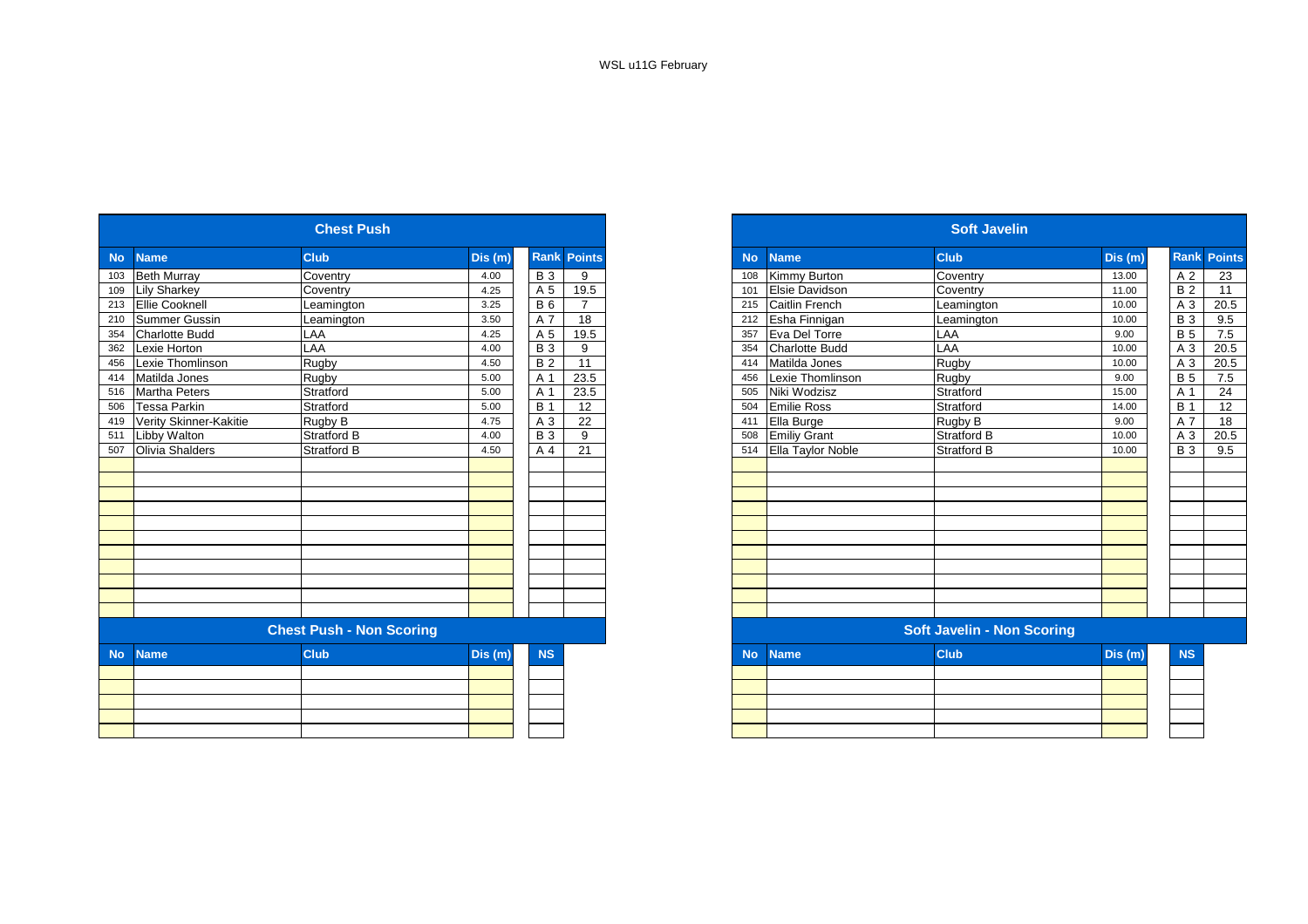# WSL u11G February

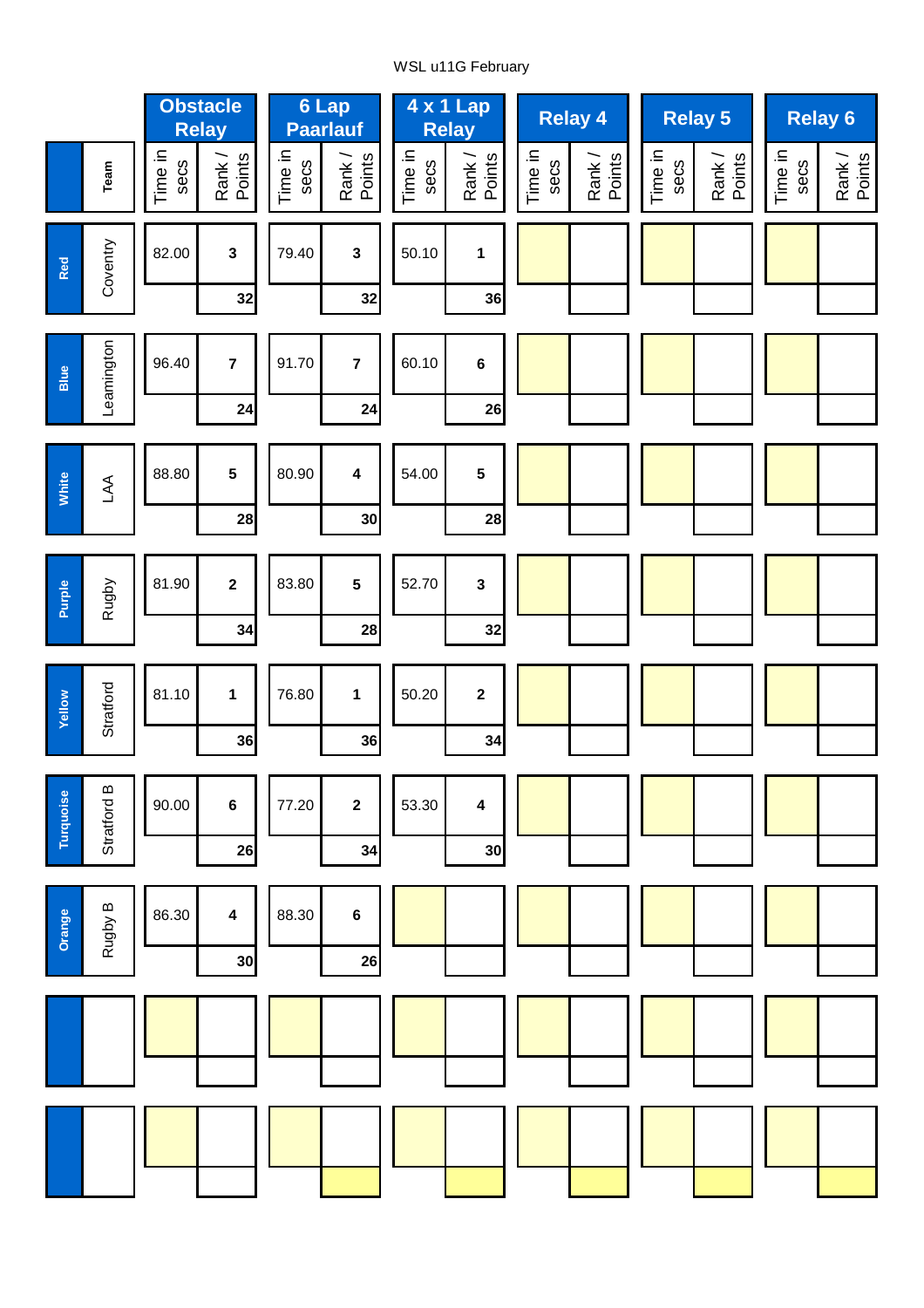|              |               | 8 February 2019             | Red            | <b>Blue</b>    | White          | <b>Purple</b> | Yellow               | Orange         | <b>Turquoise</b>   |  |  |
|--------------|---------------|-----------------------------|----------------|----------------|----------------|---------------|----------------------|----------------|--------------------|--|--|
|              |               | Under 11 - Boys             | Coventry       | Leamington     | LAA            | <b>Rugby</b>  | <b>Stratford</b>     | <b>Rugby B</b> | <b>Stratford B</b> |  |  |
|              |               | 2 Lap Race                  | 24             | 30             | 27             | 33            | 35                   |                | 30                 |  |  |
|              | Individual    | 4 Lap Race                  | 23             | 19             | 29             | 32            | 36                   |                | 32                 |  |  |
|              |               |                             |                |                |                |               |                      |                |                    |  |  |
| <b>TRACK</b> |               | <b>Obstacle Relay</b>       |                | 28             | 30             | 32            | 36                   |                | 34                 |  |  |
|              | Relay         | 6 Lap Paarlauf              | 36             | 28             |                | 30            | 34                   |                | 32                 |  |  |
|              |               | 4 x 1 Lap Relay             |                |                |                | 32            | 36                   |                | 34                 |  |  |
|              |               |                             |                |                |                |               |                      |                |                    |  |  |
|              |               | <b>Speed Bounce</b>         | 23             | 29.5           | 27             | 30.5          | 36                   |                | 33                 |  |  |
|              |               | <b>Standing Long Jump</b>   | 23             | 24             | 31             | 30.5          | 33                   |                | 29.5               |  |  |
|              | Jumps         |                             |                |                |                |               |                      |                |                    |  |  |
|              |               | <b>Vertical Jump</b>        | 23             | 28             | 32             | 31.5          | 36                   |                | 28.5               |  |  |
| FIELD        |               | <b>Standing Triple Jump</b> | 34             | 20             | 31             | 27            | 36                   |                | 31                 |  |  |
|              |               | <b>Chest Push</b>           | 31             |                | 22             | 29            | 35.5                 |                | 34.5               |  |  |
|              | <b>Throws</b> | Soft Javelin                | 28.5           | 35.5           | 26             | 32            | 34.5                 |                | 29.5               |  |  |
|              |               |                             |                |                |                |               |                      |                |                    |  |  |
|              |               | <b>Total</b>                | 245.5          | 242            | 255            | 339.5         | 388                  |                | 348                |  |  |
|              |               | <b>Overall Position</b>     | 5 <sup>5</sup> | $6\phantom{a}$ | $\overline{4}$ | $\mathbf{3}$  | $\blacktriangleleft$ |                | $\overline{2}$     |  |  |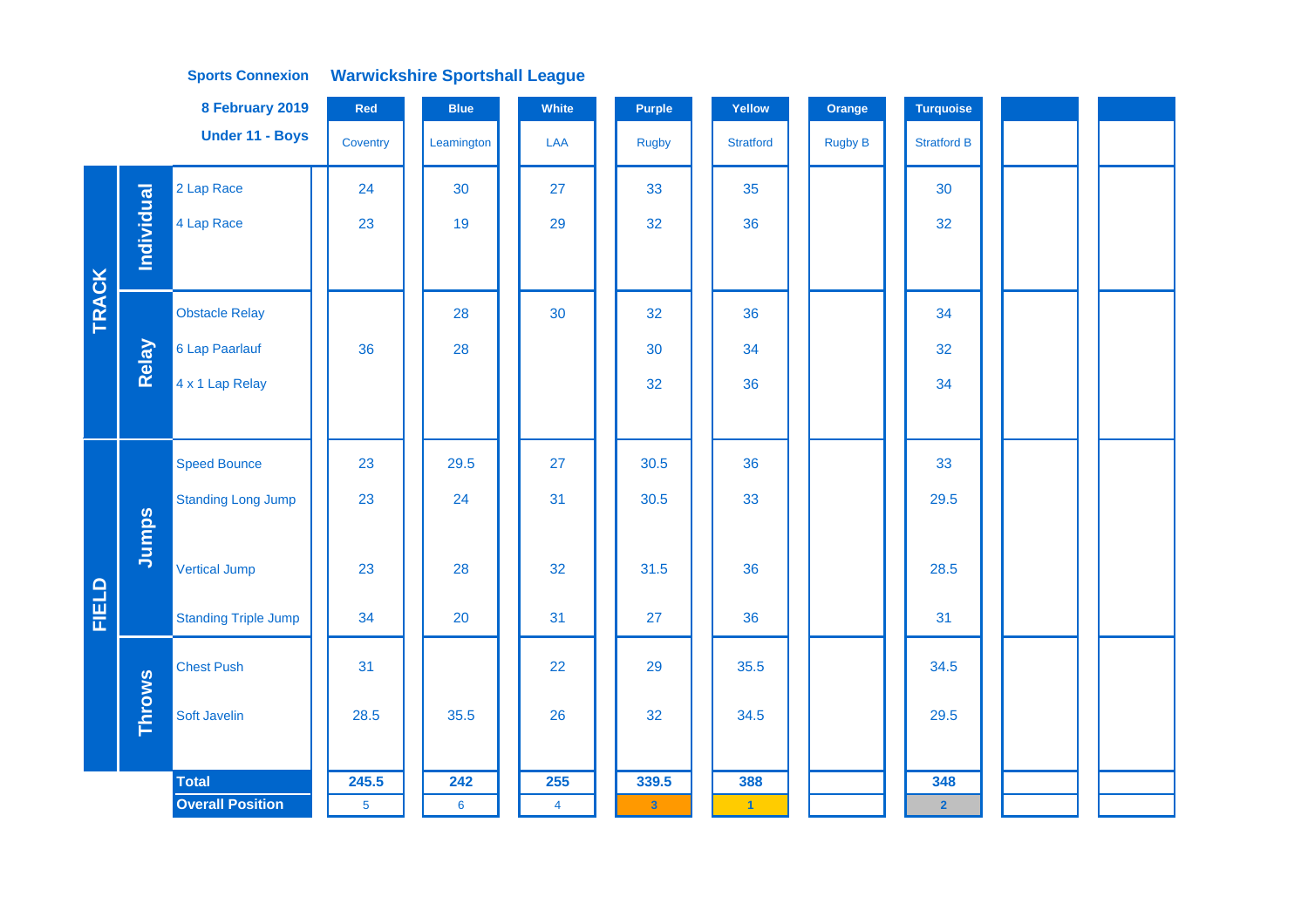|                |               | 2 Lap Race               |              |                              |                    |                |               | <b>4 Lap Race</b>        |              |
|----------------|---------------|--------------------------|--------------|------------------------------|--------------------|----------------|---------------|--------------------------|--------------|
| <b>No</b>      | <b>Name</b>   | <b>Club</b>              | <b>Time</b>  |                              | <b>Rank Points</b> | <b>No</b>      | <b>Name</b>   | <b>Club</b>              | <b>Time</b>  |
| $\mathbf{1}$   | A pair        | Coventry                 | 24.2         | A 1                          | 24                 | -1             | A pair        | Coventry                 | 49.3         |
| $\overline{2}$ | A pair        | Leamington               | 25.3         | A 4                          | 21                 | 2              | A pair        | Leamington               | 54.3         |
| $\mathbf{3}$   | A pair        | LAA                      | 25.9         | A 6                          | 19                 | 3              | A pair        | LAA                      | 53.2         |
| $\overline{4}$ | A pair        | Rugby                    | 25.1         | A 3                          | $\overline{22}$    | $\overline{4}$ | A pair        | Rugby                    | 54.1         |
| 5              | A pair        | Stratford                | 24.4         | A 2                          | $\overline{23}$    | 5              | A pair        | Stratford                | 48.8         |
| 6              | A pair        | Rugby B                  |              |                              |                    | 6              | A pair        | Rugby B                  |              |
| $\overline{7}$ | A pair        | <b>Stratford B</b>       | 25.5         | <b>B3</b>                    | 10                 | $\overline{7}$ | A pair        | <b>Stratford B</b>       | 50.7         |
|                |               |                          |              |                              |                    |                |               |                          |              |
| 11<br>12       | <b>B</b> pair | Coventry                 | 27.3         |                              | 9                  | 11<br>12       | <b>B</b> pair | Coventry                 |              |
|                | <b>B</b> pair | Leamington               |              | <b>B4</b><br><b>B</b> 5      |                    |                | <b>B</b> pair | Leamington               |              |
| 13             | <b>B</b> pair | LAA                      | 27.6         |                              | 8                  | 13             | <b>B</b> pair | LAA                      | 57.6         |
| 14<br>15       | <b>B</b> pair | Rugby                    | 25.3<br>25.1 | $\overline{B}$<br><b>B</b> 1 | 11                 | 14<br>15       | <b>B</b> pair | <b>Rugby</b>             | 51.1<br>51.6 |
|                | <b>B</b> pair | Stratford                |              |                              | 12                 |                | <b>B</b> pair | Stratford                |              |
| 16             | <b>B</b> pair | Rugby B                  |              |                              |                    | 16             | <b>B</b> pair | Rugby B                  |              |
| 17             | B pair        | Stratford B              | 25.4         | A 5                          | 20                 | 17             | B pair        | <b>Stratford B</b>       | 55.8         |
|                |               |                          |              |                              |                    |                |               |                          |              |
|                |               |                          |              |                              |                    |                |               |                          |              |
|                |               |                          |              |                              |                    |                |               |                          |              |
|                |               |                          |              |                              |                    |                |               |                          |              |
|                |               |                          |              |                              |                    |                |               |                          |              |
|                |               |                          |              |                              |                    |                |               |                          |              |
|                |               |                          |              |                              |                    |                |               |                          |              |
|                |               |                          |              |                              |                    |                |               |                          |              |
|                |               | 2 Lap Race - Non Scoring |              |                              |                    |                |               | 4 Lap Race - Non Scoring |              |
| <b>No</b>      | <b>Name</b>   | <b>Club</b>              | <b>Time</b>  | <b>NS</b>                    |                    | <b>No</b>      | <b>Name</b>   | <b>Club</b>              | <b>Time</b>  |
|                |               |                          |              |                              |                    |                |               |                          |              |
|                |               |                          |              |                              |                    |                |               |                          |              |
|                |               |                          |              |                              |                    |                |               |                          |              |
|                |               |                          |              |                              |                    |                |               |                          |              |
|                |               |                          |              |                              |                    |                |               |                          |              |

|                |               | 2 Lap Race               |             |                 |               |                |                      | 4 Lap Race               |              |                 |                 |
|----------------|---------------|--------------------------|-------------|-----------------|---------------|----------------|----------------------|--------------------------|--------------|-----------------|-----------------|
| <b>No</b>      | <b>Name</b>   | <b>Club</b>              | <b>Time</b> | <b>Rank</b>     | <b>Points</b> | <b>No</b>      | <b>Name</b>          | <b>Club</b>              | <b>Time</b>  | Rank            | <b>Points</b>   |
|                | A pair        | Coventry                 | 24.2        | A 1             | 24            |                | A pair               | Coventry                 | 49.3         | A 2             | 23              |
| $\overline{2}$ | A pair        | Leamington               | 25.3        | A 4             | 21            | $\overline{2}$ | A pair               | Leamington               | 54.3         | A 6             | 19              |
| $\mathbf{3}$   | A pair        | LAA                      | 25.9        | A 6             | 19            | 3              | A pair               | LAA                      | 53.2         | A 5             | 20              |
| $\overline{4}$ | A pair        | Rugby                    | 25.1        | A 3             | 22            | $\overline{4}$ | A pair               | Rugby                    | 54.1         | $\overline{B2}$ | 11              |
| 5              | A pair        | Stratford                | 24.4        | A 2             | 23            | 5              | A pair               | Stratford                | 48.8         | A 1             | 24              |
| 6              | A pair        | Rugby B                  |             |                 |               | 6              | A pair               | Rugby B                  |              |                 |                 |
| $\overline{7}$ | A pair        | Stratford B              | 25.5        | <b>B</b> 3      | 10            |                | A pair               | <b>Stratford B</b>       | 50.7         | A 3             | 22              |
|                |               |                          |             |                 |               |                |                      |                          |              |                 |                 |
| 11             | B pair        | Coventry                 |             |                 |               | 11             | <b>B</b> pair        | Coventry                 |              |                 |                 |
| 12             | <b>B</b> pair | Leamington               | 27.3        | <b>B</b> 4      | 9             | 12             | <b>B</b> pair        | Leamington               |              |                 |                 |
| 13             | <b>B</b> pair | LAA                      | 27.6        | <b>B</b> 5      | 8             | 13             | <b>B</b> pair        | LAA                      | 57.6         | <b>B4</b>       | 9               |
| 14             | <b>B</b> pair | Rugby                    | 25.3        | $\overline{B2}$ | 11            | 14             | <b>B</b> pair        | <b>Rugby</b>             | 51.1         | A 4             | $\overline{21}$ |
| 15             | <b>B</b> pair | Stratford                | 25.1        | <b>B</b> 1      | 12            | 15             | <b>B</b> pair        | Stratford                | 51.6         | <b>B</b> 1      | 12              |
| 16             | <b>B</b> pair | Rugby B                  |             |                 |               | 16             | <b>B</b> pair        | Rugby B                  |              |                 |                 |
| 17             | B pair        | <b>Stratford B</b>       | 25.4        | A 5             | 20            | 17             | <b>B</b> pair        | Stratford B              | 55.8         | <b>B3</b>       | 10              |
|                |               |                          |             |                 |               |                |                      |                          |              |                 |                 |
|                |               |                          |             |                 |               |                |                      |                          |              |                 |                 |
|                |               |                          |             |                 |               |                |                      |                          |              |                 |                 |
|                |               |                          |             |                 |               |                |                      |                          |              |                 |                 |
|                |               |                          |             |                 |               |                |                      |                          |              |                 |                 |
|                |               |                          |             |                 |               |                |                      |                          |              |                 |                 |
|                |               |                          |             |                 |               |                |                      |                          |              |                 |                 |
|                |               |                          |             |                 |               |                |                      |                          |              |                 |                 |
|                |               |                          |             |                 |               |                |                      |                          |              |                 |                 |
|                |               | 2 Lap Race - Non Scoring |             |                 |               |                |                      | 4 Lap Race - Non Scoring |              |                 |                 |
|                | March Marchan | <b>CILLE</b>             | <b>Time</b> | <b>MO</b>       |               |                | <b>Allen Alemany</b> | O(1.16)                  | <b>Times</b> | <b>MO</b>       |                 |

| <b>NS</b> |  | No Name | <b>Club</b> | <b>Time</b> | <b>NS</b> |
|-----------|--|---------|-------------|-------------|-----------|
|           |  |         |             |             |           |
|           |  |         |             |             |           |
|           |  |         |             |             |           |
|           |  |         |             |             |           |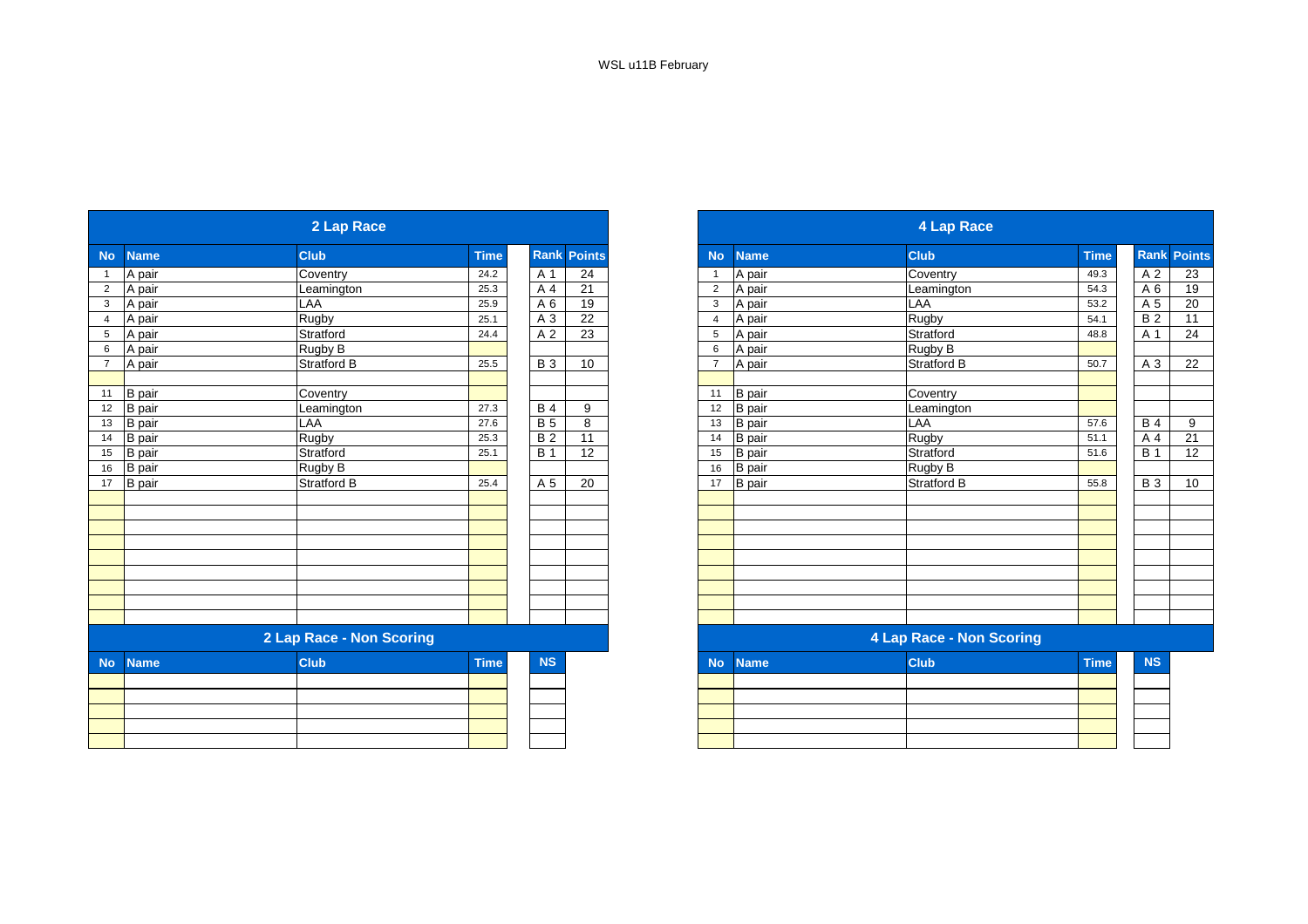|           |                          | <b>Speed Bounce</b>               |                |            |                    |           |                      | <b>Standing Long Jump</b>               |                        |
|-----------|--------------------------|-----------------------------------|----------------|------------|--------------------|-----------|----------------------|-----------------------------------------|------------------------|
| <b>No</b> | <b>Name</b>              | <b>Club</b>                       | <b>Bounces</b> |            | <b>Rank Points</b> | <b>No</b> | <b>Name</b>          | <b>Club</b>                             | <b>Distance</b><br>(m) |
| 125       | Iyinoluwa Lawal          | Coventry                          | 53             | A 2        | 23                 | 125       | Ivinoluwa Lawal      | Coventry                                | 1.90                   |
| 206       | Fin William-Stein        | Leamington                        | 50             | A 4        | 20.5               | 206       | Fin William-Stein    | Leamington                              | 1.98                   |
| 202       | <b>Alistair Crossley</b> | Leamington                        | 31             | <b>B4</b>  | 9                  | 337       | Finn Venn            | LAA                                     | 1.71                   |
| 332       | Robert Spurway           | LAA                               | 26             | <b>B</b> 5 | 8                  | 307       | <b>Archie Stuart</b> | LAA                                     | 1.41                   |
| 331       | <b>Oscar Mort</b>        | LAA                               | 46             | A 6        | 19                 | 406       | Louis Maillot        | Rugby                                   | 1.60                   |
| 402       | Robbie Dale              | Rugby                             | 49             | <b>B</b> 3 | 10                 | 454       | Ollie Knight         | Rugby                                   | 1.48                   |
| 409       | Jacob Vural              | Rugby                             | 50             | A 4        | 20.5               | 522       | Ollie Hemming        | Stratford                               | 1.65                   |
| 525       | Flynn Dathan             | Stratford                         | 52             | <b>B</b> 1 | 12                 | 537       | Luca De Feitas Pires | Stratford                               | 1.68                   |
| 521       | Jonnie Chute             | Stratford                         | 54             | A 1        | 24                 | 524       | George Hockaday      | Stratford B                             | 1.56                   |
| 532       | Reuben Boxall            | <b>Stratford B</b>                | 51             | A 3        | 22                 | 538       | Ruben Fernandez      | <b>Stratford B</b>                      | 1.48                   |
| 536       | Louie Newton             | <b>Stratford B</b>                | 50             | <b>B2</b>  | 11                 |           |                      |                                         |                        |
|           |                          |                                   |                |            |                    |           |                      |                                         |                        |
|           |                          |                                   |                |            |                    |           |                      |                                         |                        |
|           |                          |                                   |                |            |                    |           |                      |                                         |                        |
|           |                          |                                   |                |            |                    |           |                      |                                         |                        |
|           |                          |                                   |                |            |                    |           |                      |                                         |                        |
|           |                          |                                   |                |            |                    |           |                      |                                         |                        |
|           |                          |                                   |                |            |                    |           |                      |                                         |                        |
|           |                          |                                   |                |            |                    |           |                      |                                         |                        |
|           |                          |                                   |                |            |                    |           |                      |                                         |                        |
|           |                          |                                   |                |            |                    |           |                      |                                         |                        |
|           |                          |                                   |                |            |                    |           |                      |                                         |                        |
|           |                          |                                   |                |            |                    |           |                      |                                         |                        |
|           |                          |                                   |                |            |                    |           |                      |                                         |                        |
|           |                          | <b>Speed Bounce - Non Scoring</b> |                |            |                    |           |                      | <b>Standing Long Jump - Non Scoring</b> |                        |
| <b>No</b> | <b>Name</b>              | <b>Club</b>                       | <b>Bounces</b> | <b>NS</b>  |                    | <b>No</b> | <b>Name</b>          | <b>Club</b>                             | <b>Distance</b><br>(m) |
|           |                          |                                   |                |            |                    |           |                      |                                         |                        |
|           |                          |                                   |                |            |                    |           |                      |                                         |                        |
|           |                          |                                   |                |            |                    |           |                      |                                         |                        |
|           |                          |                                   |                |            |                    |           |                      |                                         |                        |
|           |                          |                                   |                |            |                    |           |                      |                                         |                        |

|                 |                          | <b>Speed Bounce</b>               |                |                |                    |
|-----------------|--------------------------|-----------------------------------|----------------|----------------|--------------------|
| <b>No</b>       | <b>Name</b>              | <b>Club</b>                       | <b>Bounces</b> |                | <b>Rank Points</b> |
|                 | Ivinoluwa Lawal          | Coventry                          | 53             | A 2            | 23                 |
| 206             | Fin William-Stein        | Leamington                        | 50             | A 4            | 20.5               |
| 202             | <b>Alistair Crossley</b> | Leamington                        | 31             | <b>B4</b>      | 9                  |
| $\frac{1}{332}$ | <b>Robert Spurway</b>    | LAA                               | 26             | <b>B</b> 5     | 8                  |
|                 | <b>Oscar Mort</b>        | LAA                               | 46             | A 6            | 19                 |
| 402             | Robbie Dale              | Rugby                             | 49             | <b>B</b> 3     | 10                 |
|                 | Jacob Vural              | Rugby                             | 50             | A <sub>4</sub> | 20.5               |
| 525             | Flynn Dathan             | Stratford                         | 52             | <b>B</b> 1     | 12                 |
| 521             | Jonnie Chute             | Stratford                         | 54             | A 1            | 24                 |
| 532             | <b>Reuben Boxall</b>     | <b>Stratford B</b>                | 51             | A 3            | 22                 |
| 536             | Louie Newton             | <b>Stratford B</b>                | 50             | <b>B2</b>      | $\overline{11}$    |
|                 |                          |                                   |                |                |                    |
|                 |                          |                                   |                |                |                    |
|                 |                          |                                   |                |                |                    |
|                 |                          |                                   |                |                |                    |
|                 |                          |                                   |                |                |                    |
|                 |                          |                                   |                |                |                    |
|                 |                          |                                   |                |                |                    |
|                 |                          |                                   |                |                |                    |
|                 |                          |                                   |                |                |                    |
|                 |                          |                                   |                |                |                    |
|                 |                          |                                   |                |                |                    |
|                 |                          |                                   |                |                |                    |
|                 |                          |                                   |                |                |                    |
|                 |                          | <b>Speed Bounce - Non Scoring</b> |                |                |                    |
| <b>No</b>       | <b>Name</b>              | <b>Club</b>                       | <b>Bounces</b> | <b>NS</b>      |                    |
|                 |                          |                                   |                |                |                    |
|                 |                          |                                   |                |                |                    |
|                 |                          |                                   |                |                |                    |
|                 |                          |                                   |                |                |                    |
|                 |                          |                                   |                |                |                    |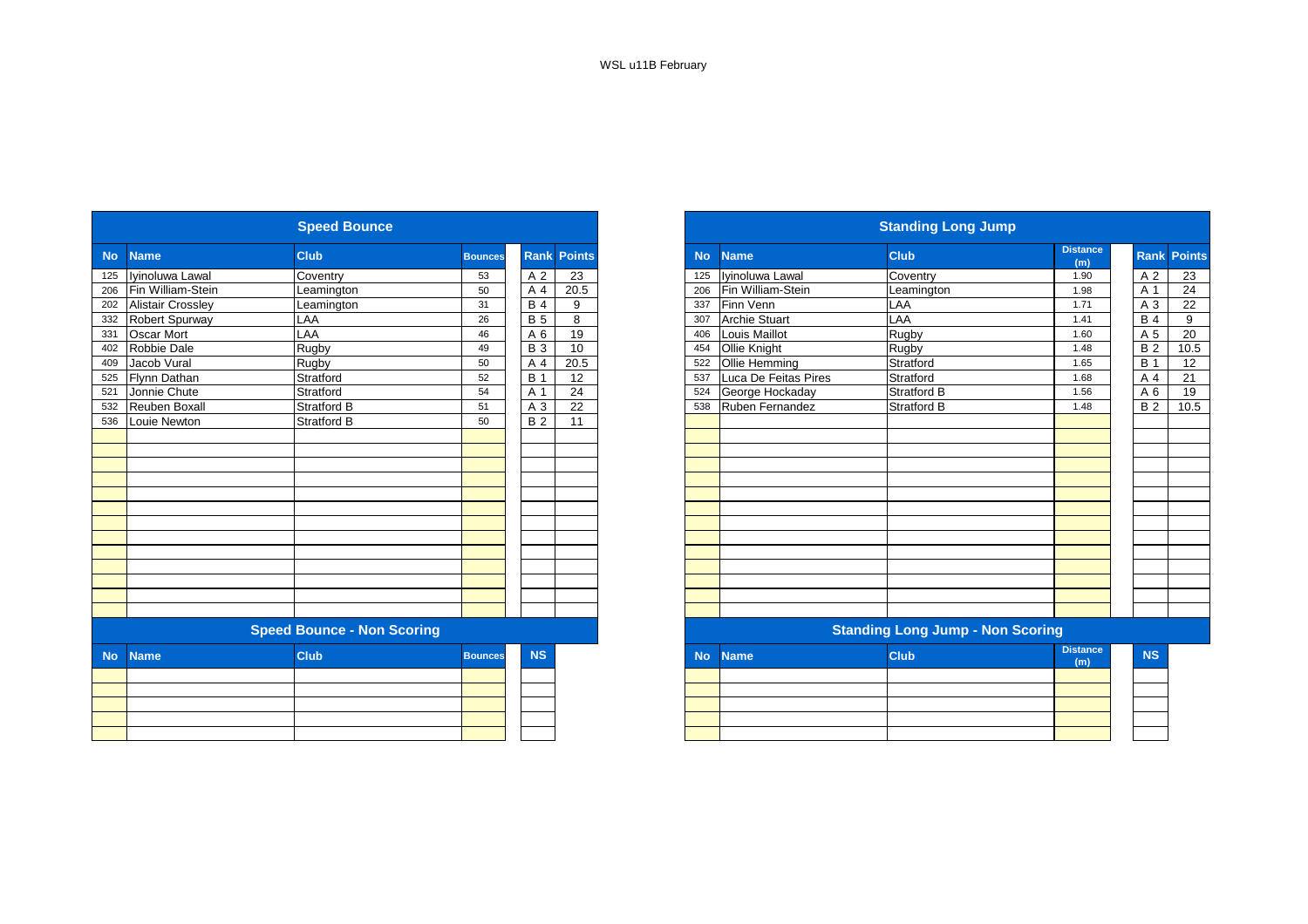|           |                          | <b>Vertical Jump</b>               |                         |            |                    |
|-----------|--------------------------|------------------------------------|-------------------------|------------|--------------------|
| <b>No</b> | <b>Name</b>              | <b>Club</b>                        | <b>Distance</b><br>(cm) |            | <b>Rank Points</b> |
| 121       | Alex Underwood           | Coventry                           | 39                      | A 2        | 23                 |
| 203       | Daniel Coward            | Leamington                         | 31                      | <b>B4</b>  | 9                  |
| 202       | <b>Alistair Crossley</b> | Leamington                         | 32                      | A 6        | 19                 |
| 333       | Sam Richards             | LAA                                | 34                      | A 3        | 22                 |
| 307       | <b>Archie Stuart</b>     | LAA                                | 32                      | <b>B</b> 3 | 10                 |
| 407       | Nathan Metcalf Sheppard  | Rugby                              | 33                      | A 4        | 20.5               |
| 406       | Louis Maillot            | Rugby                              | 33                      | <b>B2</b>  | 11                 |
| 521       | Jonnie Chute             | Stratford                          | 35                      | <b>B</b> 1 | 12                 |
| 523       | Seb Hillard              | Stratford                          | 48                      | A 1        | 24                 |
| 524       | George Hockaday          | <b>Stratford B</b>                 | 30                      | <b>B</b> 5 | 8                  |
| 538       | Ruben Fernandez          | Stratford B                        | 33                      | A 4        | 20.5               |
|           |                          |                                    |                         |            |                    |
|           |                          |                                    |                         |            |                    |
|           |                          |                                    |                         |            |                    |
|           |                          |                                    |                         |            |                    |
|           |                          |                                    |                         |            |                    |
|           |                          |                                    |                         |            |                    |
|           |                          |                                    |                         |            |                    |
|           |                          |                                    |                         |            |                    |
|           |                          |                                    |                         |            |                    |
|           |                          |                                    |                         |            |                    |
|           |                          |                                    |                         |            |                    |
|           |                          |                                    |                         |            |                    |
|           |                          |                                    |                         |            |                    |
|           |                          | <b>Vertical Jump - Non Scoring</b> |                         |            |                    |
|           |                          |                                    | <b>Distance</b>         |            |                    |
| <b>No</b> | <b>Name</b>              | Club                               | (cm)                    | <b>NS</b>  |                    |
|           |                          |                                    |                         |            |                    |
|           |                          |                                    |                         |            |                    |
|           |                          |                                    |                         |            |                    |
|           |                          |                                    |                         |            |                    |
|           |                          |                                    |                         |            |                    |

|           |                         | <b>Vertical Jump</b>               |                         |            |                    |
|-----------|-------------------------|------------------------------------|-------------------------|------------|--------------------|
|           | <b>Name</b>             | <b>Club</b>                        | <b>Distance</b><br>(cm) |            | <b>Rank Points</b> |
|           | 121 Alex Underwood      | Coventry                           | 39                      | A 2        | 23                 |
|           | 203 Daniel Coward       | Leamington                         | 31                      | <b>B</b> 4 | 9                  |
|           | 202 Alistair Crossley   | Leamington                         | 32                      | A 6        | 19                 |
|           | 333 Sam Richards        | LAA                                | 34                      | A 3        | 22                 |
|           | <b>Archie Stuart</b>    | LAA                                | 32                      | <b>B</b> 3 | 10                 |
|           | Nathan Metcalf Sheppard | Rugby                              | 33                      | A 4        | 20.5               |
|           | Louis Maillot           | Rugby                              | 33                      | <b>B2</b>  | 11                 |
|           | Jonnie Chute            | Stratford                          | 35                      | <b>B</b> 1 | $\overline{12}$    |
| 523       | Seb Hillard             | Stratford                          | 48                      | A 1        | 24                 |
| 524       | George Hockaday         | <b>Stratford B</b>                 | 30                      | <b>B</b> 5 | 8                  |
|           | 538 Ruben Fernandez     | <b>Stratford B</b>                 | 33                      | A 4        | 20.5               |
|           |                         |                                    |                         |            |                    |
|           |                         | <b>Vertical Jump - Non Scoring</b> |                         |            |                    |
| <b>No</b> | <b>Name</b>             | <b>Club</b>                        | <b>Distance</b><br>(cm) | <b>NS</b>  |                    |
|           |                         |                                    |                         |            |                    |
|           |                         |                                    |                         |            |                    |
|           |                         |                                    |                         |            |                    |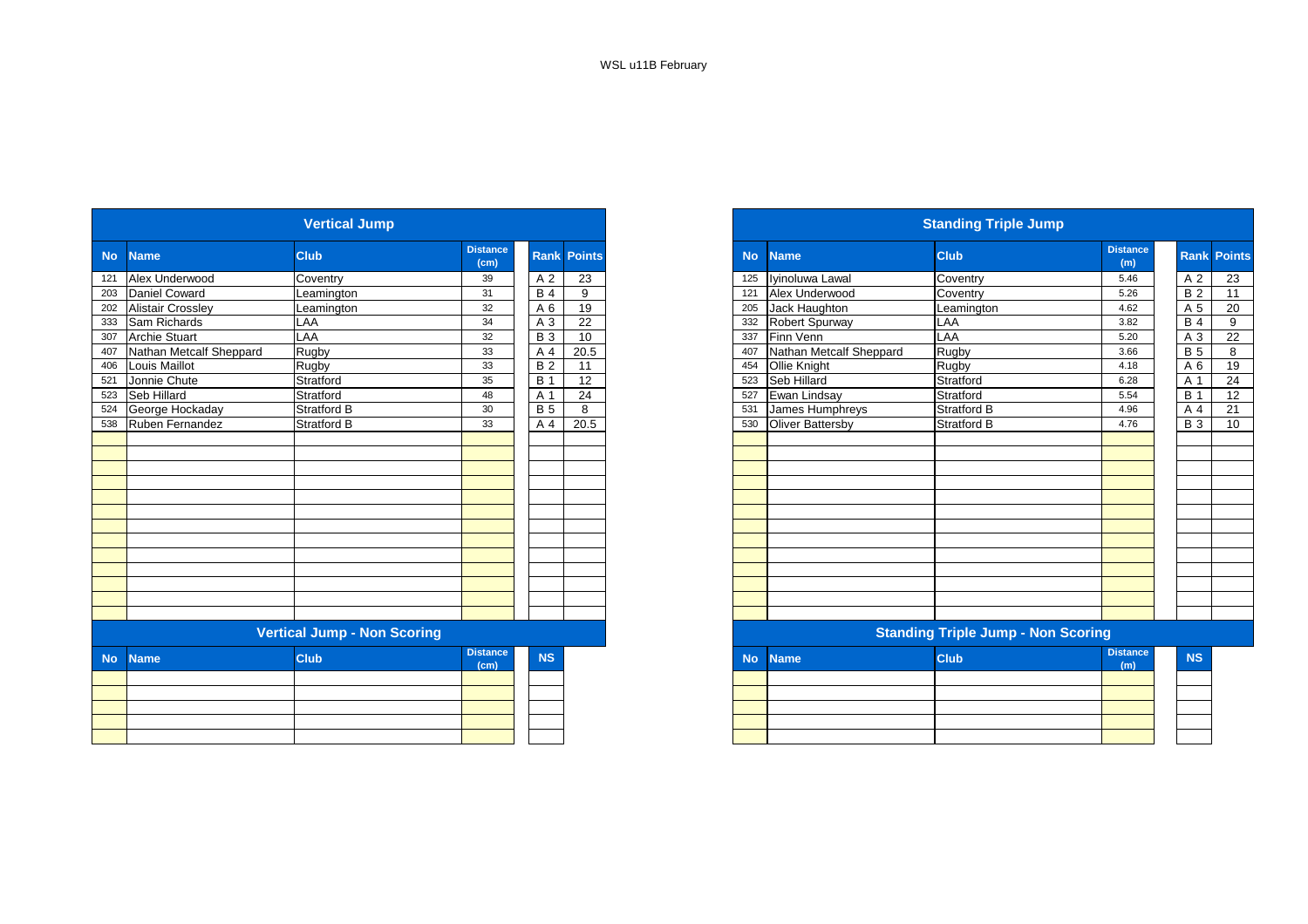|           |                      | <b>Chest Push</b>               |         |                  |                    |
|-----------|----------------------|---------------------------------|---------|------------------|--------------------|
| <b>No</b> | <b>Name</b>          | <b>Club</b>                     | Dis (m) |                  | <b>Rank Points</b> |
| 121       | Alex Underwood       | Coventry                        | 4.75    | <b>B</b> 3       | 10                 |
| 125       | Iyinoluwa Lawal      | Coventry                        | 5.50    | A 4              | $\overline{21}$    |
| 333       | Sam Richards         | LAA                             | 5.75    | A 3              | 22                 |
| 406       | Louis Maillot        | Rugby                           | 3.50    | <b>B</b> 4       | 9                  |
| 401       | <b>Charlie Cook</b>  | Rugby                           | 3.75    | A 5              | 20                 |
| 529       | Jake Richardson      | Stratford                       | 6.00    | $\overline{B}$ 1 | 12                 |
| 537       | Luca De Feitas Pires | Stratford                       | 6.50    | A 1              | 23.5               |
| 535       | Ethan Winning        | <b>Stratford B</b>              | 6.50    | A 1              | 23.5               |
| 531       | James Humphreys      | <b>Stratford B</b>              | 5.50    | <b>B2</b>        | 11                 |
|           |                      |                                 |         |                  |                    |
|           |                      |                                 |         |                  |                    |
|           |                      |                                 |         |                  |                    |
|           |                      |                                 |         |                  |                    |
|           |                      |                                 |         |                  |                    |
|           |                      |                                 |         |                  |                    |
|           |                      |                                 |         |                  |                    |
|           |                      |                                 |         |                  |                    |
|           |                      |                                 |         |                  |                    |
|           |                      |                                 |         |                  |                    |
|           |                      |                                 |         |                  |                    |
|           |                      |                                 |         |                  |                    |
|           |                      |                                 |         |                  |                    |
|           |                      |                                 |         |                  |                    |
|           |                      |                                 |         |                  |                    |
|           |                      |                                 |         |                  |                    |
|           |                      | <b>Chest Push - Non Scoring</b> |         |                  |                    |
| <b>No</b> | <b>Name</b>          | <b>Club</b>                     | Dis (m) | <b>NS</b>        |                    |
|           |                      |                                 |         |                  |                    |
|           |                      |                                 |         |                  |                    |
|           |                      |                                 |         |                  |                    |
|           |                      |                                 |         |                  |                    |
|           |                      |                                 |         |                  |                    |
|           |                      |                                 |         |                  |                    |

|           |                      | <b>Chest Push</b>               |         |            |                    |
|-----------|----------------------|---------------------------------|---------|------------|--------------------|
| <b>No</b> | <b>Name</b>          | <b>Club</b>                     | Dis (m) |            | <b>Rank Points</b> |
| 121       | Alex Underwood       | Coventry                        | 4.75    | <b>B</b> 3 | 10                 |
| 125       | Iyinoluwa Lawal      | Coventry                        | 5.50    | A 4        | 21                 |
| 333       | Sam Richards         | LAA                             | 5.75    | A 3        | 22                 |
| 406       | Louis Maillot        | <b>Rugby</b>                    | 3.50    | <b>B</b> 4 | 9                  |
| 401       | <b>Charlie Cook</b>  | Rugby                           | 3.75    | A 5        | 20                 |
| 529       | Jake Richardson      | Stratford                       | 6.00    | <b>B</b> 1 | 12                 |
| 537       | Luca De Feitas Pires | Stratford                       | 6.50    | A 1        | 23.5               |
| 535       | Ethan Winning        | <b>Stratford B</b>              | 6.50    | A 1        | 23.5               |
| 531       | James Humphreys      | <b>Stratford B</b>              | 5.50    | <b>B2</b>  | 11                 |
|           |                      |                                 |         |            |                    |
|           |                      |                                 |         |            |                    |
|           |                      |                                 |         |            |                    |
|           |                      |                                 |         |            |                    |
|           |                      |                                 |         |            |                    |
|           |                      |                                 |         |            |                    |
|           |                      |                                 |         |            |                    |
|           |                      |                                 |         |            |                    |
|           |                      |                                 |         |            |                    |
|           |                      |                                 |         |            |                    |
|           |                      |                                 |         |            |                    |
|           |                      |                                 |         |            |                    |
|           |                      |                                 |         |            |                    |
|           |                      |                                 |         |            |                    |
|           |                      |                                 |         |            |                    |
|           |                      | <b>Chest Push - Non Scoring</b> |         |            |                    |
| <b>No</b> | <b>Name</b>          | <b>Club</b>                     | Dis(m)  | <b>NS</b>  |                    |
|           |                      |                                 |         |            |                    |
|           |                      |                                 |         |            |                    |
|           |                      |                                 |         |            |                    |
|           |                      |                                 |         |            |                    |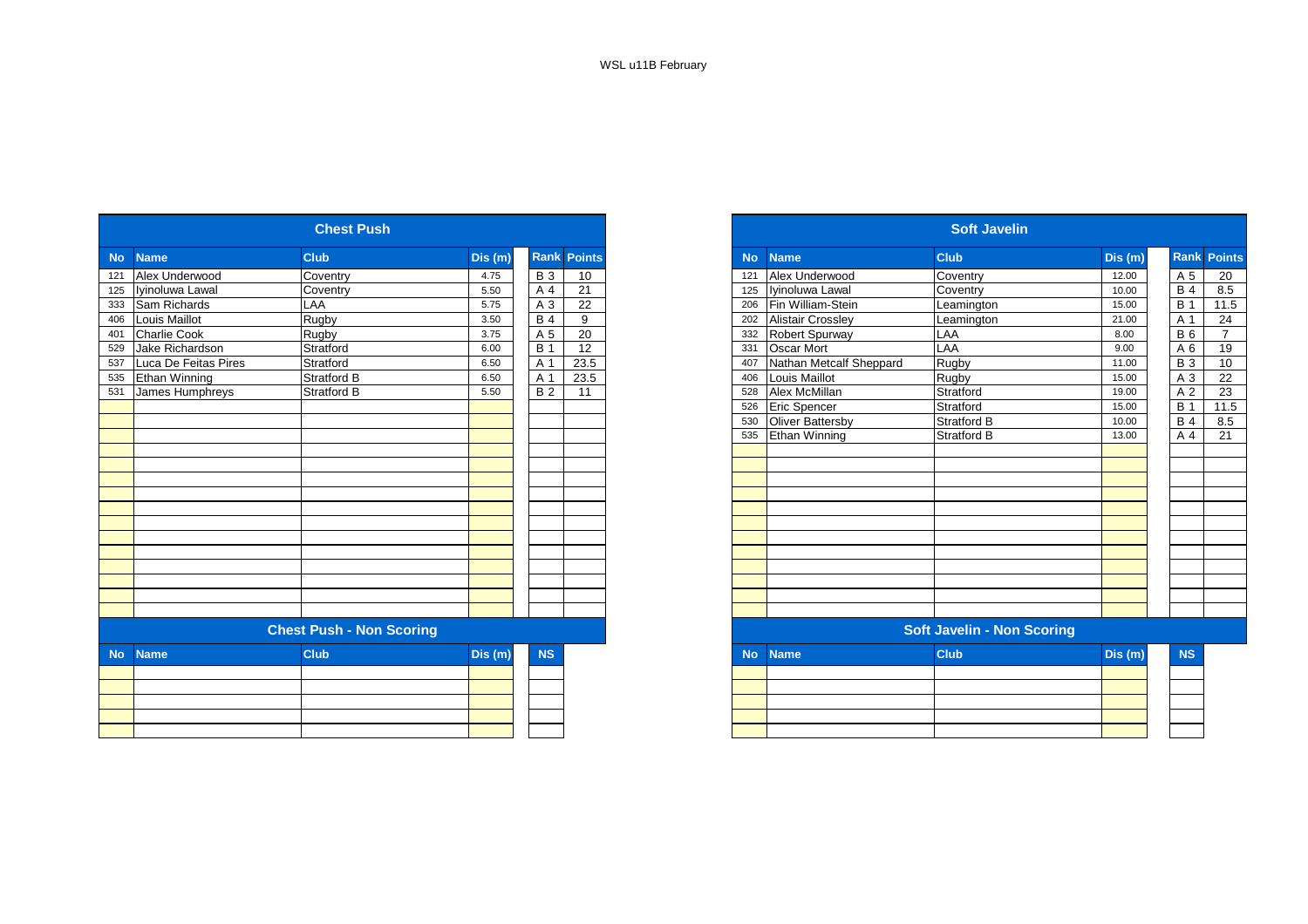# WSL u11B February

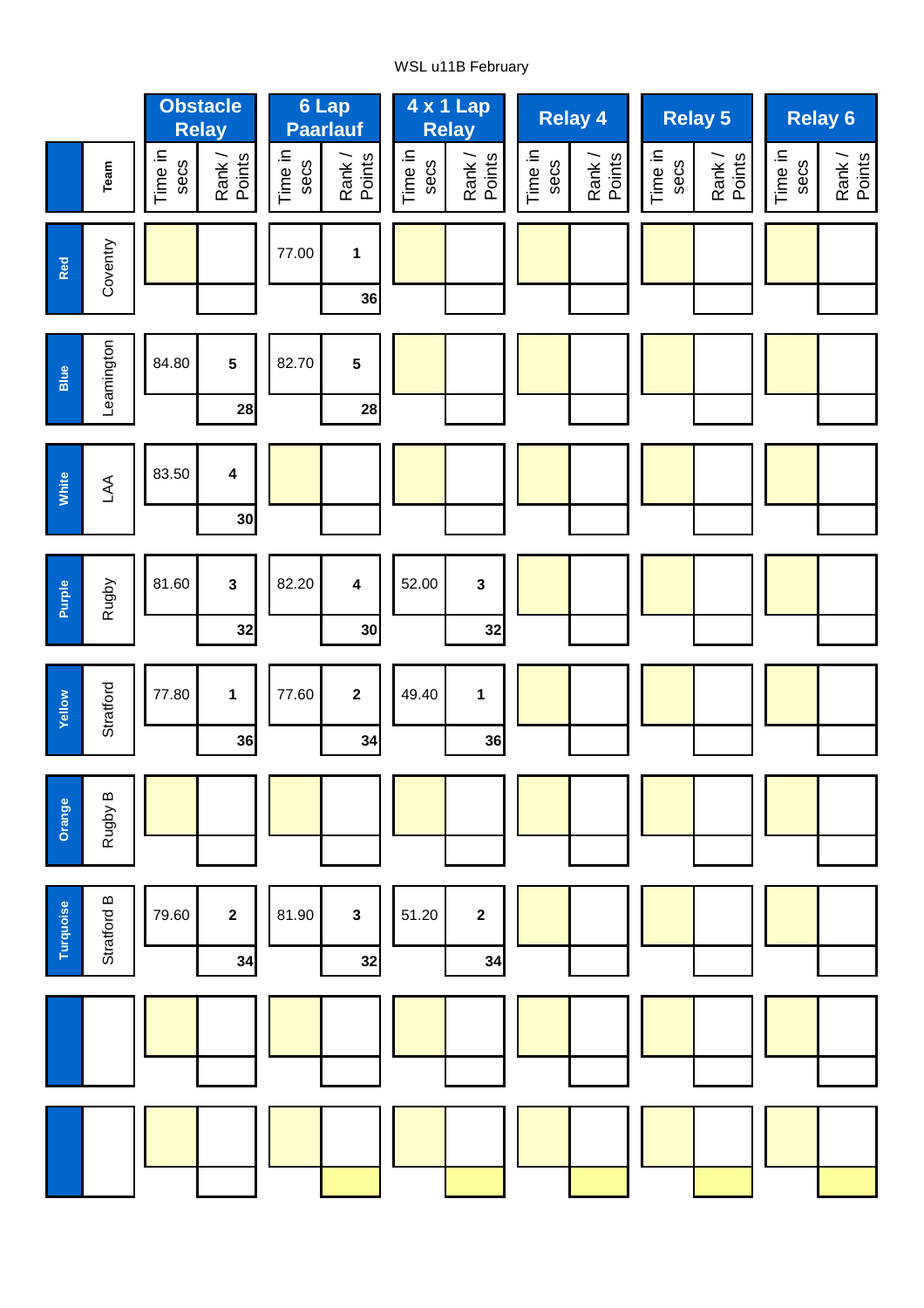|              |               | 8 February 2019             | Red             | <b>Blue</b>    | White | Purple         | Yellow            | <b>Turquoise</b>   | Pink               |  |  |
|--------------|---------------|-----------------------------|-----------------|----------------|-------|----------------|-------------------|--------------------|--------------------|--|--|
|              |               | <b>Under 13 - Girls</b>     | Coventry        | Leamington     | LAA   | <b>Rugby</b>   | <b>Stratford</b>  | <b>Stratford B</b> | <b>Stratford C</b> |  |  |
|              |               | 2 Lap Race                  | 20.5            | 34             | 26    | 29             | 32                | 36                 | 26.5               |  |  |
|              | Individual    | 4 Lap Race                  |                 |                | 22    | 20             | 36                | 32                 | 33                 |  |  |
| <b>TRACK</b> |               | 6 Lap Race                  | 22              |                |       | 21             | 24                | 23                 | 20                 |  |  |
|              |               | <b>Obstacle Relay</b>       |                 | 26             | 28    | 30             | 36                | 34                 | 32                 |  |  |
|              | Relay         | 8 Lap Paarlauf              | 28              | 26             |       | 32             | 36                | 34                 | 30                 |  |  |
|              |               | 4 x 2 Lap Relay             |                 | 32             |       | 28             | 36                | 34                 | 30                 |  |  |
|              |               |                             |                 |                |       |                |                   |                    |                    |  |  |
|              |               | <b>Speed Bounce</b>         | 30              | 30             | 18    | 27             | 32.5              | 36                 | 30.5               |  |  |
|              |               | <b>Standing Long Jump</b>   | 32              | 32             | 22    | 19.5           | 36                | 29.5               | 26                 |  |  |
|              | Jumps         | <b>Vertical Jump</b>        |                 | 35             | 30.5  | 20.5           | 35                | 30                 | 28                 |  |  |
| FIELD        |               | <b>Standing Triple Jump</b> | 36              | 30             | 19    | 30             | 34                | 30                 | 25                 |  |  |
|              | <b>Throws</b> | Shot Put                    | 19              | 33             | 22    | 21             | 35                | 31                 | 28                 |  |  |
|              |               | <b>Total</b>                | 187.5           | 278            | 187.5 | 278            | 372.5             | 349.5              | 309                |  |  |
|              |               | <b>Overall Position</b>     | $6\phantom{1}6$ | $\overline{4}$ | 6     | $\overline{4}$ | $\vert 1 \rangle$ | $\overline{2}$     | $\mathbf{3}$       |  |  |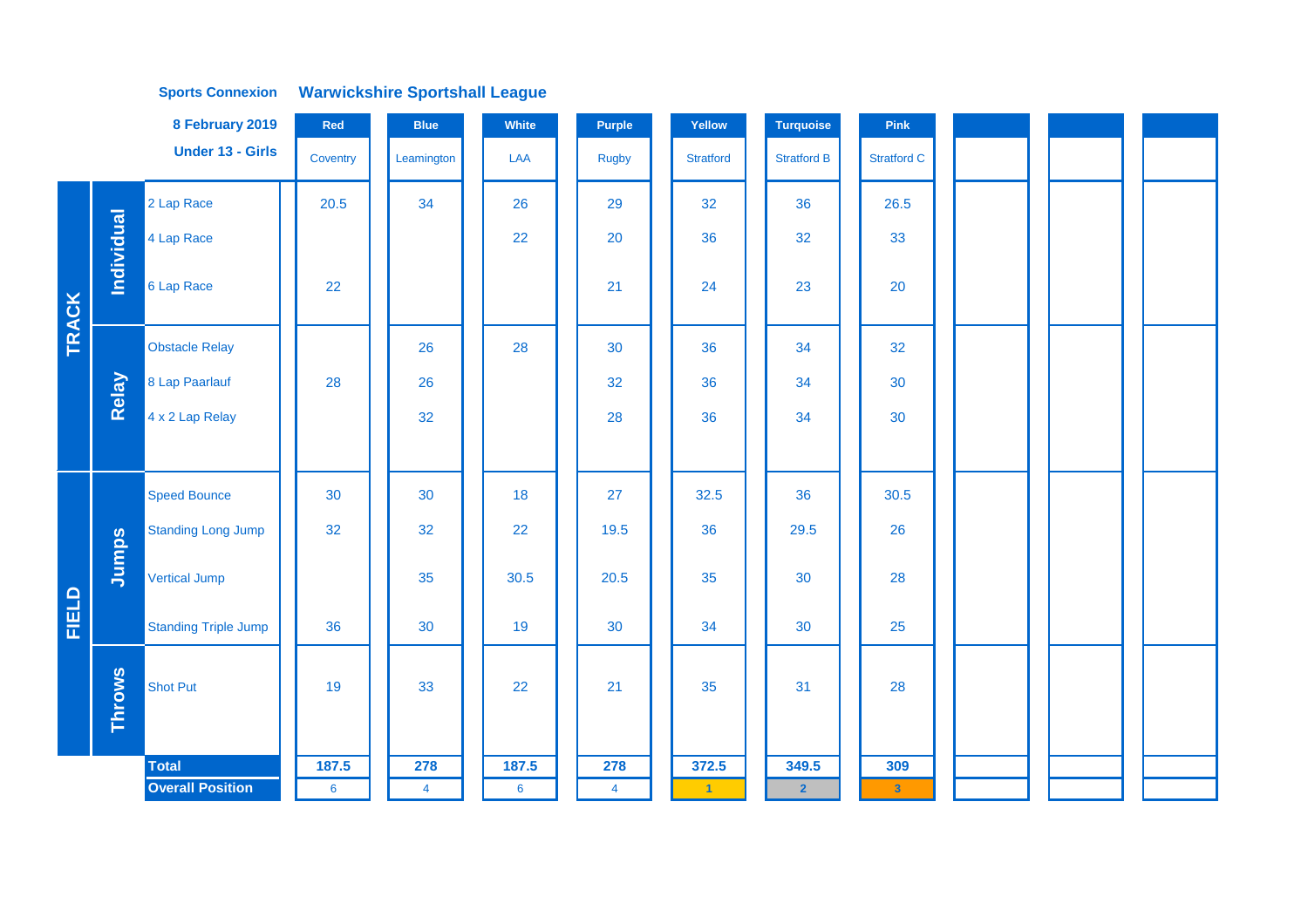|           |                         | 2 Lap Race               |             |                |                    |
|-----------|-------------------------|--------------------------|-------------|----------------|--------------------|
| <b>No</b> | <b>Name</b>             | <b>Club</b>              | <b>Time</b> |                | <b>Rank Points</b> |
| 546       | <b>Maddie Linfoot</b>   | Stratford B              | 23.8        | <b>B</b> 1     | 12                 |
| 229       | <b>Ella Bower</b>       | Leamington               | 24          | A <sub>2</sub> | $\overline{23}$    |
| 557       | Annabelle Wolverson     | Stratford                | 24.2        | A 3            | 22                 |
| 433       | Lucy Goldthorp          | Rugby                    | 24.4        | A 4            | $\overline{20.5}$  |
| 550       | Niamh Hilliard          | Stratford C              | 24.9        | A 7            | 18                 |
| 545       | Alyssa Croft            | Stratford B              | 23.3        | A 1            | 24                 |
| 223       | <b>Isla Prince</b>      | Leamington               | 24.2        | B <sub>2</sub> | 11                 |
| 556       | Evie Savage             | Stratford                | 24.7        | <b>B3</b>      | 10                 |
| 434       | Mini Haddon             | Rugby                    | 25.3        | <b>B4</b>      | 8.5                |
| 616       | <b>Katie Phillips</b>   | Stratford C              | 25.3        | <b>B4</b>      | 8.5                |
| 141       | Odunayo Lawal           | Coventry                 | 24.4        | A 4            | 20.5               |
| 364       | <b>Charlotte Ratley</b> | LAA                      | 24.8        | A 6            | 19                 |
| 325       | Eve Bogle               | LAA                      | 25.7        | <b>B6</b>      | $\overline{7}$     |
|           |                         |                          |             |                |                    |
|           |                         |                          |             |                |                    |
|           |                         |                          |             |                |                    |
|           |                         |                          |             |                |                    |
|           |                         |                          |             |                |                    |
|           |                         |                          |             |                |                    |
|           |                         |                          |             |                |                    |
|           |                         |                          |             |                |                    |
|           |                         |                          |             |                |                    |
|           |                         |                          |             |                |                    |
|           |                         |                          |             |                |                    |
|           |                         | 2 Lap Race - Non Scoring |             |                |                    |
| <b>No</b> | <b>Name</b>             | <b>Club</b>              | <b>Time</b> | <b>NS</b>      |                    |
| 541       | <b>Holly Newton</b>     | Stratford                | 24          | N S            |                    |
| 220       | Sophie Haughton         | Leamington               | 26.7        | $N$ S          |                    |
|           |                         |                          |             |                |                    |
|           |                         |                          |             |                |                    |
|           |                         |                          |             |                |                    |
|           |                         |                          |             |                |                    |

|           |                         | 2 Lap Race               |             |                 |                |
|-----------|-------------------------|--------------------------|-------------|-----------------|----------------|
|           | <b>Name</b>             | <b>Club</b>              | <b>Time</b> | Rank            | <b>Points</b>  |
|           | Maddie Linfoot          | <b>Stratford B</b>       | 23.8        | <b>B</b> 1      | 12             |
|           | Ella Bower              | Leamington               | 24          | A 2             | 23             |
|           | Annabelle Wolverson     | Stratford                | 24.2        | A 3             | 22             |
| 433       | <b>Lucy Goldthorp</b>   | Rugby                    | 24.4        | A 4             | 20.5           |
|           | Niamh Hilliard          | Stratford C              | 24.9        | A 7             | 18             |
| 545       | Alyssa Croft            | <b>Stratford B</b>       | 23.3        | A 1             | 24             |
| 223       | <b>Isla Prince</b>      | Leamington               | 24.2        | $\overline{B2}$ | 11             |
| 556       | Evie Savage             | Stratford                | 24.7        | <b>B3</b>       | 10             |
| 434       | Mini Haddon             | Rugby                    | 25.3        | <b>B4</b>       | 8.5            |
| 616       | <b>Katie Phillips</b>   | Stratford C              | 25.3        | $\overline{B4}$ | 8.5            |
| 141       | Odunayo Lawal           | Coventry                 | 24.4        | A 4             | 20.5           |
| 364       | <b>Charlotte Ratley</b> | LAA                      | 24.8        | A 6             | 19             |
| 325       | Eve Bogle               | LAA                      | 25.7        | <b>B</b> 6      | $\overline{7}$ |
|           |                         |                          |             |                 |                |
|           |                         |                          |             |                 |                |
|           |                         |                          |             |                 |                |
|           |                         |                          |             |                 |                |
|           |                         |                          |             |                 |                |
|           |                         |                          |             |                 |                |
|           |                         |                          |             |                 |                |
|           |                         |                          |             |                 |                |
|           |                         |                          |             |                 |                |
|           |                         |                          |             |                 |                |
|           |                         |                          |             |                 |                |
|           |                         | 2 Lap Race - Non Scoring |             |                 |                |
| <b>No</b> | <b>Name</b>             | <b>Club</b>              | <b>Time</b> | <b>NS</b>       |                |
| 541       | <b>Holly Newton</b>     | Stratford                | 24          | N S             |                |
| 220       | Sophie Haughton         | Leamington               | 26.7        | $N$ S           |                |
|           |                         |                          |             |                 |                |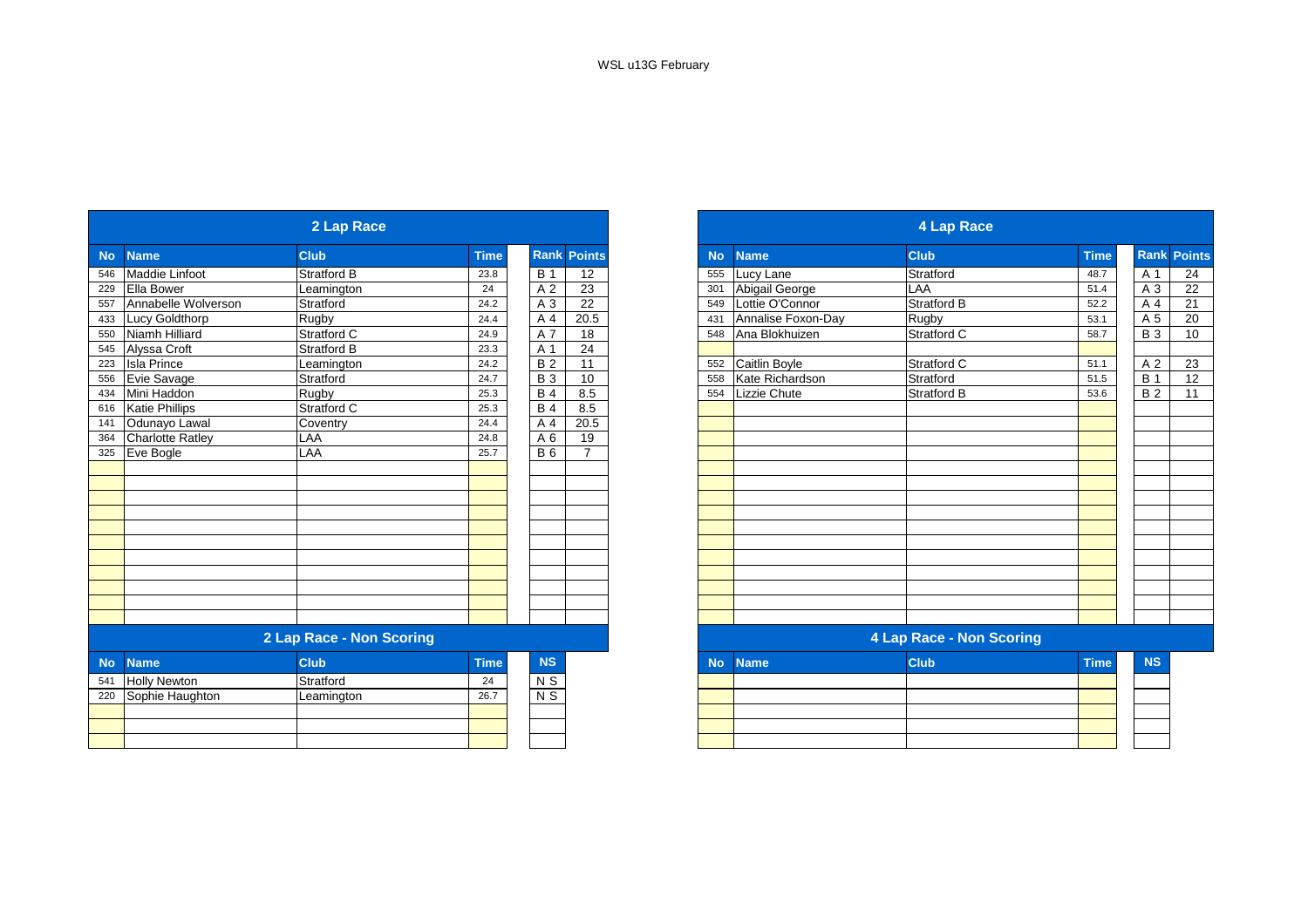WSL u13G February

|           |                       | <b>6 Lap Race</b>               |             |                |                    |
|-----------|-----------------------|---------------------------------|-------------|----------------|--------------------|
| <b>No</b> | <b>Name</b>           | <b>Club</b>                     | <b>Time</b> |                | <b>Rank Points</b> |
|           | 543 Poppy Fox Rowe    | Stratford                       | 79.4        | A 1            | 24                 |
|           | 546 Maddie Linfoot    | <b>Stratford B</b>              | 81.4        | A 2            | $\overline{23}$    |
| 136       | Emma Jackson          | Coventry                        | 85.2        | A 3            | $\overline{22}$    |
|           | 432 Georgia Gercs     | <b>Rugby</b>                    | 88.3        | A 4            | 21                 |
| 553       | <b>Tilly Campbell</b> | Stratford C                     | 96.2        | A <sub>5</sub> | $\overline{20}$    |
|           |                       |                                 |             |                |                    |
|           |                       |                                 |             |                |                    |
|           |                       |                                 |             |                |                    |
|           |                       |                                 |             |                |                    |
|           |                       |                                 |             |                |                    |
|           |                       |                                 |             |                |                    |
|           |                       |                                 |             |                |                    |
|           |                       |                                 |             |                |                    |
|           |                       |                                 |             |                |                    |
|           |                       |                                 |             |                |                    |
|           |                       |                                 |             |                |                    |
|           |                       | <b>6 Lap Race - Non Scoring</b> |             |                |                    |
| <b>No</b> | <b>Name</b>           | <b>Club</b>                     | <b>Time</b> | <b>NS</b>      |                    |
|           |                       |                                 |             |                |                    |
|           |                       |                                 |             |                |                    |
|           |                       |                                 |             |                |                    |
|           |                       |                                 |             |                |                    |
|           |                       |                                 |             |                |                    |

|            |                                                              | <b>6 Lap Race</b>               |             |           |                    |
|------------|--------------------------------------------------------------|---------------------------------|-------------|-----------|--------------------|
|            | <b>Name</b>                                                  | <b>Club</b>                     | <b>Time</b> |           | <b>Rank Points</b> |
|            | 543 Poppy Fox Rowe<br>546 Maddie Linfoot<br>136 Emma Jackson | Stratford                       | 79.4        | A 1       | 24                 |
|            |                                                              | Stratford B                     | 81.4        | A 2       | 23                 |
|            |                                                              | Coventry                        | 85.2        | A 3       | 22                 |
|            | Georgia Gercs                                                | Rugby                           | 88.3        | A 4       | 21                 |
| 432<br>553 | <b>Tilly Campbell</b>                                        | Stratford C                     | 96.2        | A 5       | 20                 |
|            |                                                              |                                 |             |           |                    |
|            |                                                              |                                 |             |           |                    |
|            |                                                              |                                 |             |           |                    |
|            |                                                              |                                 |             |           |                    |
|            |                                                              |                                 |             |           |                    |
|            |                                                              |                                 |             |           |                    |
|            |                                                              |                                 |             |           |                    |
|            |                                                              |                                 |             |           |                    |
|            |                                                              |                                 |             |           |                    |
|            |                                                              |                                 |             |           |                    |
|            |                                                              |                                 |             |           |                    |
|            |                                                              | <b>6 Lap Race - Non Scoring</b> |             |           |                    |
| <b>No</b>  | <b>Name</b>                                                  | <b>Club</b>                     | <b>Time</b> | <b>NS</b> |                    |
|            |                                                              |                                 |             |           |                    |
|            |                                                              |                                 |             |           |                    |
|            |                                                              |                                 |             |           |                    |
|            |                                                              |                                 |             |           |                    |
|            |                                                              |                                 |             |           |                    |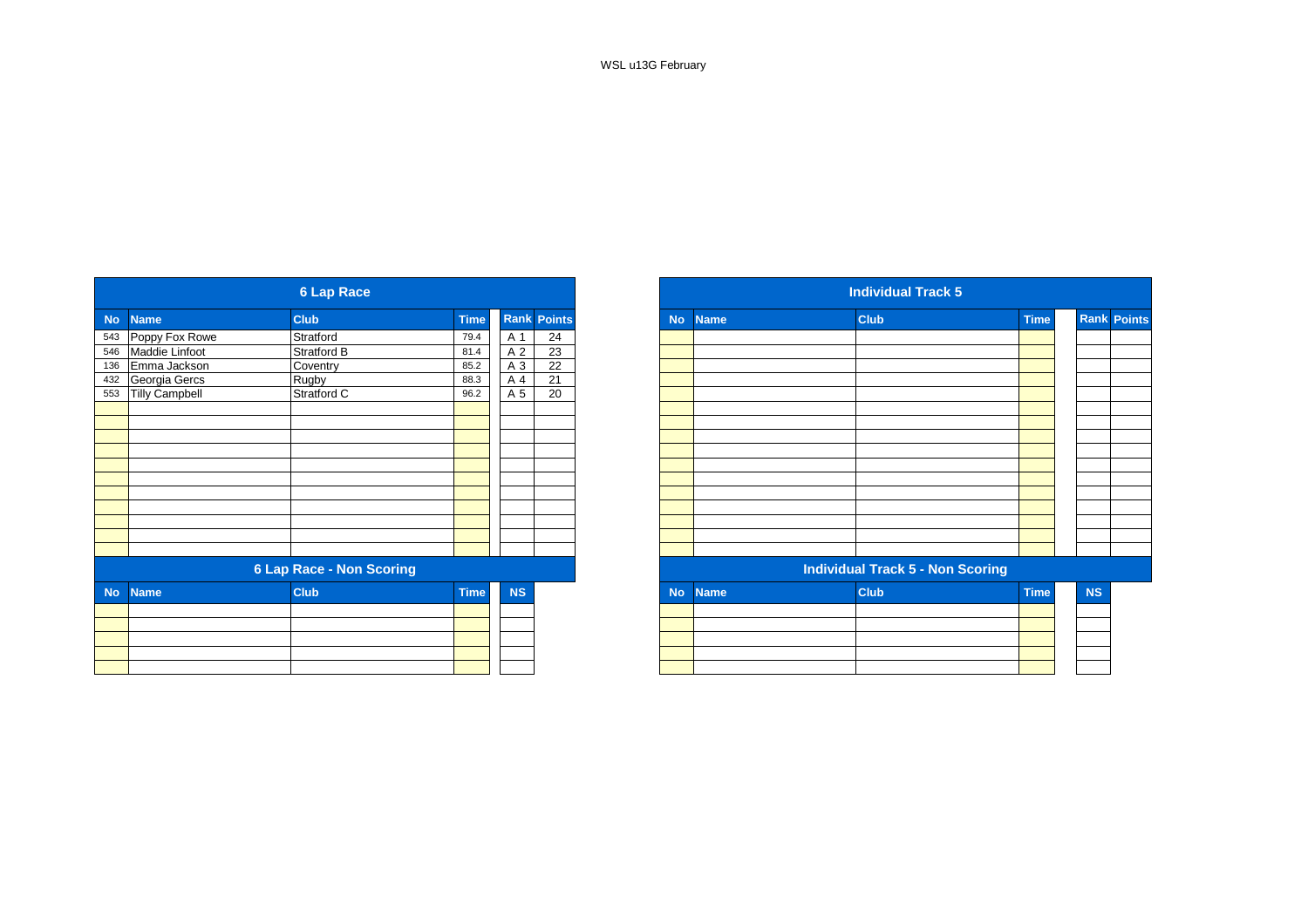|           |                         | <b>Speed Bounce</b>               |                |                |                    |           |                     | <b>Standing Long Jump</b>               |                        |
|-----------|-------------------------|-----------------------------------|----------------|----------------|--------------------|-----------|---------------------|-----------------------------------------|------------------------|
| <b>No</b> | <b>Name</b>             | <b>Club</b>                       | <b>Bounces</b> |                | <b>Rank Points</b> | <b>No</b> | <b>Name</b>         | <b>Club</b>                             | <b>Distance</b><br>(m) |
| 136       | Emma Jackson            | Coventry                          | 71             | <b>B</b> 3     | 10                 | 136       | Emma Jackson        | Coventry                                | 1.84                   |
| 141       | Odunayo Lawal           | Coventry                          | 75             | A 5            | 20                 | 137       | Shona Murray        | Coventry                                | 1.93                   |
| 227       | Charlotte Aghoghogbe    | Leamington                        | 57             | <b>B6</b>      | $\overline{7}$     | 229       | Ella Bower          | Leamington                              | 2.15                   |
| 223       | <b>Isla Prince</b>      | Leamington                        | 80             | A <sub>2</sub> | 23                 | 223       | <b>Isla Prince</b>  | Leamington                              | 1.66                   |
| 364       | <b>Charlotte Ratley</b> | LAA                               | 67             | A 7            | 18                 | 301       | Abigail George      | LAA                                     | 2.09                   |
|           |                         |                                   |                |                |                    | 431       | Annalise Foxon-Day  | Rugby                                   | 1.88                   |
| 434       | Mini Haddon             | Rugby                             | 65             | <b>B</b> 5     | 8                  | 541       | <b>Holly Newton</b> | Stratford                               | 1.89                   |
| 432       | Georgia Gercs           | Rugby                             | 73             | A 6            | 19                 | 555       | Lucy Lane           | Stratford                               | 2.20                   |
| 557       | Annabelle Wolverson     | Stratford                         | 76             | A 3            | 21.5               | 554       | Lizzie Chute        | <b>Stratford B</b>                      | 1.77                   |
| 543       | Poppy Fox Rowe          | Stratford                         | 74             | <b>B2</b>      | 11                 | 549       | Lottie O'Connor     | <b>Stratford B</b>                      | 1.88                   |
| 552       | Caitlin Boyle           | Stratford C                       | 76             | A 3            | 21.5               | 550       | Niamh Hilliard      | Stratford C                             | 1.83                   |
| 616       | <b>Katie Phillips</b>   | Stratford C                       | 70             | <b>B4</b>      | 9                  | 598       | Ella Smart          | Stratford C                             | 1.63                   |
| 554       | Lizzie Chute            | <b>Stratford B</b>                | 78             | <b>B</b> 1     | 12                 |           |                     |                                         |                        |
| 597       | Antonia Leece           | <b>Stratford B</b>                | 81             | A 1            | 24                 |           |                     |                                         |                        |
|           |                         |                                   |                |                |                    |           |                     |                                         |                        |
|           |                         |                                   |                |                |                    |           |                     |                                         |                        |
|           |                         |                                   |                |                |                    |           |                     |                                         |                        |
|           |                         |                                   |                |                |                    |           |                     |                                         |                        |
|           |                         |                                   |                |                |                    |           |                     |                                         |                        |
|           |                         |                                   |                |                |                    |           |                     |                                         |                        |
|           |                         |                                   |                |                |                    |           |                     |                                         |                        |
|           |                         |                                   |                |                |                    |           |                     |                                         |                        |
|           |                         |                                   |                |                |                    |           |                     |                                         |                        |
|           |                         |                                   |                |                |                    |           |                     |                                         |                        |
|           |                         | <b>Speed Bounce - Non Scoring</b> |                |                |                    |           |                     | <b>Standing Long Jump - Non Scoring</b> |                        |
| <b>No</b> | <b>Name</b>             | <b>Club</b>                       | <b>Bounces</b> | <b>NS</b>      |                    | <b>No</b> | <b>Name</b>         | <b>Club</b>                             | <b>Distance</b><br>(m) |
|           |                         |                                   |                |                |                    |           |                     |                                         |                        |
|           |                         |                                   |                |                |                    |           |                     |                                         |                        |
|           |                         |                                   |                |                |                    |           |                     |                                         |                        |
|           |                         |                                   |                |                |                    |           |                     |                                         |                        |
|           |                         |                                   |                |                |                    |           |                     |                                         |                        |

|           |                         | <b>Speed Bounce</b>               |                |            |                    |
|-----------|-------------------------|-----------------------------------|----------------|------------|--------------------|
|           | <b>Name</b>             | <b>Club</b>                       | <b>Bounces</b> |            | <b>Rank Points</b> |
|           | Emma Jackson            | Coventry                          | 71             | <b>B</b> 3 | 10                 |
|           | Odunayo Lawal           | Coventry                          | 75             | A 5        | 20                 |
|           | Charlotte Aghoghogbe    | Leamington                        | 57             | <b>B6</b>  | $\overline{7}$     |
|           | <b>Isla Prince</b>      | Leamington                        | 80             | A 2        | 23                 |
|           | <b>Charlotte Ratley</b> | LAA                               | 67             | A 7        | 18                 |
|           |                         |                                   |                |            |                    |
|           | Mini Haddon             | Rugby                             | 65             | <b>B</b> 5 | 8                  |
|           | Georgia Gercs           | Rugby                             | 73             | A 6        | 19                 |
|           | Annabelle Wolverson     | Stratford                         | 76             | A 3        | 21.5               |
| 543       | Poppy Fox Rowe          | Stratford                         | 74             | <b>B2</b>  | 11                 |
| 552       | <b>Caitlin Boyle</b>    | Stratford C                       | 76             | A 3        | 21.5               |
| 616       | <b>Katie Phillips</b>   | Stratford C                       | 70             | <b>B4</b>  | 9                  |
|           | Lizzie Chute            | <b>Stratford B</b>                | 78             | <b>B</b> 1 | 12                 |
|           | Antonia Leece           | Stratford B                       | 81             | A 1        | 24                 |
|           |                         |                                   |                |            |                    |
|           |                         |                                   |                |            |                    |
|           |                         |                                   |                |            |                    |
|           |                         |                                   |                |            |                    |
|           |                         |                                   |                |            |                    |
|           |                         |                                   |                |            |                    |
|           |                         |                                   |                |            |                    |
|           |                         |                                   |                |            |                    |
|           |                         |                                   |                |            |                    |
|           |                         |                                   |                |            |                    |
|           |                         | <b>Speed Bounce - Non Scoring</b> |                |            |                    |
| <b>No</b> | <b>Name</b>             | <b>Club</b>                       | <b>Bounces</b> | <b>NS</b>  |                    |
|           |                         |                                   |                |            |                    |
|           |                         |                                   |                |            |                    |
|           |                         |                                   |                |            |                    |
|           |                         |                                   |                |            |                    |
|           |                         |                                   |                |            |                    |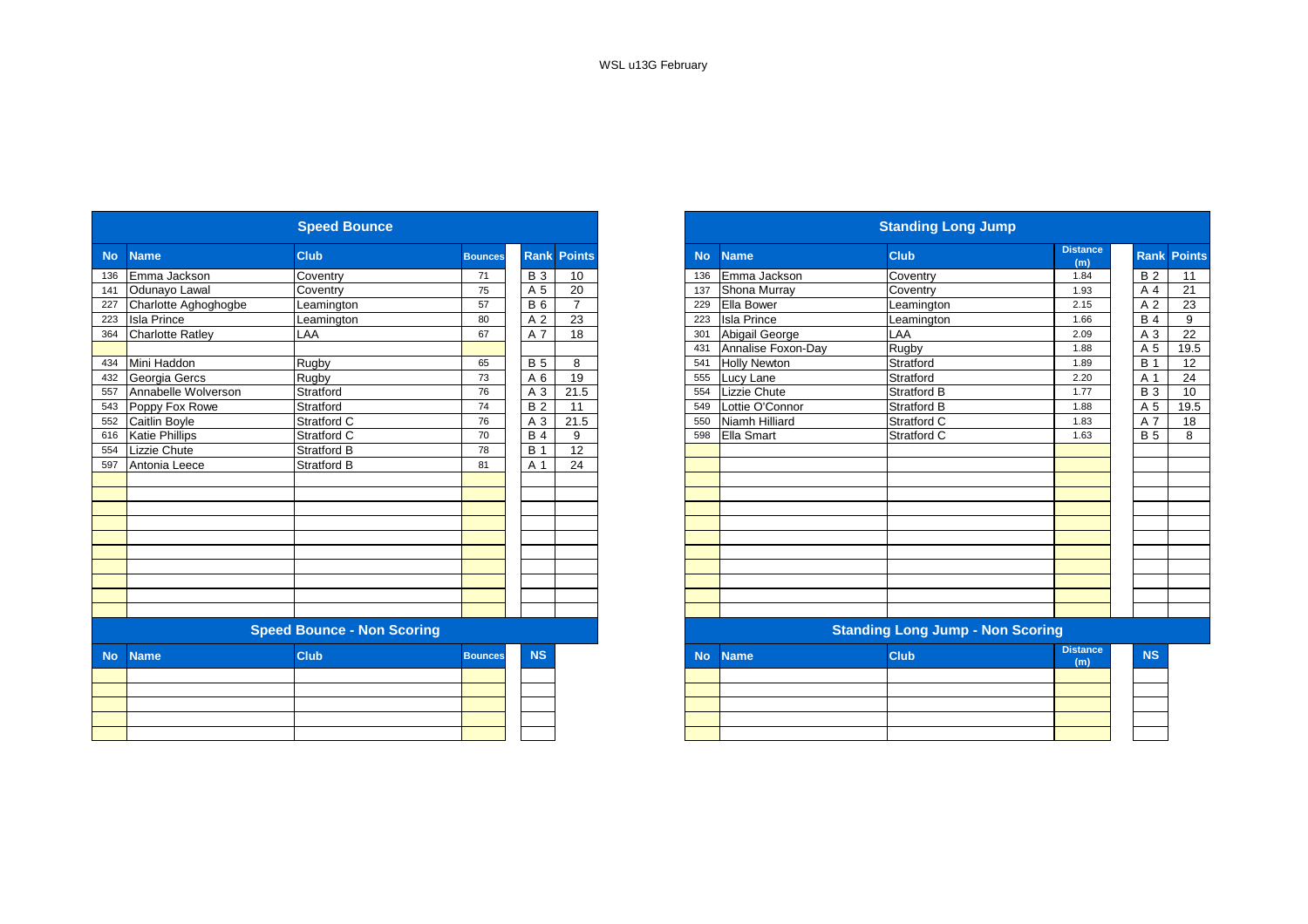|           |                       | <b>Vertical Jump</b>               |                         |            |                    |
|-----------|-----------------------|------------------------------------|-------------------------|------------|--------------------|
| <b>No</b> | <b>Name</b>           | Club                               | <b>Distance</b><br>(cm) |            | <b>Rank Points</b> |
| 229       | Ella Bower            | Leamington                         | 52                      | A 1        | 23.5               |
| 225       | Freya Dalrymple       | Leamington                         | 47                      | <b>B</b> 1 | 11.5               |
| 364       | Charlotte Ratley      | LAA                                | 37                      | <b>B</b> 3 | 10 <sup>°</sup>    |
| 325       | Eve Bogle             | LAA                                | 41                      | A 4        | 20.5               |
| 432       | Georgia Gercs         | Rugby                              | 41                      | A 4        | 20.5               |
| 555       | Lucy Lane             | Stratford                          | 52                      | A 1        | 23.5               |
| 543       | Poppy Fox Rowe        | Stratford                          | 47                      | <b>B</b> 1 | 11.5               |
| 545       | Alyssa Croft          | <b>Stratford B</b>                 | 50                      | A 3        | 22                 |
| 547       | Megan Bowen           | <b>Stratford B</b>                 | 33                      | <b>B</b> 5 | 8                  |
| 553       | <b>Tilly Campbell</b> | Stratford C                        | 39                      | A 6        | 19                 |
| 598       | Ella Smart            | Stratford C                        | 35                      | <b>B4</b>  | 9                  |
|           |                       |                                    |                         |            |                    |
|           |                       |                                    |                         |            |                    |
|           |                       |                                    |                         |            |                    |
|           |                       |                                    |                         |            |                    |
|           |                       |                                    |                         |            |                    |
|           |                       |                                    |                         |            |                    |
|           |                       |                                    |                         |            |                    |
|           |                       |                                    |                         |            |                    |
|           |                       |                                    |                         |            |                    |
|           |                       |                                    |                         |            |                    |
|           |                       |                                    |                         |            |                    |
|           |                       |                                    |                         |            |                    |
|           |                       |                                    |                         |            |                    |
|           |                       | <b>Vertical Jump - Non Scoring</b> |                         |            |                    |
| <b>No</b> | <b>Name</b>           | <b>Club</b>                        | <b>Distance</b><br>(cm) | <b>NS</b>  |                    |
|           |                       |                                    |                         |            |                    |
|           |                       |                                    |                         |            |                    |
|           |                       |                                    |                         |            |                    |
|           |                       |                                    |                         |            |                    |
|           |                       |                                    |                         |            |                    |
|           |                       |                                    |                         |            |                    |

|                         | <b>Vertical Jump</b>               |                         |            |                    |
|-------------------------|------------------------------------|-------------------------|------------|--------------------|
| <b>Name</b>             | <b>Club</b>                        | <b>Distance</b><br>(cm) |            | <b>Rank Points</b> |
| Ella Bower              | Leamington                         | 52                      | A 1        | 23.5               |
| Freya Dalrymple         | Leamington                         | 47                      | B          | 11.5               |
| <b>Charlotte Ratley</b> | LAA                                | 37                      | <b>B</b> 3 | 10                 |
| 325 Eve Bogle           | LAA                                | 41                      | A 4        | 20.5               |
| 432 Georgia Gercs       | Rugby                              | 41                      | A 4        | 20.5               |
| Lucy Lane               | Stratford                          | 52                      | A 1        | 23.5               |
| Poppy Fox Rowe          | Stratford                          | 47                      | <b>B</b> 1 | 11.5               |
| Alyssa Croft            | <b>Stratford B</b>                 | 50                      | A 3        | 22                 |
| Megan Bowen             | <b>Stratford B</b>                 | 33                      | <b>B</b> 5 | 8                  |
| <b>Tilly Campbell</b>   | Stratford C                        | 39                      | A 6        | 19                 |
| 598 Ella Smart          | Stratford C                        | 35                      | <b>B</b> 4 | 9                  |
|                         |                                    |                         |            |                    |
|                         |                                    |                         |            |                    |
|                         |                                    |                         |            |                    |
|                         |                                    |                         |            |                    |
|                         |                                    |                         |            |                    |
|                         |                                    |                         |            |                    |
|                         |                                    |                         |            |                    |
|                         |                                    |                         |            |                    |
|                         |                                    |                         |            |                    |
|                         |                                    |                         |            |                    |
|                         |                                    |                         |            |                    |
|                         |                                    |                         |            |                    |
|                         |                                    |                         |            |                    |
|                         | <b>Vertical Jump - Non Scoring</b> |                         |            |                    |
| <b>Name</b>             | <b>Club</b>                        | <b>Distance</b><br>(cm) | <b>NS</b>  |                    |
|                         |                                    |                         |            |                    |
|                         |                                    |                         |            |                    |
|                         |                                    |                         |            |                    |
|                         |                                    |                         |            |                    |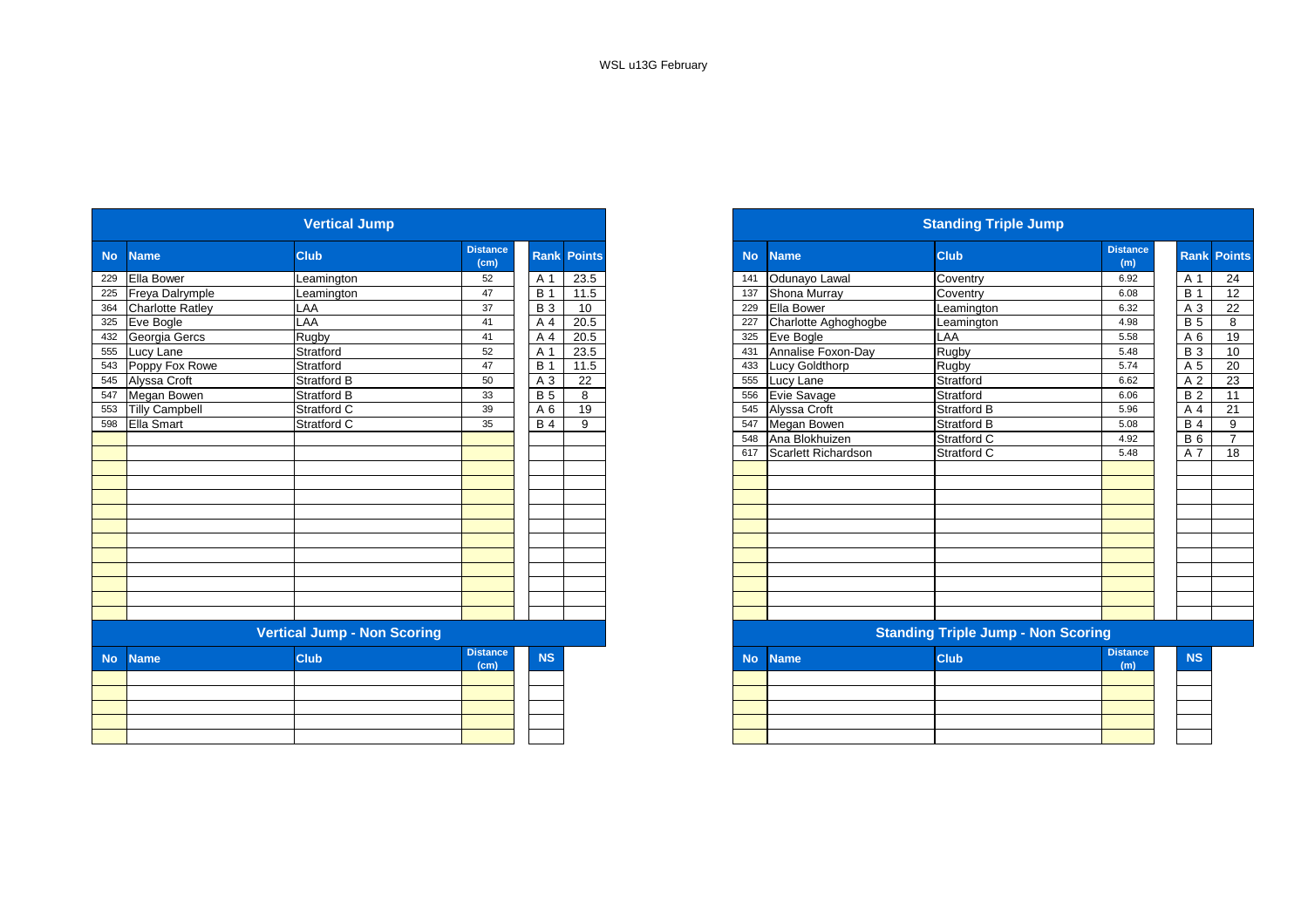|           |                         | <b>Shot Put</b>               |         |                  |                    |
|-----------|-------------------------|-------------------------------|---------|------------------|--------------------|
| <b>No</b> | <b>Name</b>             | <b>Club</b>                   | Dis (m) |                  | <b>Rank Points</b> |
| 137       | Shona Murray            | Coventry                      | 6.08    | A 6              | 19                 |
| 220       | Sophie Haughton         | Leamington                    | 3.35    | <b>B4</b>        | 9                  |
| 225       | Freya Dalrymple         | Leamington                    | 9.09    | A 1              | 24                 |
| 364       | <b>Charlotte Ratley</b> | LAA                           | 6.75    | A 3              | 22                 |
| 433       | Lucy Goldthorp          | Rugby                         | 6.59    | A 4              | $\overline{21}$    |
| 541       | <b>Holly Newton</b>     | Stratford                     | 7.34    | <b>B</b> 1       | 12                 |
| 542       | <b>Issy Newton</b>      | Stratford                     | 7.53    | A 2              | $\overline{23}$    |
| 549       | Lottie O'Connor         | Stratford B                   | 5.80    | B <sub>2</sub>   | $\overline{11}$    |
| 545       | Alyssa Croft            | Stratford B                   | 6.19    | A 5              | 20                 |
| 553       | <b>Tilly Campbell</b>   | Stratford C                   | 4.65    | $\overline{B}3$  | 10                 |
| 616       | Katie Phillips          | Stratford C                   | 5.89    | $\overline{A}$ 7 | $\overline{18}$    |
|           |                         |                               |         |                  |                    |
|           |                         |                               |         |                  |                    |
|           |                         |                               |         |                  |                    |
|           |                         |                               |         |                  |                    |
|           |                         |                               |         |                  |                    |
|           |                         |                               |         |                  |                    |
|           |                         |                               |         |                  |                    |
|           |                         |                               |         |                  |                    |
|           |                         |                               |         |                  |                    |
|           |                         |                               |         |                  |                    |
|           |                         |                               |         |                  |                    |
|           |                         |                               |         |                  |                    |
|           |                         |                               |         |                  |                    |
|           |                         | <b>Shot Put - Non Scoring</b> |         |                  |                    |
| <b>No</b> | <b>Name</b>             | <b>Club</b>                   | Dis (m) | <b>NS</b>        |                    |
|           |                         |                               |         |                  |                    |
|           |                         |                               |         |                  |                    |
|           |                         |                               |         |                  |                    |
|           |                         |                               |         |                  |                    |
|           |                         |                               |         |                  |                    |
|           |                         |                               |         |                  |                    |

|                   |                         | <b>Shot Put</b>               |        |                 |                    |
|-------------------|-------------------------|-------------------------------|--------|-----------------|--------------------|
| <b>No</b>         | <b>Name</b>             | <b>Club</b>                   | Dis(m) |                 | <b>Rank Points</b> |
| 137               | Shona Murray            | Coventry                      | 6.08   | A 6             | 19                 |
| 220<br>225        | Sophie Haughton         | Leamington                    | 3.35   | <b>B4</b>       | 9                  |
|                   | Freya Dalrymple         | Leamington                    | 9.09   | A 1             | 24                 |
| 364               | <b>Charlotte Ratley</b> | LAA                           | 6.75   | A 3             | 22                 |
| 433               | Lucy Goldthorp          | Rugby                         | 6.59   | A 4             | $\overline{21}$    |
| 541               | <b>Holly Newton</b>     | Stratford                     | 7.34   | <b>B</b> 1      | 12                 |
| 542               | <b>Issy Newton</b>      | Stratford                     | 7.53   | A 2             | 23                 |
| 549               | Lottie O'Connor         | Stratford B                   | 5.80   | <b>B2</b>       | 11                 |
|                   | Alyssa Croft            | <b>Stratford B</b>            | 6.19   | A 5             | 20                 |
| 545<br>553<br>616 | <b>Tilly Campbell</b>   | Stratford C                   | 4.65   | $\overline{B}3$ | 10 <sup>1</sup>    |
|                   | <b>Katie Phillips</b>   | Stratford C                   | 5.89   | A 7             | 18                 |
|                   |                         |                               |        |                 |                    |
|                   |                         |                               |        |                 |                    |
|                   |                         |                               |        |                 |                    |
|                   |                         |                               |        |                 |                    |
|                   |                         |                               |        |                 |                    |
|                   |                         |                               |        |                 |                    |
|                   |                         |                               |        |                 |                    |
|                   |                         |                               |        |                 |                    |
|                   |                         |                               |        |                 |                    |
|                   |                         |                               |        |                 |                    |
|                   |                         |                               |        |                 |                    |
|                   |                         |                               |        |                 |                    |
|                   |                         |                               |        |                 |                    |
|                   |                         | <b>Shot Put - Non Scoring</b> |        |                 |                    |
| <b>No</b>         | <b>Name</b>             | <b>Club</b>                   | Dis(m) | NS              |                    |
|                   |                         |                               |        |                 |                    |
|                   |                         |                               |        |                 |                    |
|                   |                         |                               |        |                 |                    |
|                   |                         |                               |        |                 |                    |
|                   |                         |                               |        |                 |                    |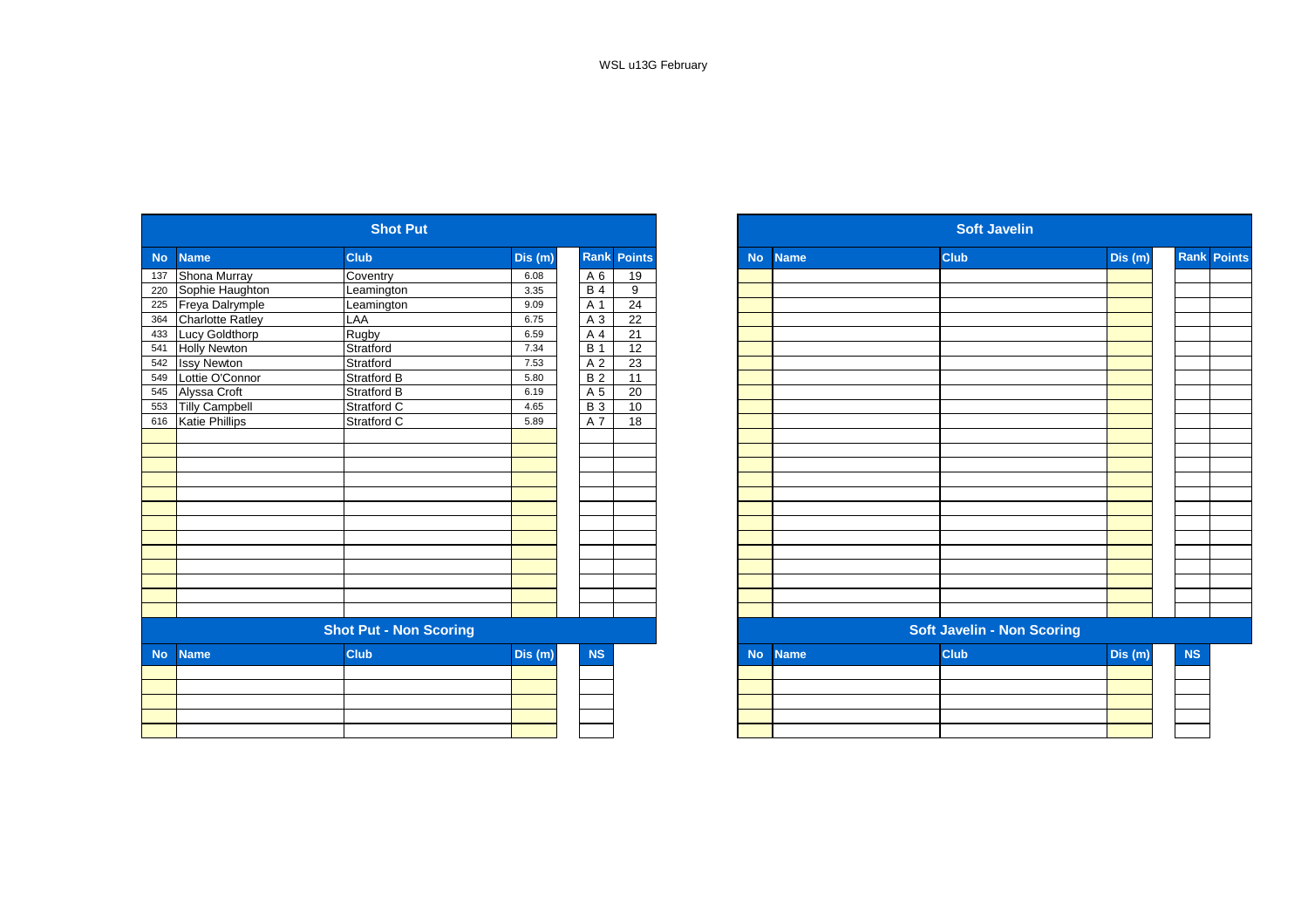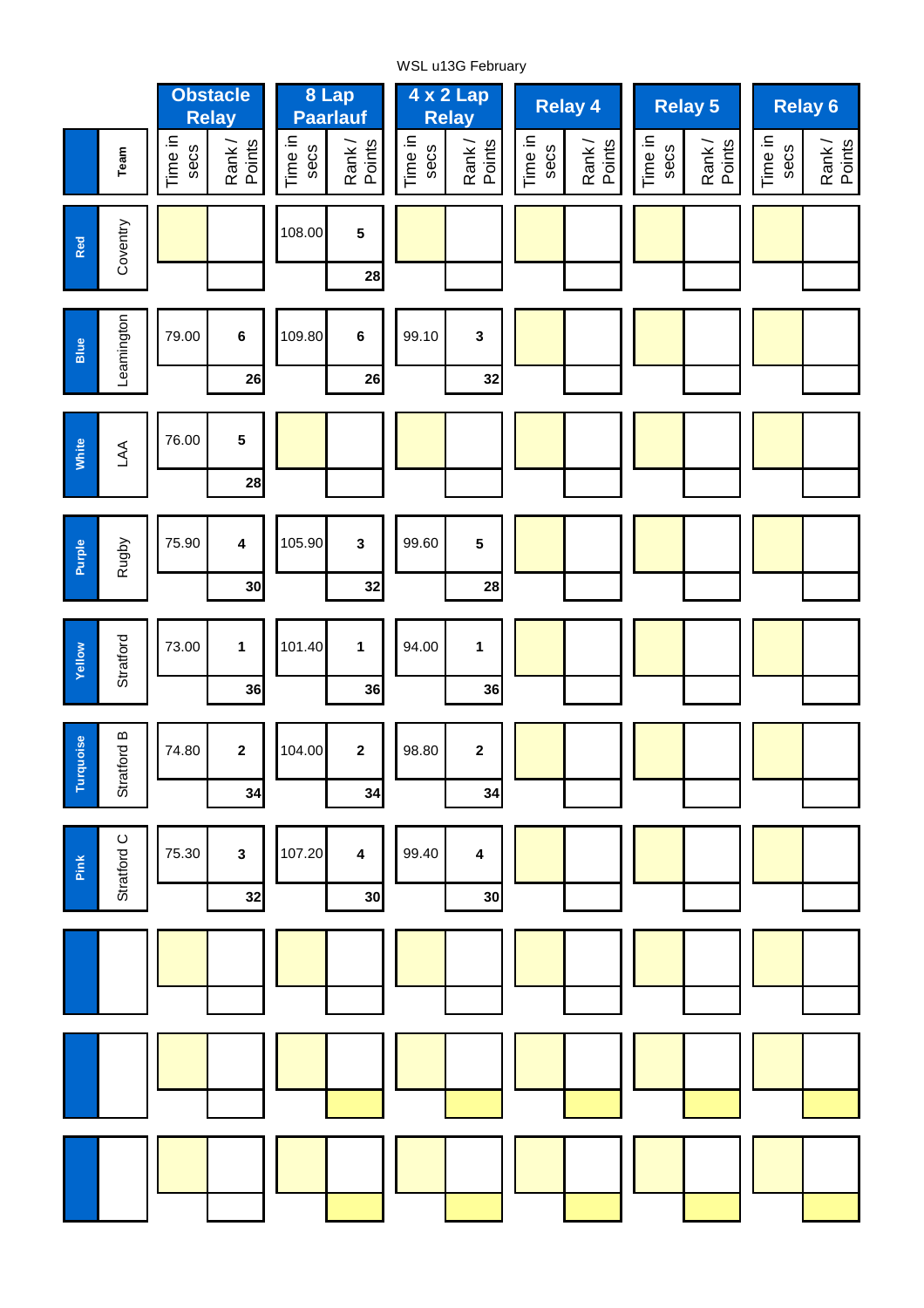## **Warwickshire Sportshall League Sports Connexion**

|       |               | 8 February 2019             | Red            | <b>Blue</b> | White          | Purple         | Yellow           | <b>Turquoise</b>        |  |  |
|-------|---------------|-----------------------------|----------------|-------------|----------------|----------------|------------------|-------------------------|--|--|
|       |               | Under 13 - Boys             | Coventry       | Leamington  | LAA            | <b>Rugby</b>   | <b>Stratford</b> | <b>Stratford B</b>      |  |  |
|       |               | 2 Lap Race                  | 32             |             | 30             | 33             | 35               | 22                      |  |  |
|       | Individual    | 4 Lap Race                  |                |             | 34             | 21             | 36               | 22                      |  |  |
| TRACK |               | 6 Lap Race                  | 24             |             |                |                | 23               |                         |  |  |
|       |               | <b>Obstacle Relay</b>       |                |             | 32             |                | 34               | 36                      |  |  |
|       | Relay         | 8 Lap Paarlauf              |                |             |                |                | 36               | 34                      |  |  |
|       |               | 4 x 2 Lap Relay             |                |             | 34             |                | 36               |                         |  |  |
|       |               |                             |                |             |                |                |                  |                         |  |  |
|       |               | <b>Speed Bounce</b>         | 31             |             | 20             | 22             | 36               | 34                      |  |  |
|       |               | <b>Standing Long Jump</b>   | 22             |             | 30             | 30             | 35.5             | 34.5                    |  |  |
|       | Jumps         | <b>Vertical Jump</b>        | 30             |             | 33             | 34             | 35               |                         |  |  |
| FIELD |               | <b>Standing Triple Jump</b> | 36             |             | 22             | 20             | 23               | 21                      |  |  |
|       | <b>Throws</b> | <b>Shot Put</b>             |                |             | 32             | 35             | 35               | 21                      |  |  |
|       |               | <b>Total</b>                | 175            |             | 267            | 195            | 364.5            | 224.5                   |  |  |
|       |               | <b>Overall Position</b>     | $\overline{5}$ |             | $\overline{2}$ | $\overline{4}$ | $\blacksquare$   | $\overline{\mathbf{3}}$ |  |  |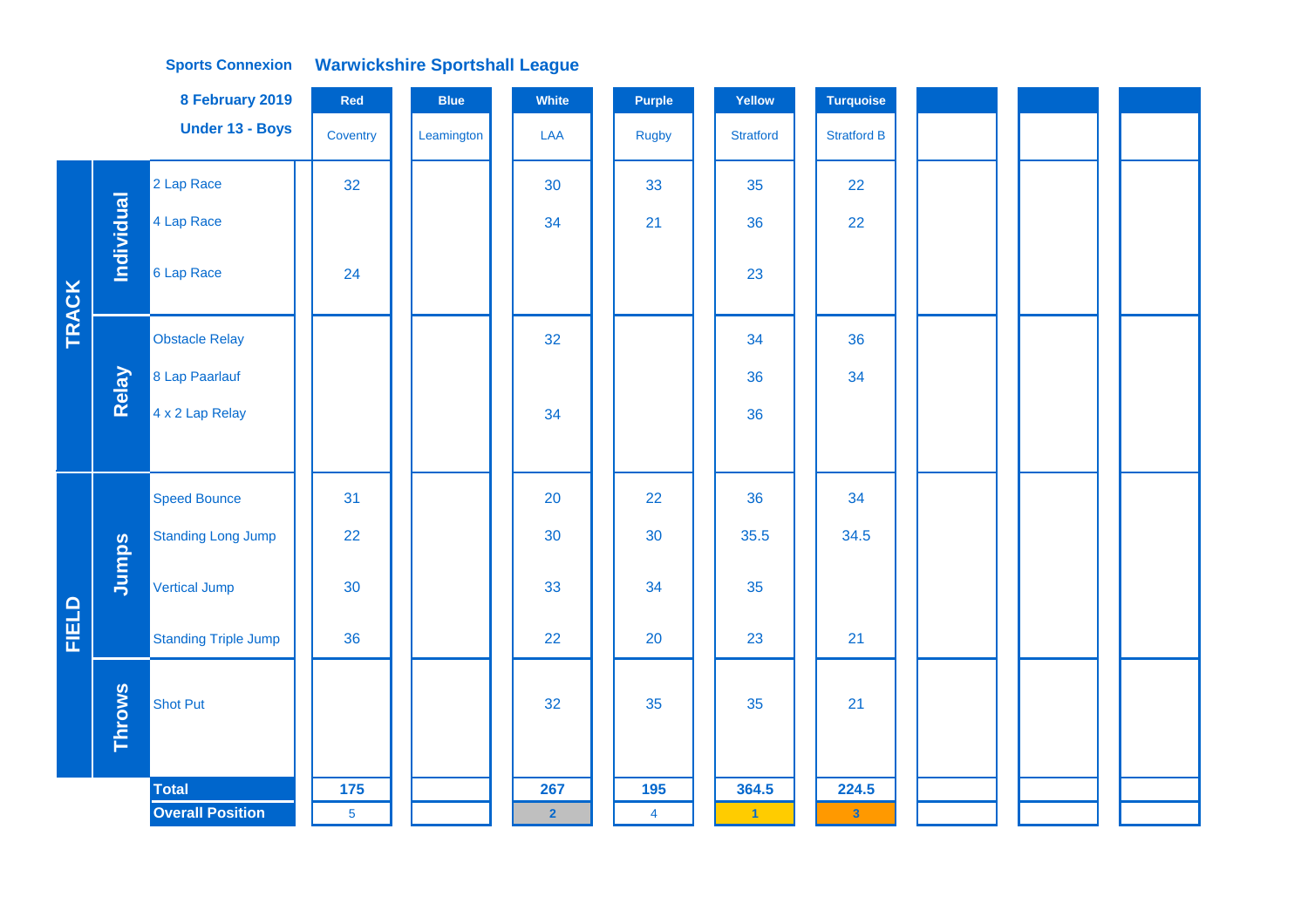|           |                              | 2 Lap Race               |             |                 |                    |           |                       | <b>4 Lap Race</b>        |             |
|-----------|------------------------------|--------------------------|-------------|-----------------|--------------------|-----------|-----------------------|--------------------------|-------------|
| <b>No</b> | <b>Name</b>                  | <b>Club</b>              | <b>Time</b> |                 | <b>Rank Points</b> | <b>No</b> | <b>Name</b>           | <b>Club</b>              | <b>Time</b> |
| 562       | Zac McKenzie                 | Stratford                | 23.4        | <b>B</b> 1      | 12                 | 563       | Charles Whorrad       | Stratford                | 48.6        |
| 574       | <b>Otis Tustin</b>           | Stratford B              | 24.2        | A 3             | 22                 | 566       | <b>James Verralls</b> | Stratford                | 50.3        |
| 339       | James Bull                   | LAA                      | 24.6        | A 5             | 20                 | 335       | Tom Cox               | LAA                      | 54.1        |
| 153       | Euan Hill                    | Coventry                 | 25.1        | $\overline{B2}$ | 11                 | 571       | <b>Harry Hibbert</b>  | <b>Stratford B</b>       | 54.8        |
| 426       | <b>Harry Lole</b>            | Rugby                    | 25.6        | <b>B4</b>       | 9                  | 351       | <b>Callum Stuart</b>  | LAA                      | 55.3        |
|           |                              |                          |             |                 |                    | 421       | Harrison Barnes       | Rugby                    | 59.4        |
| 427       | <b>Isaac Skinner-Kakitie</b> | Rugby                    | 22.2        | A 1             | 24                 |           |                       |                          |             |
| 565       | Linden Williams              | Stratford                | 23.3        | A 2             | 23                 |           |                       |                          |             |
| 152       | Adam Jackson                 | Coventry                 | 24.4        | A 4             | $\overline{21}$    |           |                       |                          |             |
| 351       | <b>Callum Stuart</b>         | LAA                      | 25.5        | <b>B3</b>       | 10                 |           |                       |                          |             |
|           |                              |                          |             |                 |                    |           |                       |                          |             |
|           |                              |                          |             |                 |                    |           |                       |                          |             |
|           |                              |                          |             |                 |                    |           |                       |                          |             |
|           |                              |                          |             |                 |                    |           |                       |                          |             |
|           |                              |                          |             |                 |                    |           |                       |                          |             |
|           |                              |                          |             |                 |                    |           |                       |                          |             |
|           |                              |                          |             |                 |                    |           |                       |                          |             |
|           |                              |                          |             |                 |                    |           |                       |                          |             |
|           |                              |                          |             |                 |                    |           |                       |                          |             |
|           |                              |                          |             |                 |                    |           |                       |                          |             |
|           |                              |                          |             |                 |                    |           |                       |                          |             |
|           |                              |                          |             |                 |                    |           |                       |                          |             |
|           |                              |                          |             |                 |                    |           |                       |                          |             |
|           |                              |                          |             |                 |                    |           |                       |                          |             |
|           |                              | 2 Lap Race - Non Scoring |             |                 |                    |           |                       | 4 Lap Race - Non Scoring |             |
| <b>No</b> | <b>Name</b>                  | <b>Club</b>              | <b>Time</b> | <b>NS</b>       |                    | <b>No</b> | <b>Name</b>           | <b>Club</b>              | <b>Time</b> |
|           |                              |                          |             |                 |                    |           |                       |                          |             |
|           |                              |                          |             |                 |                    |           |                       |                          |             |
|           |                              |                          |             |                 |                    |           |                       |                          |             |
|           |                              |                          |             |                 |                    |           |                       |                          |             |
|           |                              |                          |             |                 |                    |           |                       |                          |             |

|           |                       | 2 Lap Race               |             |                 |                    |           |                        | <b>4 Lap Race</b>        |             |                         |
|-----------|-----------------------|--------------------------|-------------|-----------------|--------------------|-----------|------------------------|--------------------------|-------------|-------------------------|
|           | <b>Name</b>           | <b>Club</b>              | <b>Time</b> |                 | <b>Rank Points</b> | <b>No</b> | <b>Name</b>            | <b>Club</b>              | <b>Time</b> | <b>Rank Points</b>      |
|           | Zac McKenzie          | Stratford                | 23.4        | <b>B</b> 1      | 12                 | 563       | Charles Whorrad        | Stratford                | 48.6        | A 1<br>$\overline{B}$ 1 |
|           | <b>Otis Tustin</b>    | <b>Stratford B</b>       | 24.2        | A 3             | $\overline{22}$    | 566       | <b>James Verralls</b>  | Stratford                | 50.3        |                         |
| 339       | James Bull            | LAA                      | 24.6        | A 5             | 20                 | 335       | Tom Cox                | LAA                      | 54.1        |                         |
| 153       | Euan Hill             | Coventry                 | 25.1        | $\overline{B2}$ | 11                 | 571       | <b>Harry Hibbert</b>   | <b>Stratford B</b>       | 54.8        |                         |
| 426       | <b>Harry Lole</b>     | <b>Rugby</b>             | 25.6        | $\overline{B4}$ | 9                  | 351       | <b>Callum Stuart</b>   | LAA                      | 55.3        |                         |
|           |                       |                          |             |                 |                    | 421       | <b>Harrison Barnes</b> | Rugby                    | 59.4        |                         |
| 427       | Isaac Skinner-Kakitie | Rugby                    | 22.2        | A 1             | 24                 |           |                        |                          |             |                         |
| 565       | Linden Williams       | Stratford                | 23.3        | A 2             | 23                 |           |                        |                          |             |                         |
| 152       | Adam Jackson          | Coventry                 | 24.4        | A 4             | 21                 |           |                        |                          |             |                         |
| 351       | Callum Stuart         | LAA                      | 25.5        | <b>B</b> 3      | 10                 |           |                        |                          |             |                         |
|           |                       |                          |             |                 |                    |           |                        |                          |             |                         |
|           |                       |                          |             |                 |                    |           |                        |                          |             |                         |
|           |                       |                          |             |                 |                    |           |                        |                          |             |                         |
|           |                       |                          |             |                 |                    |           |                        |                          |             |                         |
|           |                       |                          |             |                 |                    |           |                        |                          |             |                         |
|           |                       |                          |             |                 |                    |           |                        |                          |             |                         |
|           |                       |                          |             |                 |                    |           |                        |                          |             |                         |
|           |                       |                          |             |                 |                    |           |                        |                          |             |                         |
|           |                       |                          |             |                 |                    |           |                        |                          |             |                         |
|           |                       |                          |             |                 |                    |           |                        |                          |             |                         |
|           |                       |                          |             |                 |                    |           |                        |                          |             |                         |
|           |                       |                          |             |                 |                    |           |                        |                          |             |                         |
|           |                       |                          |             |                 |                    |           |                        |                          |             |                         |
|           |                       | 2 Lap Race - Non Scoring |             |                 |                    |           |                        | 4 Lap Race - Non Scoring |             |                         |
|           |                       |                          |             |                 |                    |           |                        |                          |             |                         |
| <b>No</b> | <b>Name</b>           | <b>Club</b>              | <b>Time</b> | <b>NS</b>       |                    | <b>No</b> | <b>Name</b>            | <b>Club</b>              | <b>Time</b> |                         |
|           |                       |                          |             |                 |                    |           |                        |                          |             |                         |
|           |                       |                          |             |                 |                    |           |                        |                          |             |                         |
|           |                       |                          |             |                 |                    |           |                        |                          |             |                         |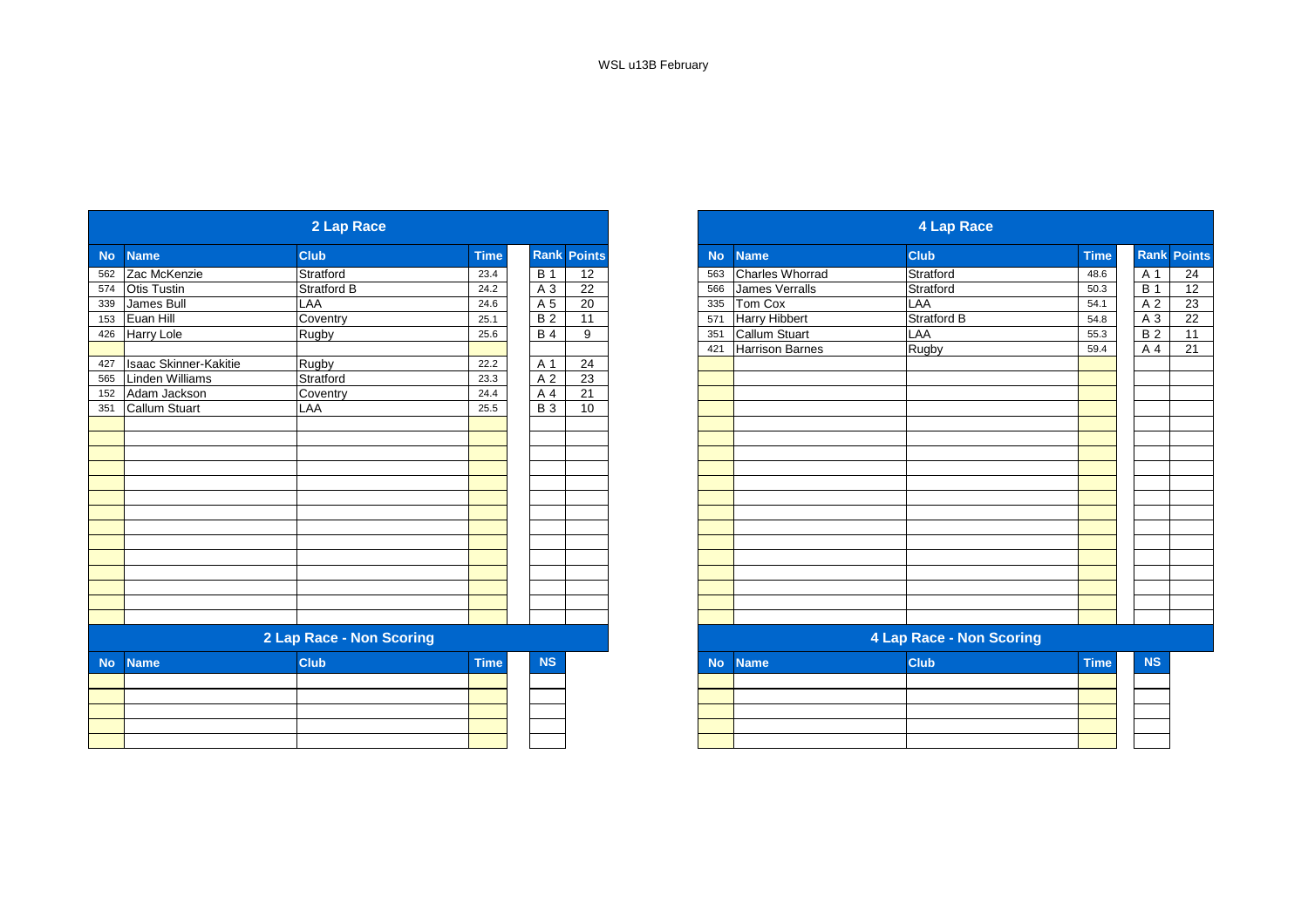WSL u13B February

|           |                  | <b>6 Lap Race</b>               |             |           |                    |
|-----------|------------------|---------------------------------|-------------|-----------|--------------------|
| <b>No</b> | <b>Name</b>      | <b>Club</b>                     | <b>Time</b> |           | <b>Rank Points</b> |
|           | 152 Adam Jackson | Coventry                        | 81          | A 1       | 24                 |
| 568       | Will Challender  | Stratford                       | 92.6        | A 2       | $\overline{23}$    |
|           |                  |                                 |             |           |                    |
|           |                  |                                 |             |           |                    |
|           |                  |                                 |             |           |                    |
|           |                  |                                 |             |           |                    |
|           |                  |                                 |             |           |                    |
|           |                  |                                 |             |           |                    |
|           |                  |                                 |             |           |                    |
|           |                  |                                 |             |           |                    |
|           |                  |                                 |             |           |                    |
|           |                  |                                 |             |           |                    |
|           |                  |                                 |             |           |                    |
|           |                  |                                 |             |           |                    |
|           |                  |                                 |             |           |                    |
|           |                  |                                 |             |           |                    |
|           |                  | <b>6 Lap Race - Non Scoring</b> |             |           |                    |
| <b>No</b> | <b>Name</b>      | Club                            | <b>Time</b> | <b>NS</b> |                    |
|           |                  |                                 |             |           |                    |
|           |                  |                                 |             |           |                    |
|           |                  |                                 |             |           |                    |
|           |                  |                                 |             |           |                    |
|           |                  |                                 |             |           |                    |
|           |                  |                                 |             |           |                    |

|           |                 | <b>6 Lap Race</b>               |             |                |                    |
|-----------|-----------------|---------------------------------|-------------|----------------|--------------------|
|           | <b>Name</b>     | <b>Club</b>                     | <b>Time</b> |                | <b>Rank Points</b> |
|           | Adam Jackson    | Coventry                        | 81          | A 1            | 24                 |
|           | Will Challender | Stratford                       | 92.6        | A <sub>2</sub> | $\overline{23}$    |
|           |                 |                                 |             |                |                    |
|           |                 |                                 |             |                |                    |
|           |                 |                                 |             |                |                    |
|           |                 |                                 |             |                |                    |
|           |                 |                                 |             |                |                    |
|           |                 |                                 |             |                |                    |
|           |                 |                                 |             |                |                    |
|           |                 |                                 |             |                |                    |
|           |                 |                                 |             |                |                    |
|           |                 |                                 |             |                |                    |
|           |                 |                                 |             |                |                    |
|           |                 |                                 |             |                |                    |
|           |                 | <b>6 Lap Race - Non Scoring</b> |             |                |                    |
| <b>No</b> | <b>Name</b>     | <b>Club</b>                     | <b>Time</b> | <b>NS</b>      |                    |
|           |                 |                                 |             |                |                    |
|           |                 |                                 |             |                |                    |
|           |                 |                                 |             |                |                    |
|           |                 |                                 |             |                |                    |
|           |                 |                                 |             |                |                    |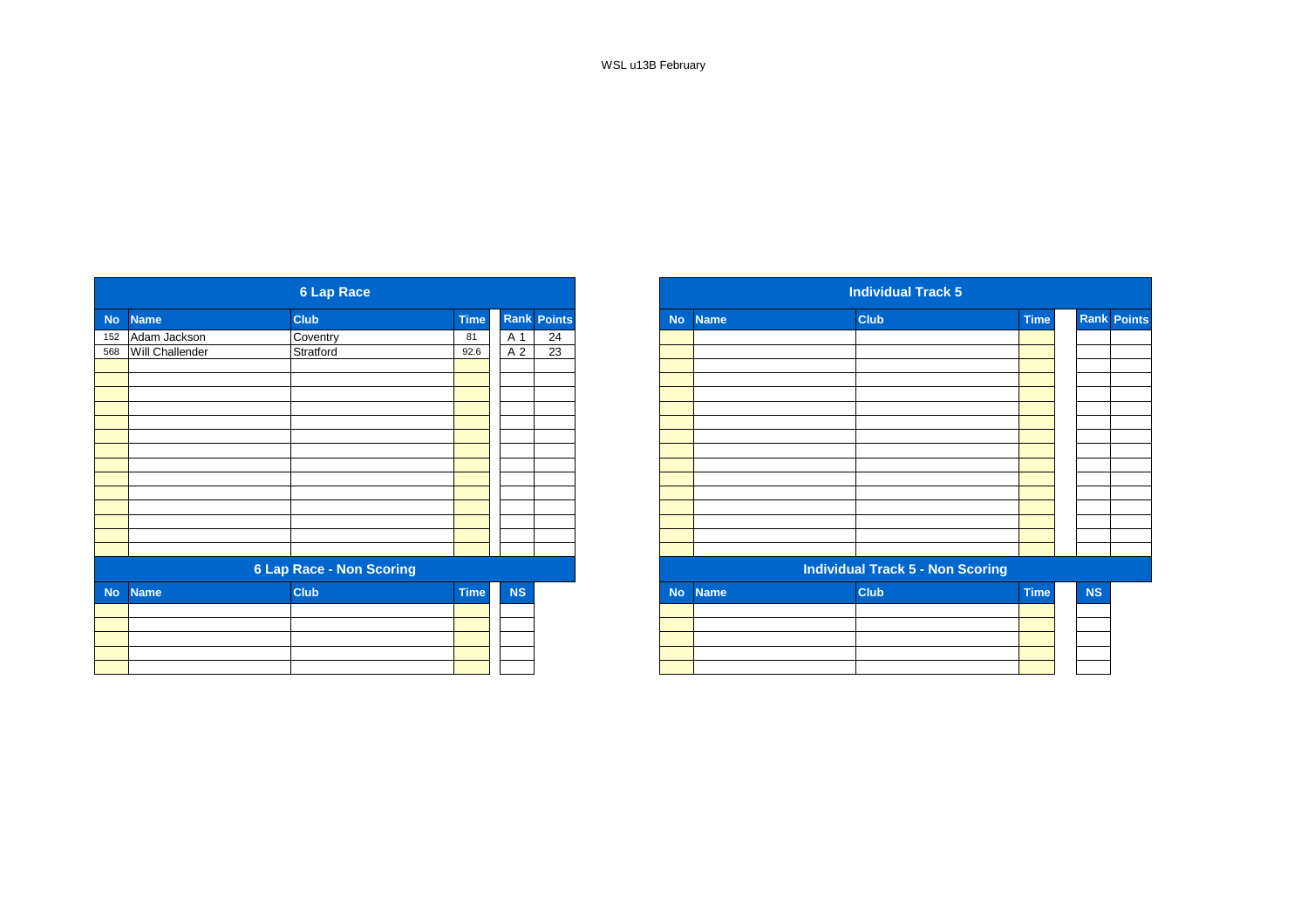|           |                              |                                   |                |            |                    |  | <b>Standing Long Jump</b> |                              |                                         |                        |  |  |  |
|-----------|------------------------------|-----------------------------------|----------------|------------|--------------------|--|---------------------------|------------------------------|-----------------------------------------|------------------------|--|--|--|
| <b>No</b> | <b>Name</b>                  | <b>Club</b>                       | <b>Bounces</b> |            | <b>Rank Points</b> |  | <b>No</b>                 | <b>Name</b>                  | <b>Club</b>                             | <b>Distance</b><br>(m) |  |  |  |
| 154       | <b>Rhys Esling</b>           | Coventry                          | 59             | <b>B</b> 3 | 10                 |  | 152                       | Adam Jackson                 | Coventry                                | 1.94                   |  |  |  |
| 153       | Euan Hill                    | Coventry                          | 72             | A 4        | 21                 |  | 339                       | James Bull                   | LAA                                     | 1.80                   |  |  |  |
| 351       | <b>Callum Stuart</b>         | LAA                               | 48             | A 5        | 20                 |  | 326                       | Joe Booth                    | LAA                                     | 1.86                   |  |  |  |
| 427       | <b>Isaac Skinner-Kakitie</b> | <b>Rugby</b>                      | 73             | A 3        | 22                 |  | 426                       | <b>Harry Lole</b>            | Rugby                                   | 1.58                   |  |  |  |
| 562       | Zac McKenzie                 | Stratford                         | 80             | A 1        | 24                 |  | 427                       | <b>Isaac Skinner-Kakitie</b> | Rugby                                   | 1.93                   |  |  |  |
| 565       | Linden Williams              | Stratford                         | 76             | <b>B</b> 1 | 12                 |  | 563                       | <b>Charles Whorrad</b>       | Stratford                               | 2.08                   |  |  |  |
| 574       | <b>Otis Tustin</b>           | <b>Stratford B</b>                | 66             | <b>B2</b>  | 11                 |  | 562                       | Zac McKenzie                 | Stratford                               | 2.03                   |  |  |  |
| 571       | <b>Harry Hibbert</b>         | <b>Stratford B</b>                | 77             | A 2        | 23                 |  | 571                       | <b>Harry Hibbert</b>         | <b>Stratford B</b>                      | 1.93                   |  |  |  |
|           |                              |                                   |                |            |                    |  | 574                       | <b>Otis Tustin</b>           | Stratford B                             | 2.08                   |  |  |  |
|           |                              |                                   |                |            |                    |  |                           |                              |                                         |                        |  |  |  |
|           |                              |                                   |                |            |                    |  |                           |                              |                                         |                        |  |  |  |
|           |                              |                                   |                |            |                    |  |                           |                              |                                         |                        |  |  |  |
|           |                              |                                   |                |            |                    |  |                           |                              |                                         |                        |  |  |  |
|           |                              |                                   |                |            |                    |  |                           |                              |                                         |                        |  |  |  |
|           |                              |                                   |                |            |                    |  |                           |                              |                                         |                        |  |  |  |
|           |                              |                                   |                |            |                    |  |                           |                              |                                         |                        |  |  |  |
|           |                              |                                   |                |            |                    |  |                           |                              |                                         |                        |  |  |  |
|           |                              |                                   |                |            |                    |  |                           |                              |                                         |                        |  |  |  |
|           |                              |                                   |                |            |                    |  |                           |                              |                                         |                        |  |  |  |
|           |                              |                                   |                |            |                    |  |                           |                              |                                         |                        |  |  |  |
|           |                              |                                   |                |            |                    |  |                           |                              |                                         |                        |  |  |  |
|           |                              |                                   |                |            |                    |  |                           |                              |                                         |                        |  |  |  |
|           |                              |                                   |                |            |                    |  |                           |                              |                                         |                        |  |  |  |
|           |                              |                                   |                |            |                    |  |                           |                              |                                         |                        |  |  |  |
|           |                              | <b>Speed Bounce - Non Scoring</b> |                |            |                    |  |                           |                              | <b>Standing Long Jump - Non Scoring</b> |                        |  |  |  |
| <b>No</b> | <b>Name</b>                  | <b>Club</b>                       | <b>Bounces</b> | <b>NS</b>  |                    |  | <b>No</b>                 | <b>Name</b>                  | <b>Club</b>                             | <b>Distance</b><br>(m) |  |  |  |
|           |                              |                                   |                |            |                    |  |                           |                              |                                         |                        |  |  |  |
|           |                              |                                   |                |            |                    |  |                           |                              |                                         |                        |  |  |  |
|           |                              |                                   |                |            |                    |  |                           |                              |                                         |                        |  |  |  |
|           |                              |                                   |                |            |                    |  |                           |                              |                                         |                        |  |  |  |
|           |                              |                                   |                |            |                    |  |                           |                              |                                         |                        |  |  |  |
|           |                              |                                   |                |            |                    |  |                           |                              |                                         |                        |  |  |  |

|                  |                              | <b>Speed Bounce</b>               |                |                  |                    |                          |                              | <b>Standing Long Jump</b>               |                        |            |                    |
|------------------|------------------------------|-----------------------------------|----------------|------------------|--------------------|--------------------------|------------------------------|-----------------------------------------|------------------------|------------|--------------------|
| <b>No</b>        | <b>Name</b>                  | <b>Club</b>                       | <b>Bounces</b> |                  | <b>Rank Points</b> | <b>No</b>                | <b>Name</b>                  | <b>Club</b>                             | <b>Distance</b><br>(m) |            | <b>Rank Points</b> |
| 154              | <b>Rhys Esling</b>           | Coventry                          | 59             | <b>B</b> 3       | 10                 | 152                      | Adam Jackson                 | Coventry                                | 1.94                   | A 3        | 22                 |
| 153              | Euan Hill                    | Coventry                          | 72             | A 4              | 21                 | 339                      | James Bull                   | LAA                                     | 1.80                   | <b>B3</b>  | 10                 |
| 351              | Callum Stuart                | LAA                               | 48             | A 5              | 20                 | 326                      | Joe Booth                    | LAA                                     | 1.86                   | A 5        | 20                 |
| 427              | <b>Isaac Skinner-Kakitie</b> | Rugby                             | 73             | A 3              | 22                 | 426                      | <b>Harry Lole</b>            | Rugby                                   | 1.58                   | <b>B4</b>  | 9                  |
| 562              | Zac McKenzie                 | Stratford                         | 80             | A 1              | 24                 | 427                      | <b>Isaac Skinner-Kakitie</b> | Rugby                                   | 1.93                   | A 4        | 21                 |
| 565<br>574       | Linden Williams              | Stratford                         | 76             | $\overline{B}$ 1 | 12                 | 563                      | Charles Whorrad              | Stratford                               | 2.08                   | A 1        | 23.5               |
|                  | <b>Otis Tustin</b>           | Stratford B                       | 66             | <b>B2</b>        | 11                 | 562                      | Zac McKenzie                 | Stratford                               | 2.03                   | <b>B</b> 1 | 12                 |
| $\overline{571}$ | <b>Harry Hibbert</b>         | <b>Stratford B</b>                | 77             | A 2              | 23                 | 571                      | <b>Harry Hibbert</b>         | Stratford B                             | 1.93                   | <b>B2</b>  | 11                 |
|                  |                              |                                   |                |                  |                    | 574                      | Otis Tustin                  | Stratford B                             | 2.08                   | A 1        | 23.5               |
|                  |                              |                                   |                |                  |                    |                          |                              |                                         |                        |            |                    |
|                  |                              |                                   |                |                  |                    |                          |                              |                                         |                        |            |                    |
|                  |                              |                                   |                |                  |                    |                          |                              |                                         |                        |            |                    |
|                  |                              |                                   |                |                  |                    |                          |                              |                                         |                        |            |                    |
|                  |                              |                                   |                |                  |                    |                          |                              |                                         |                        |            |                    |
|                  |                              |                                   |                |                  |                    |                          |                              |                                         |                        |            |                    |
|                  |                              |                                   |                |                  |                    |                          |                              |                                         |                        |            |                    |
|                  |                              |                                   |                |                  |                    |                          |                              |                                         |                        |            |                    |
|                  |                              |                                   |                |                  |                    |                          |                              |                                         |                        |            |                    |
|                  |                              |                                   |                |                  |                    |                          |                              |                                         |                        |            |                    |
|                  |                              |                                   |                |                  |                    |                          |                              |                                         |                        |            |                    |
|                  |                              |                                   |                |                  |                    |                          |                              |                                         |                        |            |                    |
|                  |                              |                                   |                |                  |                    |                          |                              |                                         |                        |            |                    |
|                  |                              |                                   |                |                  |                    |                          |                              |                                         |                        |            |                    |
|                  |                              |                                   |                |                  |                    |                          |                              |                                         |                        |            |                    |
|                  |                              | <b>Speed Bounce - Non Scoring</b> |                |                  |                    |                          |                              | <b>Standing Long Jump - Non Scoring</b> |                        |            |                    |
| <b>No</b>        | <b>Name</b>                  | <b>Club</b>                       | <b>Bounces</b> | <b>NS</b>        |                    | <b>No</b><br><b>Name</b> |                              | <b>Club</b>                             | <b>Distance</b><br>(m) | <b>NS</b>  |                    |
|                  |                              |                                   |                |                  |                    |                          |                              |                                         |                        |            |                    |
|                  |                              |                                   |                |                  |                    |                          |                              |                                         |                        |            |                    |
|                  |                              |                                   |                |                  |                    |                          |                              |                                         |                        |            |                    |
|                  |                              |                                   |                |                  |                    |                          |                              |                                         |                        |            |                    |
|                  |                              |                                   |                |                  |                    |                          |                              |                                         |                        |            |                    |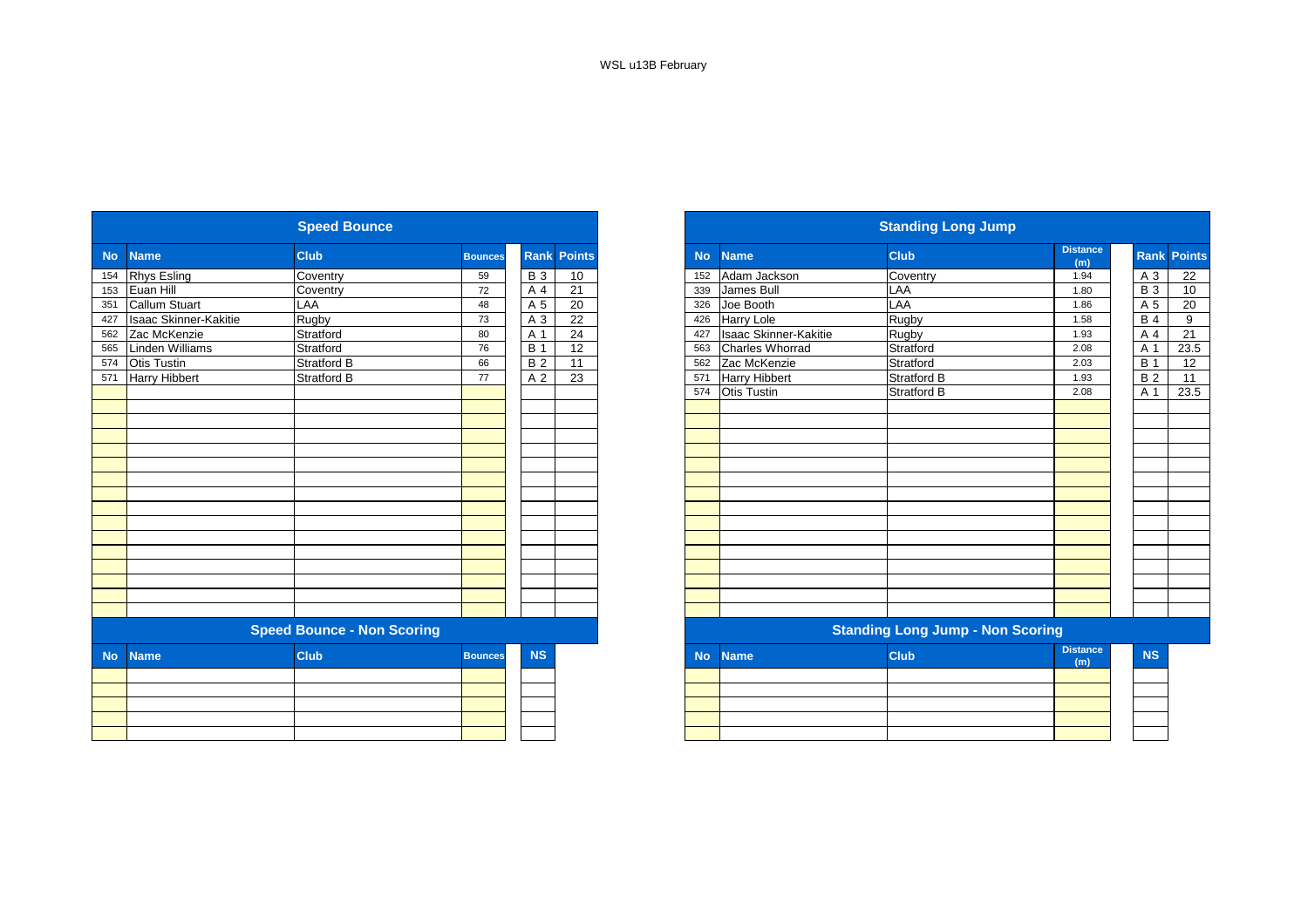|           | <b>Vertical Jump</b>         |                                    |                         |            |                    |  |  |  |  |  |  |  |  |  |
|-----------|------------------------------|------------------------------------|-------------------------|------------|--------------------|--|--|--|--|--|--|--|--|--|
| <b>No</b> | <b>Name</b>                  | <b>Club</b>                        | <b>Distance</b><br>(cm) |            | <b>Rank Points</b> |  |  |  |  |  |  |  |  |  |
| 154       | <b>Rhys Esling</b>           | Coventry                           | 38                      | A 4        | 21                 |  |  |  |  |  |  |  |  |  |
| 153       | Euan Hill                    | Coventry                           | 33                      | <b>B4</b>  | 9                  |  |  |  |  |  |  |  |  |  |
| 339       | James Bull                   | LAA                                | 35                      | <b>B2</b>  | 11                 |  |  |  |  |  |  |  |  |  |
| 335       | Tom Cox                      | LAA                                | 39                      | A 3        | 22                 |  |  |  |  |  |  |  |  |  |
| 427       | <b>Isaac Skinner-Kakitie</b> | Rugby                              | 45                      | A 1        | 24                 |  |  |  |  |  |  |  |  |  |
| 421       | <b>Harrison Barnes</b>       | Rugby                              | 34                      | <b>B3</b>  | 10                 |  |  |  |  |  |  |  |  |  |
| 562       | Zac McKenzie                 | Stratford                          | 44                      | A 2        | 23                 |  |  |  |  |  |  |  |  |  |
| 563       | Charles Whorrad              | Stratford                          | 44                      | <b>B</b> 1 | 12                 |  |  |  |  |  |  |  |  |  |
|           |                              |                                    |                         |            |                    |  |  |  |  |  |  |  |  |  |
|           |                              |                                    |                         |            |                    |  |  |  |  |  |  |  |  |  |
|           |                              |                                    |                         |            |                    |  |  |  |  |  |  |  |  |  |
|           |                              |                                    |                         |            |                    |  |  |  |  |  |  |  |  |  |
|           |                              |                                    |                         |            |                    |  |  |  |  |  |  |  |  |  |
|           |                              |                                    |                         |            |                    |  |  |  |  |  |  |  |  |  |
|           |                              |                                    |                         |            |                    |  |  |  |  |  |  |  |  |  |
|           |                              |                                    |                         |            |                    |  |  |  |  |  |  |  |  |  |
|           |                              |                                    |                         |            |                    |  |  |  |  |  |  |  |  |  |
|           |                              |                                    |                         |            |                    |  |  |  |  |  |  |  |  |  |
|           |                              |                                    |                         |            |                    |  |  |  |  |  |  |  |  |  |
|           |                              |                                    |                         |            |                    |  |  |  |  |  |  |  |  |  |
|           |                              |                                    |                         |            |                    |  |  |  |  |  |  |  |  |  |
|           |                              | <b>Vertical Jump - Non Scoring</b> |                         |            |                    |  |  |  |  |  |  |  |  |  |
| <b>No</b> | <b>Name</b>                  | Club                               | <b>Distance</b>         | <b>NS</b>  |                    |  |  |  |  |  |  |  |  |  |
|           |                              |                                    | (cm)                    |            |                    |  |  |  |  |  |  |  |  |  |
|           |                              |                                    |                         |            |                    |  |  |  |  |  |  |  |  |  |
|           |                              |                                    |                         |            |                    |  |  |  |  |  |  |  |  |  |
|           |                              |                                    |                         |            |                    |  |  |  |  |  |  |  |  |  |
|           |                              |                                    |                         |            |                    |  |  |  |  |  |  |  |  |  |

| <b>Vertical Jump</b> |                              |                                    |                         |            |                    |  |  |
|----------------------|------------------------------|------------------------------------|-------------------------|------------|--------------------|--|--|
|                      | <b>Name</b>                  | <b>Club</b>                        | <b>Distance</b><br>(cm) |            | <b>Rank Points</b> |  |  |
|                      | <b>Rhys Esling</b>           | Coventry                           | 38                      | A 4        | 21                 |  |  |
| 153                  | Euan Hill                    | Coventry                           | 33                      | <b>B</b> 4 | 9                  |  |  |
| 339                  | James Bull                   | LAA                                | 35                      | <b>B2</b>  | 11                 |  |  |
|                      | 335 Tom Cox                  | LAA                                | 39                      | A 3        | $\overline{22}$    |  |  |
| 427                  | <b>Isaac Skinner-Kakitie</b> | Rugby                              | 45                      | A 1        | 24                 |  |  |
| 421                  | <b>Harrison Barnes</b>       | Rugby                              | 34                      | <b>B</b> 3 | 10                 |  |  |
|                      | 562 Zac McKenzie             | Stratford                          | 44                      | A 2        | 23                 |  |  |
|                      | 563 Charles Whorrad          | Stratford                          | 44                      | <b>B</b> 1 | 12                 |  |  |
|                      |                              |                                    |                         |            |                    |  |  |
|                      |                              |                                    |                         |            |                    |  |  |
|                      |                              |                                    |                         |            |                    |  |  |
|                      |                              |                                    |                         |            |                    |  |  |
|                      |                              |                                    |                         |            |                    |  |  |
|                      |                              |                                    |                         |            |                    |  |  |
|                      |                              |                                    |                         |            |                    |  |  |
|                      |                              |                                    |                         |            |                    |  |  |
|                      |                              |                                    |                         |            |                    |  |  |
|                      |                              |                                    |                         |            |                    |  |  |
|                      |                              |                                    |                         |            |                    |  |  |
|                      |                              |                                    |                         |            |                    |  |  |
|                      |                              |                                    |                         |            |                    |  |  |
|                      |                              |                                    |                         |            |                    |  |  |
|                      |                              |                                    |                         |            |                    |  |  |
|                      |                              |                                    |                         |            |                    |  |  |
|                      |                              | <b>Vertical Jump - Non Scoring</b> |                         |            |                    |  |  |
| <b>No</b>            | <b>Name</b>                  | <b>Club</b>                        | <b>Distance</b><br>(cm) | <b>NS</b>  |                    |  |  |
|                      |                              |                                    |                         |            |                    |  |  |
|                      |                              |                                    |                         |            |                    |  |  |
|                      |                              |                                    |                         |            |                    |  |  |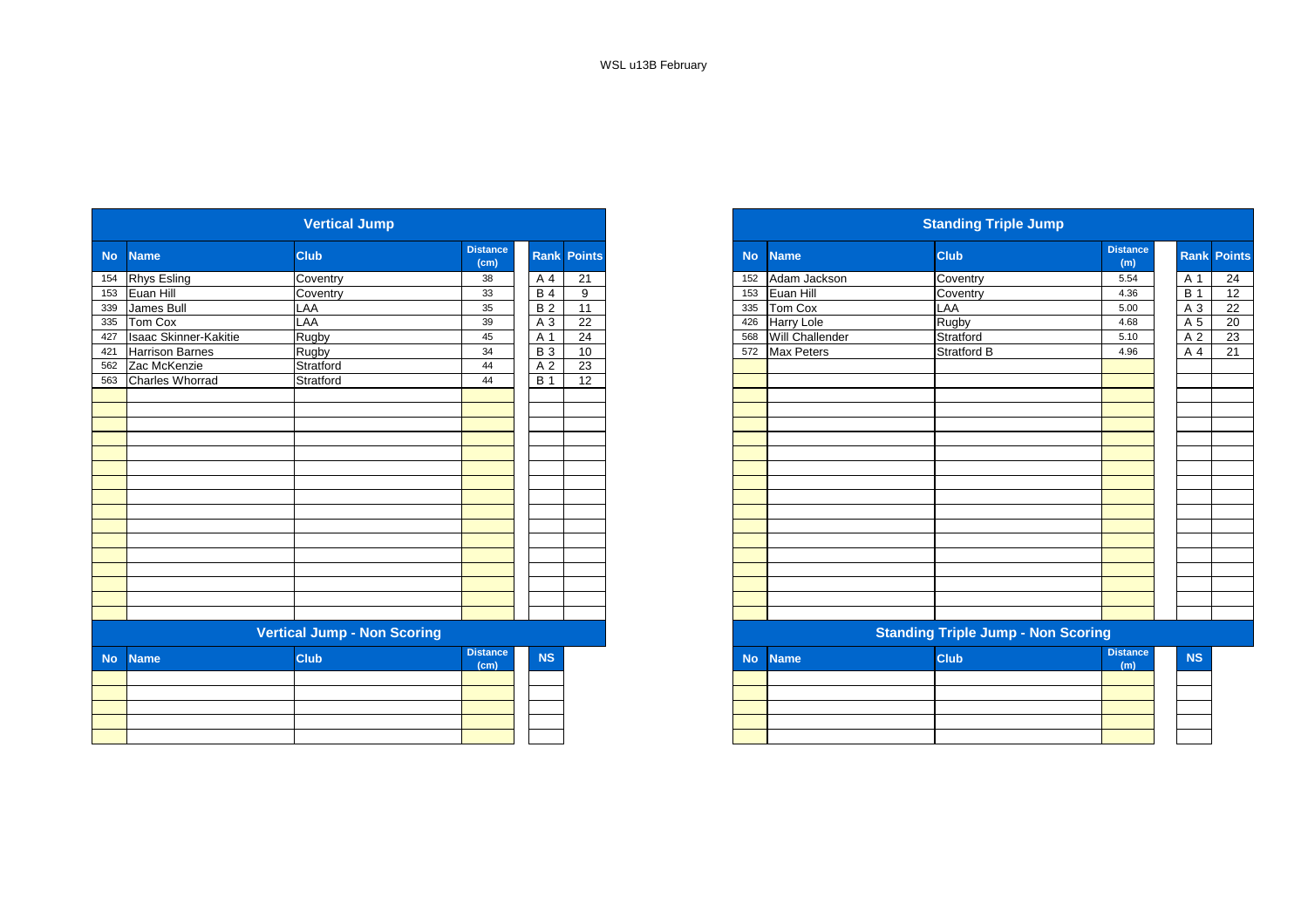| <b>No</b> | <b>Name</b>            | <b>Club</b>                   | Dis (m) |                | <b>Rank Points</b> |
|-----------|------------------------|-------------------------------|---------|----------------|--------------------|
| 326       | Joe Booth              | LAA                           | 6.11    | $A_3$          | 22                 |
| 351       | Callum Stuart          | LAA                           | 3.98    | $B_3$          | 10                 |
| 421       | <b>Harrison Barnes</b> | Rugby                         | 8.45    | A 1            | 24                 |
| 426       | Harry Lole             | Rugby                         | 4.47    | <b>B2</b>      | 11                 |
| 569       | Tom Weaver             | Stratford                     | 6.71    | A <sub>2</sub> | 23                 |
| 566       | James Verralls         | Stratford                     | 4.95    | <b>B</b> 1     | 12                 |
| 572       | Max Peters             | <b>Stratford B</b>            | 4.82    | A              | 21                 |
|           |                        |                               |         |                |                    |
|           |                        |                               |         |                |                    |
|           |                        |                               |         |                |                    |
|           |                        |                               |         |                |                    |
|           |                        |                               |         |                |                    |
|           |                        |                               |         |                |                    |
|           |                        |                               |         |                |                    |
|           |                        |                               |         |                |                    |
|           |                        |                               |         |                |                    |
|           |                        |                               |         |                |                    |
|           |                        |                               |         |                |                    |
|           |                        |                               |         |                |                    |
|           |                        |                               |         |                |                    |
|           |                        |                               |         |                |                    |
|           |                        |                               |         |                |                    |
|           |                        |                               |         |                |                    |
|           |                        |                               |         |                |                    |
|           |                        | <b>Shot Put - Non Scoring</b> |         |                |                    |
| <b>No</b> | <b>Name</b>            | Club                          | Dis (m) | NS             |                    |
|           |                        |                               |         |                |                    |
|           |                        |                               |         |                |                    |
|           |                        |                               |         |                |                    |
|           |                        |                               |         |                |                    |
|           |                        |                               |         |                |                    |
|           |                        |                               |         |                |                    |

|                   |                        | <b>Shot Put</b>               |         |                |                    |  |           | <b>Soft Javelin</b> |                                   |         |           |                    |  |  |
|-------------------|------------------------|-------------------------------|---------|----------------|--------------------|--|-----------|---------------------|-----------------------------------|---------|-----------|--------------------|--|--|
| No.               | <b>Name</b>            | <b>Club</b>                   | Dis(m)  |                | <b>Rank Points</b> |  | <b>No</b> | <b>Name</b>         | <b>Club</b>                       | Dis (m) |           | <b>Rank Points</b> |  |  |
| 326               | Joe Booth              | LAA                           | 6.11    | A 3            | 22                 |  |           |                     |                                   |         |           |                    |  |  |
| 351               | Callum Stuart          | LAA                           | 3.98    | <b>B</b> 3     | 10                 |  |           |                     |                                   |         |           |                    |  |  |
| 421               | <b>Harrison Barnes</b> | Rugby                         | 8.45    | A 1            | 24                 |  |           |                     |                                   |         |           |                    |  |  |
| 426               | Harry Lole             | Rugby                         | 4.47    | <b>B</b> 2     | 11                 |  |           |                     |                                   |         |           |                    |  |  |
|                   | Tom Weaver             | Stratford                     | 6.71    | A <sub>2</sub> | 23                 |  |           |                     |                                   |         |           |                    |  |  |
| 569<br>566<br>572 | James Verralls         | Stratford                     | 4.95    | <b>B</b> 1     | 12                 |  |           |                     |                                   |         |           |                    |  |  |
|                   | Max Peters             | Stratford B                   | 4.82    | A 4            | 21                 |  |           |                     |                                   |         |           |                    |  |  |
|                   |                        |                               |         |                |                    |  |           |                     |                                   |         |           |                    |  |  |
|                   |                        |                               |         |                |                    |  |           |                     |                                   |         |           |                    |  |  |
|                   |                        |                               |         |                |                    |  |           |                     |                                   |         |           |                    |  |  |
|                   |                        |                               |         |                |                    |  |           |                     |                                   |         |           |                    |  |  |
|                   |                        |                               |         |                |                    |  |           |                     |                                   |         |           |                    |  |  |
|                   |                        |                               |         |                |                    |  |           |                     |                                   |         |           |                    |  |  |
|                   |                        |                               |         |                |                    |  |           |                     |                                   |         |           |                    |  |  |
|                   |                        |                               |         |                |                    |  |           |                     |                                   |         |           |                    |  |  |
|                   |                        |                               |         |                |                    |  |           |                     |                                   |         |           |                    |  |  |
|                   |                        |                               |         |                |                    |  |           |                     |                                   |         |           |                    |  |  |
|                   |                        |                               |         |                |                    |  |           |                     |                                   |         |           |                    |  |  |
|                   |                        |                               |         |                |                    |  |           |                     |                                   |         |           |                    |  |  |
|                   |                        |                               |         |                |                    |  |           |                     |                                   |         |           |                    |  |  |
|                   |                        |                               |         |                |                    |  |           |                     |                                   |         |           |                    |  |  |
|                   |                        |                               |         |                |                    |  |           |                     |                                   |         |           |                    |  |  |
|                   |                        |                               |         |                |                    |  |           |                     |                                   |         |           |                    |  |  |
|                   |                        |                               |         |                |                    |  |           |                     |                                   |         |           |                    |  |  |
|                   |                        | <b>Shot Put - Non Scoring</b> |         |                |                    |  |           |                     | <b>Soft Javelin - Non Scoring</b> |         |           |                    |  |  |
| <b>No</b>         | <b>Name</b>            | <b>Club</b>                   | Dis (m) | NS             |                    |  | <b>No</b> | <b>Name</b>         | <b>Club</b>                       | Dis (m) | <b>NS</b> |                    |  |  |
|                   |                        |                               |         |                |                    |  |           |                     |                                   |         |           |                    |  |  |
|                   |                        |                               |         |                |                    |  |           |                     |                                   |         |           |                    |  |  |
|                   |                        |                               |         |                |                    |  |           |                     |                                   |         |           |                    |  |  |
|                   |                        |                               |         |                |                    |  |           |                     |                                   |         |           |                    |  |  |
|                   |                        |                               |         |                |                    |  |           |                     |                                   |         |           |                    |  |  |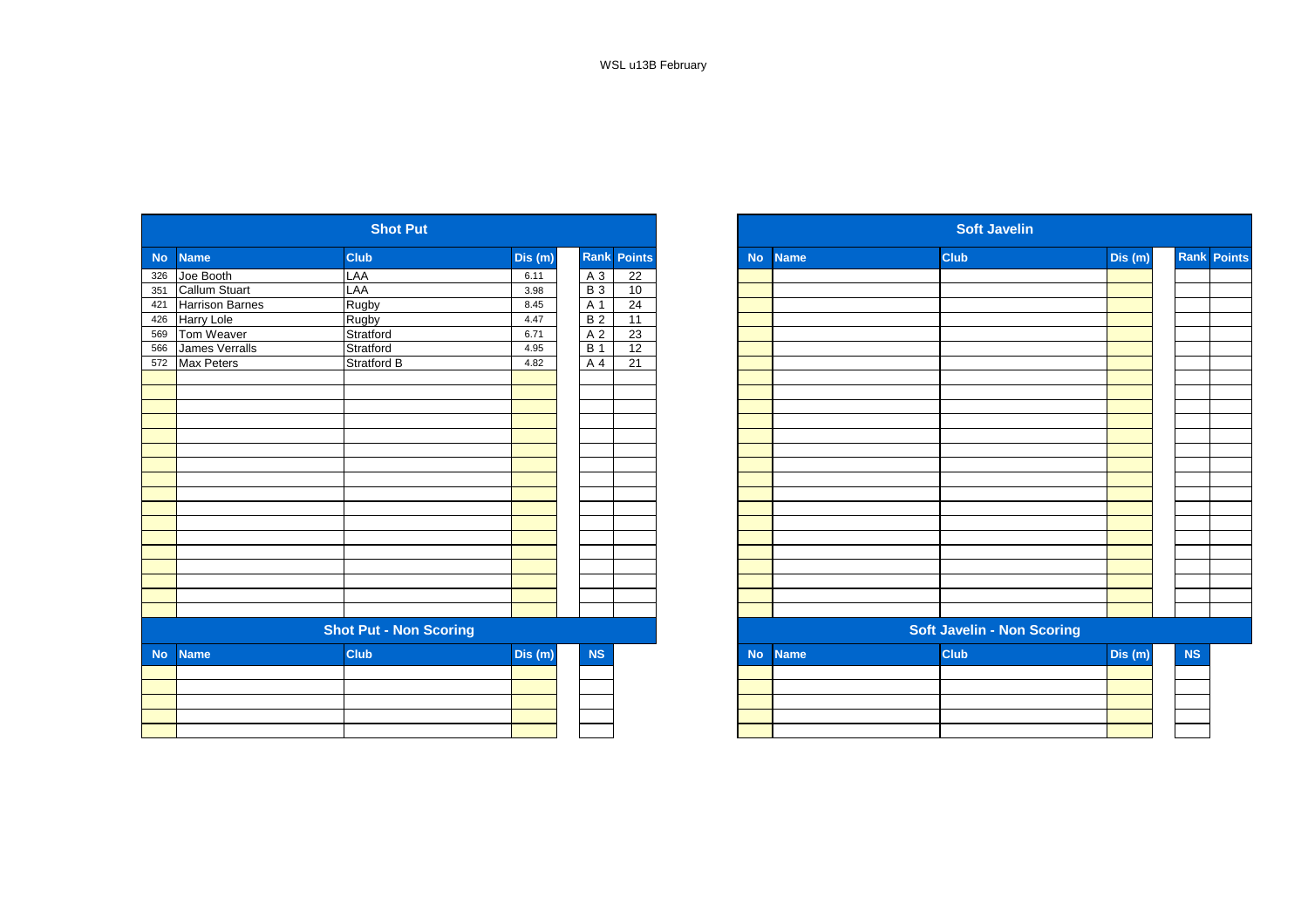# WSL u13B February

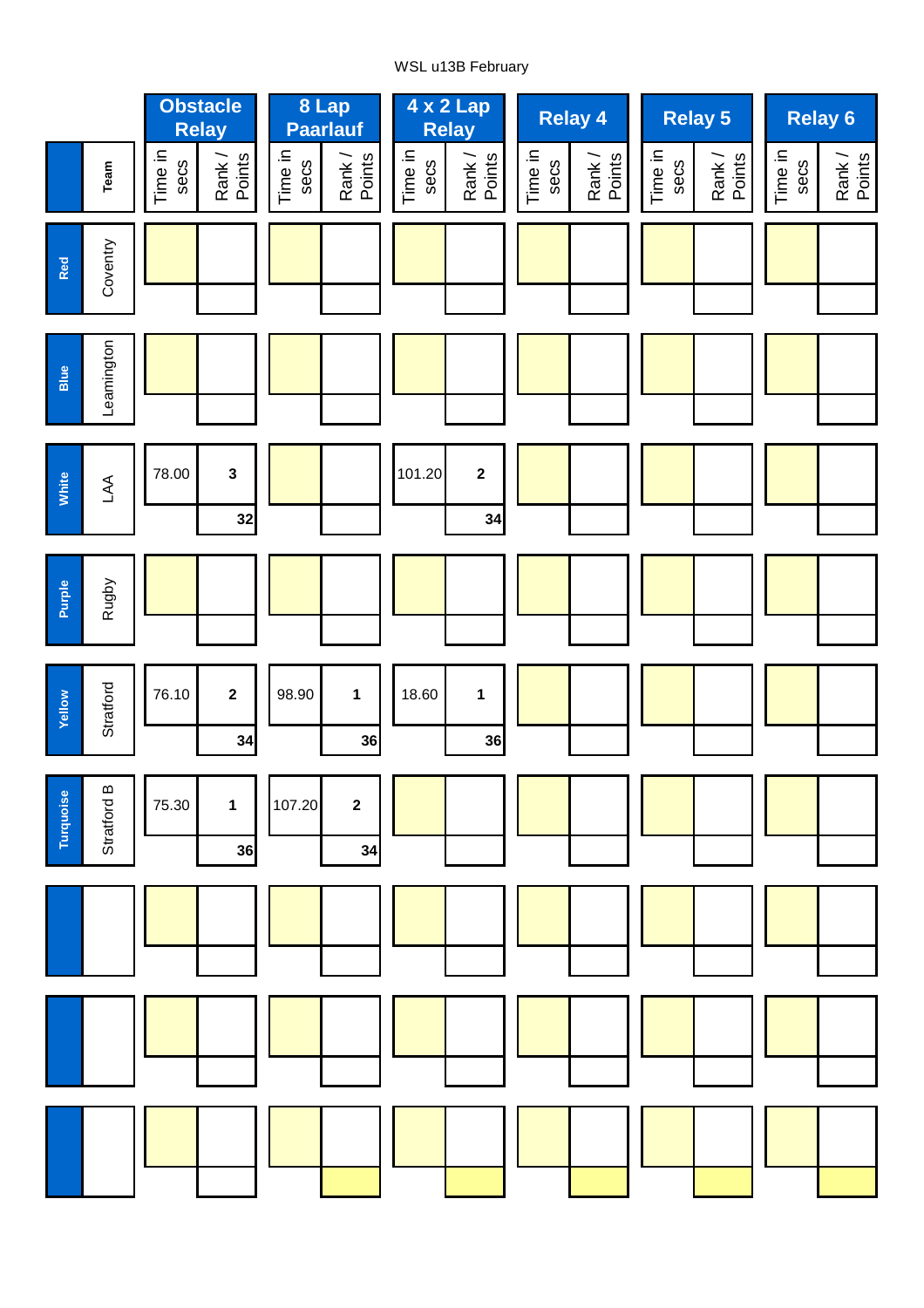|              |                   | 8 February 2019             | Red            | <b>Blue</b>    | White                   | Purple       | Yellow           | <b>Turquoise</b>   |  |  |
|--------------|-------------------|-----------------------------|----------------|----------------|-------------------------|--------------|------------------|--------------------|--|--|
|              |                   | Under 15 - Girls            | Coventry       | Leamington     | LAA                     | <b>Rugby</b> | <b>Stratford</b> | <b>Stratford B</b> |  |  |
|              |                   | 2 Lap Race                  |                | 22.5           | 33                      | 36           | 31.5             |                    |  |  |
|              | <b>Individual</b> | 4 Lap Race                  |                |                | 33                      | 35           | 34               |                    |  |  |
| <b>TRACK</b> |                   | 6 Lap Race                  |                |                |                         |              |                  |                    |  |  |
|              |                   | <b>Obstacle Relay</b>       |                |                |                         |              |                  |                    |  |  |
|              | Relay             | 8 Lap Paarlauf              |                |                | 32                      | 36           | 34               |                    |  |  |
|              |                   | 4 x 2 Lap Relay             |                |                | 32                      | 36           | 34               |                    |  |  |
|              |                   |                             |                |                |                         |              |                  |                    |  |  |
|              |                   | <b>Speed Bounce</b>         |                | 22             | 31                      | 35           | 35               |                    |  |  |
|              |                   | <b>Standing Long Jump</b>   | 23             | 21             | 33                      | 36           | 30               |                    |  |  |
|              | Jumps             | <b>Vertical Jump</b>        | 23             | 24             | 32                      | 32           | 32               |                    |  |  |
| FIELD        |                   | <b>Standing Triple Jump</b> |                |                | 32                      | 35           | 35               |                    |  |  |
|              | <b>Throws</b>     | <b>Shot Put</b>             | 21             |                | 36                      | 33           | 33               |                    |  |  |
|              |                   | <b>Total</b>                | 67             | 89.5           | 294                     | 314          | 298.5            |                    |  |  |
|              |                   | <b>Overall Position</b>     | $\overline{5}$ | $\overline{4}$ | $\overline{\mathbf{3}}$ | $\mathbf{1}$ | $\overline{2}$   |                    |  |  |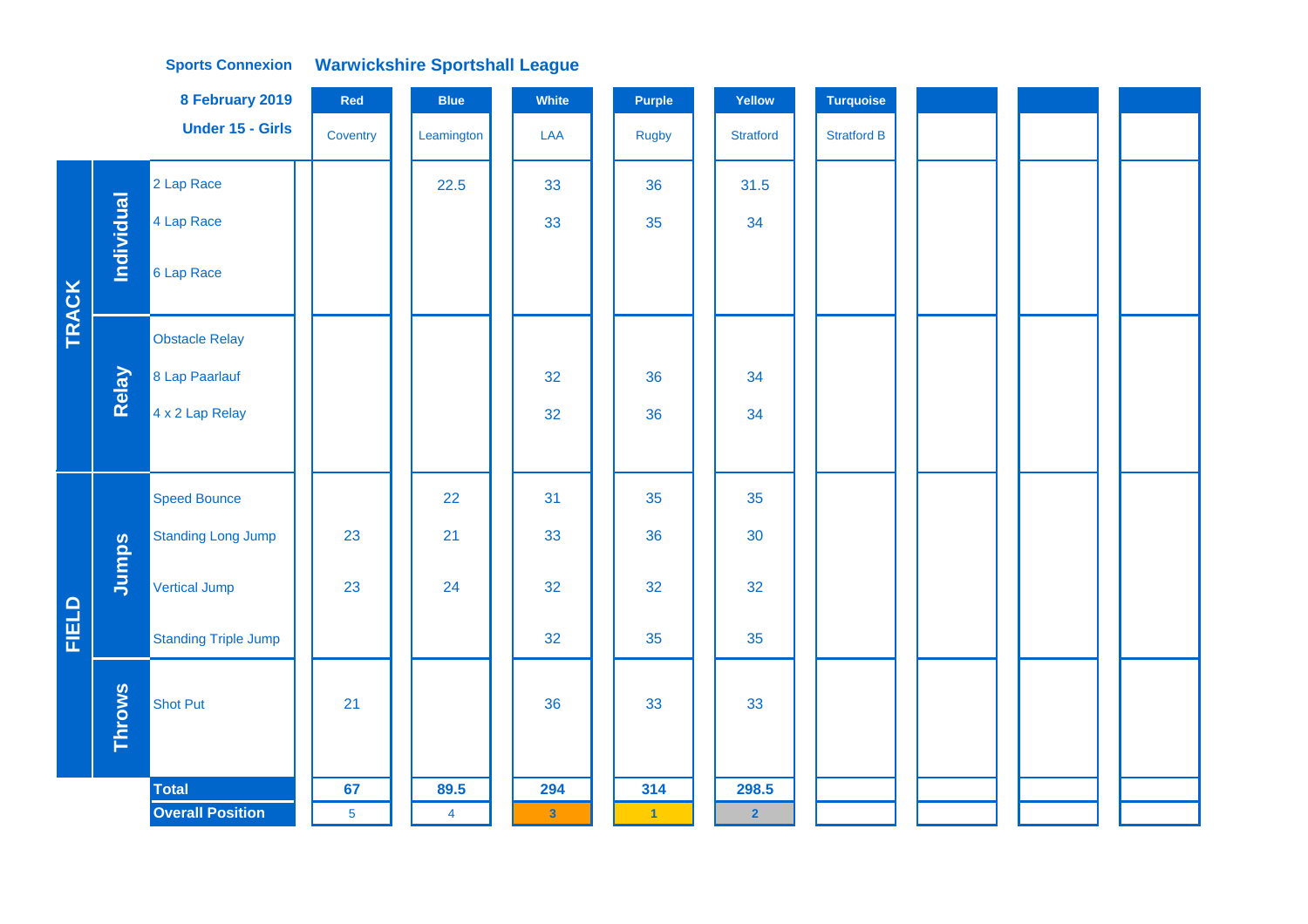|           |               | 2 Lap Race               |             |                |                    | 4 Lap Race |                     |                          |             |  |
|-----------|---------------|--------------------------|-------------|----------------|--------------------|------------|---------------------|--------------------------|-------------|--|
|           | <b>Name</b>   | <b>Club</b>              | <b>Time</b> |                | <b>Rank Points</b> | <b>No</b>  | <b>Name</b>         | <b>Club</b>              | <b>Time</b> |  |
| 443       | Megan Burge   | Rugby                    | 22.9        | <b>B</b> 1     | 12                 | 586        | Millie Leighton     | Stratford                | 49.3        |  |
| 303       | Alex Spurway  | LAA                      | 23.7        | A <sub>2</sub> | 22.5               | 449        | <b>Meghan Lawes</b> | Rugby                    | 50.6        |  |
| 593       | Faith Tooze   | Stratford                | 24          | A 4            | 21                 | 448        | Sophia Hill         | Rugby                    | 51.8        |  |
| 589       | Sophie Smart  | Stratford                | 24.2        | <b>B</b> 2     | 10.5               | 363        | Ella Mason          | <b>LAA</b>               | 52.4        |  |
|           |               |                          |             |                |                    | 343        | Lily Richards       | LAA                      | 52.9        |  |
| 450       | Mica Quinn    | <b>Rugby</b>             | 22.8        | A 1            | $\overline{24}$    | 584        | Livvy Finch         | Stratford                | 53.3        |  |
| 234       | Lauren Healy  | Leamington               | 23.7        | A <sub>2</sub> | 22.5               |            |                     |                          |             |  |
| 322       | Imogen George | LAA                      | 24.2        | <b>B2</b>      | 10.5               |            |                     |                          |             |  |
|           |               |                          |             |                |                    |            |                     |                          |             |  |
|           |               |                          |             |                |                    |            |                     |                          |             |  |
|           |               |                          |             |                |                    |            |                     |                          |             |  |
|           |               |                          |             |                |                    |            |                     |                          |             |  |
|           |               |                          |             |                |                    |            |                     |                          |             |  |
|           |               |                          |             |                |                    |            |                     |                          |             |  |
|           |               |                          |             |                |                    |            |                     |                          |             |  |
|           |               |                          |             |                |                    |            |                     |                          |             |  |
|           |               |                          |             |                |                    |            |                     |                          |             |  |
|           |               |                          |             |                |                    |            |                     |                          |             |  |
|           |               |                          |             |                |                    |            |                     |                          |             |  |
|           |               |                          |             |                |                    |            |                     |                          |             |  |
|           |               |                          |             |                |                    |            |                     |                          |             |  |
|           |               |                          |             |                |                    |            |                     |                          |             |  |
|           |               |                          |             |                |                    |            |                     |                          |             |  |
|           |               |                          |             |                |                    |            |                     |                          |             |  |
|           |               | 2 Lap Race - Non Scoring |             |                |                    |            |                     | 4 Lap Race - Non Scoring |             |  |
| <b>No</b> | <b>Name</b>   | <b>Club</b>              | <b>Time</b> | <b>NS</b>      |                    | <b>No</b>  | <b>Name</b>         | <b>Club</b>              | <b>Time</b> |  |
| 587       | Evie Lowe     | Stratford                | 24.5        | $N$ S          |                    |            |                     |                          |             |  |
|           |               |                          |             |                |                    |            |                     |                          |             |  |
|           |               |                          |             |                |                    |            |                     |                          |             |  |
|           |               |                          |             |                |                    |            |                     |                          |             |  |
|           |               |                          |             |                |                    |            |                     |                          |             |  |

|               | 2 Lap Race               |             |                |               |  |           | 4 Lap Race           |                                 |             |                 |               |
|---------------|--------------------------|-------------|----------------|---------------|--|-----------|----------------------|---------------------------------|-------------|-----------------|---------------|
| <b>Name</b>   | <b>Club</b>              | <b>Time</b> | <b>Rank</b>    | <b>Points</b> |  | <b>No</b> | <b>Name</b>          | <b>Club</b>                     | <b>Time</b> | Rank            | <b>Points</b> |
| Megan Burge   | Rugby                    | 22.9        | <b>B</b> 1     | 12            |  | 586       | Millie Leighton      | Stratford                       | 49.3        | A 1             | 24            |
| Alex Spurway  | LAA                      | 23.7        | A 2            | 22.5          |  | 449       | <b>Meghan Lawes</b>  | Rugby                           | 50.6        | A 2             | 23            |
| Faith Tooze   | Stratford                | 24          | A 4            | 21            |  | 448       | Sophia Hill          | Rugby                           | 51.8        | <b>B</b> 1      | 12            |
| Sophie Smart  | Stratford                | 24.2        | B <sub>2</sub> | 10.5          |  | 363       | Ella Mason           | LAA                             | 52.4        | A 3             | 22            |
|               |                          |             |                |               |  | 343       | <b>Lily Richards</b> | LAA                             | 52.9        | $\overline{B2}$ | 11            |
| Mica Quinn    | Rugby                    | 22.8        | A 1            | 24            |  | 584       | Livvy Finch          | Stratford                       | 53.3        | <b>B3</b>       | 10            |
| Lauren Healy  | Leamington               | 23.7        | A 2            | 22.5          |  |           |                      |                                 |             |                 |               |
| Imogen George | LAA                      | 24.2        | <b>B2</b>      | 10.5          |  |           |                      |                                 |             |                 |               |
|               |                          |             |                |               |  |           |                      |                                 |             |                 |               |
|               |                          |             |                |               |  |           |                      |                                 |             |                 |               |
|               |                          |             |                |               |  |           |                      |                                 |             |                 |               |
|               |                          |             |                |               |  |           |                      |                                 |             |                 |               |
|               |                          |             |                |               |  |           |                      |                                 |             |                 |               |
|               |                          |             |                |               |  |           |                      |                                 |             |                 |               |
|               |                          |             |                |               |  |           |                      |                                 |             |                 |               |
|               |                          |             |                |               |  |           |                      |                                 |             |                 |               |
|               |                          |             |                |               |  |           |                      |                                 |             |                 |               |
|               |                          |             |                |               |  |           |                      |                                 |             |                 |               |
|               |                          |             |                |               |  |           |                      |                                 |             |                 |               |
|               |                          |             |                |               |  |           |                      |                                 |             |                 |               |
|               |                          |             |                |               |  |           |                      |                                 |             |                 |               |
|               |                          |             |                |               |  |           |                      |                                 |             |                 |               |
|               |                          |             |                |               |  |           |                      |                                 |             |                 |               |
|               |                          |             |                |               |  |           |                      |                                 |             |                 |               |
|               | 2 Lap Race - Non Scoring |             |                |               |  |           |                      | <b>4 Lap Race - Non Scoring</b> |             |                 |               |
| <b>Name</b>   | <b>Club</b>              | <b>Time</b> | <b>NS</b>      |               |  | <b>No</b> | <b>Name</b>          | <b>Club</b>                     | <b>Time</b> | <b>NS</b>       |               |
| Evie Lowe     | Stratford                | 24.5        | N S            |               |  |           |                      |                                 |             |                 |               |
|               |                          |             |                |               |  |           |                      |                                 |             |                 |               |
|               |                          |             |                |               |  |           |                      |                                 |             |                 |               |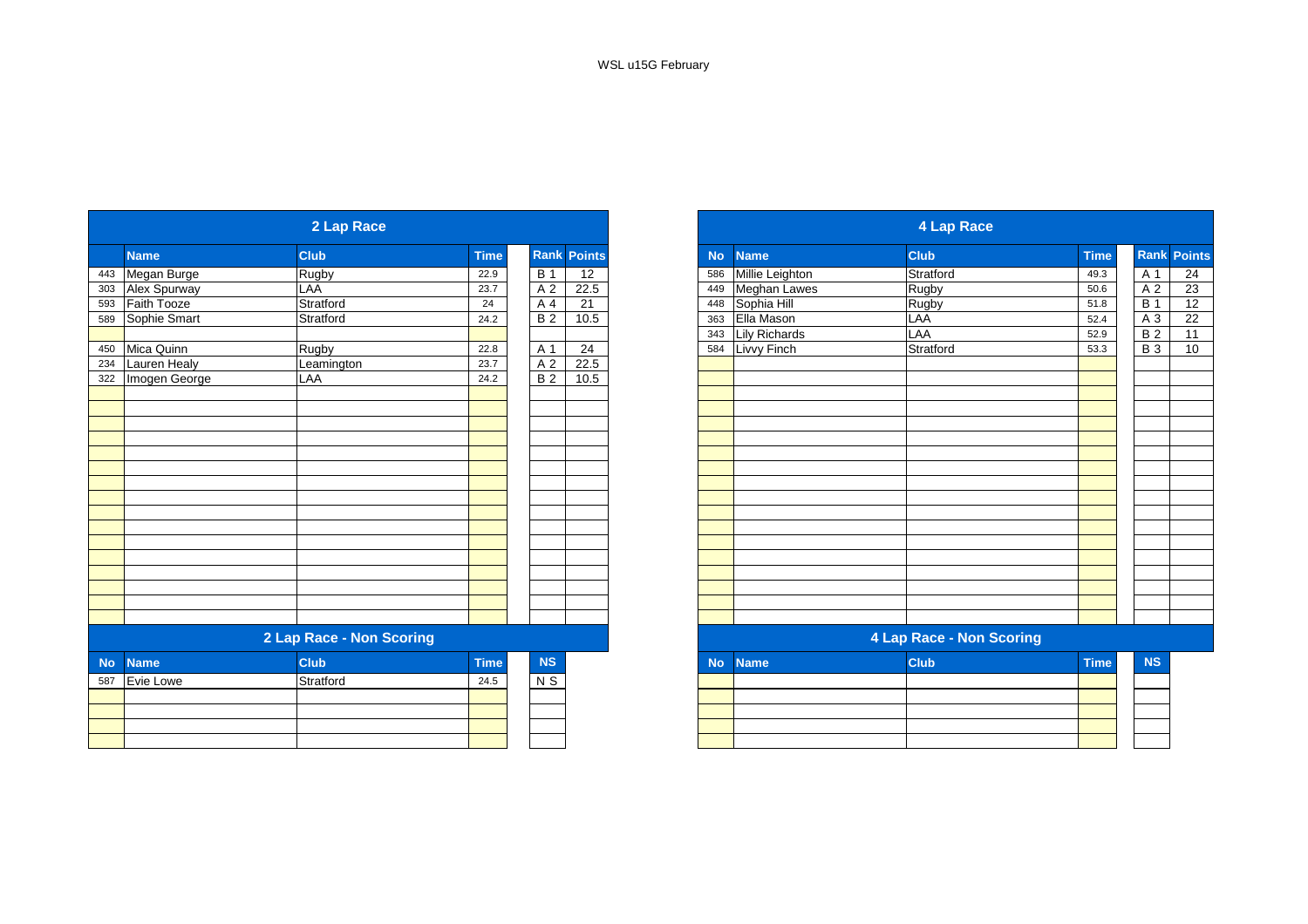|           |                      |                                   |                |                 |                    | <b>Standing Long Jump</b> |                      |                                         |                        |  |  |  |
|-----------|----------------------|-----------------------------------|----------------|-----------------|--------------------|---------------------------|----------------------|-----------------------------------------|------------------------|--|--|--|
| <b>No</b> | <b>Name</b>          | <b>Club</b>                       | <b>Bounces</b> |                 | <b>Rank Points</b> | <b>No</b>                 | <b>Name</b>          | <b>Club</b>                             | <b>Distance</b><br>(m) |  |  |  |
| 234       | Lauren Healy         | Leamington                        | 74             | A 3             | 22                 | 160                       | Temi Lawal           | Coventry                                | 2.27                   |  |  |  |
| 334       | Thea Mort            | LAA                               | 70             | A 4             | 21                 | 234                       | <b>Lauren Healy</b>  | Leamington                              | 2.05                   |  |  |  |
| 363       | Ella Mason           | LAA                               | 63             | <b>B3</b>       | 10                 | 322                       | Imogen George        | LAA                                     | 2.14                   |  |  |  |
| 444       | <b>Maisy Cramp</b>   | Rugby                             | 77             | <b>B2</b>       | 11                 | 343                       | Lily Richards        | LAA                                     | 1.74                   |  |  |  |
| 445       | <b>Ciara Doherty</b> | Rugby                             | 86             | A 1             | 24                 | 443                       | Megan Burge          | Rugby                                   | 2.35                   |  |  |  |
| 587       | <b>Evie Lowe</b>     | Stratford                         | 84             | A 2             | 23                 | 444                       | Maisy Cramp          | Rugby                                   | 1.76                   |  |  |  |
| 586       | Millie Leighton      | Stratford                         | 82             | <b>B</b> 1      | $\overline{12}$    | 581                       | Ella Baxter          | Stratford                               | 1.71                   |  |  |  |
|           |                      |                                   |                |                 |                    | 584                       | Livvy Finch          | Stratford                               | 1.85                   |  |  |  |
|           |                      |                                   |                |                 |                    |                           |                      |                                         |                        |  |  |  |
|           |                      |                                   |                |                 |                    |                           |                      |                                         |                        |  |  |  |
|           |                      |                                   |                |                 |                    |                           |                      |                                         |                        |  |  |  |
|           |                      |                                   |                |                 |                    |                           |                      |                                         |                        |  |  |  |
|           |                      |                                   |                |                 |                    |                           |                      |                                         |                        |  |  |  |
|           |                      |                                   |                |                 |                    |                           |                      |                                         |                        |  |  |  |
|           |                      |                                   |                |                 |                    |                           |                      |                                         |                        |  |  |  |
|           |                      |                                   |                |                 |                    |                           |                      |                                         |                        |  |  |  |
|           |                      |                                   |                |                 |                    |                           |                      |                                         |                        |  |  |  |
|           |                      |                                   |                |                 |                    |                           |                      |                                         |                        |  |  |  |
|           |                      |                                   |                |                 |                    |                           |                      |                                         |                        |  |  |  |
|           |                      |                                   |                |                 |                    |                           |                      |                                         |                        |  |  |  |
|           |                      |                                   |                |                 |                    |                           |                      |                                         |                        |  |  |  |
|           |                      |                                   |                |                 |                    |                           |                      |                                         |                        |  |  |  |
|           |                      |                                   |                |                 |                    |                           |                      |                                         |                        |  |  |  |
|           |                      |                                   |                |                 |                    |                           |                      |                                         |                        |  |  |  |
|           |                      | <b>Speed Bounce - Non Scoring</b> |                |                 |                    |                           |                      | <b>Standing Long Jump - Non Scoring</b> |                        |  |  |  |
| <b>No</b> | <b>Name</b>          | <b>Club</b>                       | <b>Bounces</b> | <b>NS</b>       |                    | <b>No</b>                 | <b>Name</b>          | <b>Club</b>                             | <b>Distance</b><br>(m) |  |  |  |
| 584       | Livvy Finch          | Stratford                         | 65             | N <sub>S</sub>  |                    | 583                       | <b>Eleanor Clark</b> | Stratford                               | 1.77                   |  |  |  |
| 583       | <b>Eleanor Clark</b> | Stratford                         | 75             | $\overline{NS}$ |                    |                           |                      |                                         |                        |  |  |  |
| 322       | Imogen George        | LAA                               | 69             | $\overline{NS}$ |                    |                           |                      |                                         |                        |  |  |  |
|           |                      |                                   |                |                 |                    |                           |                      |                                         |                        |  |  |  |
|           |                      |                                   |                |                 |                    |                           |                      |                                         |                        |  |  |  |
|           |                      |                                   |                |                 |                    |                           |                      |                                         |                        |  |  |  |

|           |                      | <b>Speed Bounce</b>               |                |                |                    | <b>Standing Long Jump</b> |                      |                                         |                        |            |                    |
|-----------|----------------------|-----------------------------------|----------------|----------------|--------------------|---------------------------|----------------------|-----------------------------------------|------------------------|------------|--------------------|
| <b>No</b> | <b>Name</b>          | <b>Club</b>                       | <b>Bounces</b> |                | <b>Rank Points</b> | <b>No</b>                 | <b>Name</b>          | <b>Club</b>                             | <b>Distance</b><br>(m) |            | <b>Rank Points</b> |
| 234       | <b>Lauren Healy</b>  | Leamington                        | 74             | A 3            | 22                 | 160                       | <b>Temi Lawal</b>    | Coventry                                | 2.27                   | A 2        | 23                 |
| 334       | Thea Mort            | LAA                               | 70             | A 4            | 21                 | 234                       | Lauren Healy         | Leamington                              | 2.05                   | A 4        | 21                 |
| 363       | Ella Mason           | LAA                               | 63             | <b>B3</b>      | 10                 | 322                       | Imogen George        | LAA                                     | 2.14                   | A 3        | 22                 |
| 444       | Maisy Cramp          | Rugby                             | 77             | <b>B2</b>      | 11                 | 343                       | Lily Richards        | LAA                                     | 1.74                   | <b>B2</b>  | 11                 |
| 445       | <b>Ciara Doherty</b> | Rugby                             | 86             | A 1            | 24                 | 443                       | Megan Burge          | Rugby                                   | 2.35                   | A 1        | 24                 |
| 587       | <b>Evie Lowe</b>     | Stratford                         | 84             | A <sub>2</sub> | 23                 | 444                       | Maisy Cramp          | Rugby                                   | 1.76                   | <b>B</b> 1 | 12                 |
| 586       | Millie Leighton      | Stratford                         | 82             | <b>B</b> 1     | 12                 | 581                       | Ella Baxter          | Stratford                               | 1.71                   | <b>B</b> 3 | 10                 |
|           |                      |                                   |                |                |                    | 584                       | Livvy Finch          | Stratford                               | 1.85                   | A 5        | 20                 |
|           |                      |                                   |                |                |                    |                           |                      |                                         |                        |            |                    |
|           |                      |                                   |                |                |                    |                           |                      |                                         |                        |            |                    |
|           |                      |                                   |                |                |                    |                           |                      |                                         |                        |            |                    |
|           |                      |                                   |                |                |                    |                           |                      |                                         |                        |            |                    |
|           |                      |                                   |                |                |                    |                           |                      |                                         |                        |            |                    |
|           |                      |                                   |                |                |                    |                           |                      |                                         |                        |            |                    |
|           |                      |                                   |                |                |                    |                           |                      |                                         |                        |            |                    |
|           |                      |                                   |                |                |                    |                           |                      |                                         |                        |            |                    |
|           |                      |                                   |                |                |                    |                           |                      |                                         |                        |            |                    |
|           |                      |                                   |                |                |                    |                           |                      |                                         |                        |            |                    |
|           |                      |                                   |                |                |                    |                           |                      |                                         |                        |            |                    |
|           |                      |                                   |                |                |                    |                           |                      |                                         |                        |            |                    |
|           |                      |                                   |                |                |                    |                           |                      |                                         |                        |            |                    |
|           |                      |                                   |                |                |                    |                           |                      |                                         |                        |            |                    |
|           |                      |                                   |                |                |                    |                           |                      |                                         |                        |            |                    |
|           |                      |                                   |                |                |                    |                           |                      |                                         |                        |            |                    |
|           |                      | <b>Speed Bounce - Non Scoring</b> |                |                |                    |                           |                      | <b>Standing Long Jump - Non Scoring</b> |                        |            |                    |
| <b>No</b> | <b>Name</b>          | <b>Club</b>                       | <b>Bounces</b> | <b>NS</b>      |                    | <b>No</b>                 | <b>Name</b>          | <b>Club</b>                             | <b>Distance</b><br>(m) | <b>NS</b>  |                    |
| 584       | Livvy Finch          | Stratford                         | 65             | N S            |                    | 583                       | <b>Eleanor Clark</b> | Stratford                               | 1.77                   | N S        |                    |
| 583       | <b>Eleanor Clark</b> | Stratford                         | 75             | $\overline{N}$ |                    |                           |                      |                                         |                        |            |                    |
| 322       | Imogen George        | LAA                               | 69             | $N$ S          |                    |                           |                      |                                         |                        |            |                    |
|           |                      |                                   |                |                |                    |                           |                      |                                         |                        |            |                    |
|           |                      |                                   |                |                |                    |                           |                      |                                         |                        |            |                    |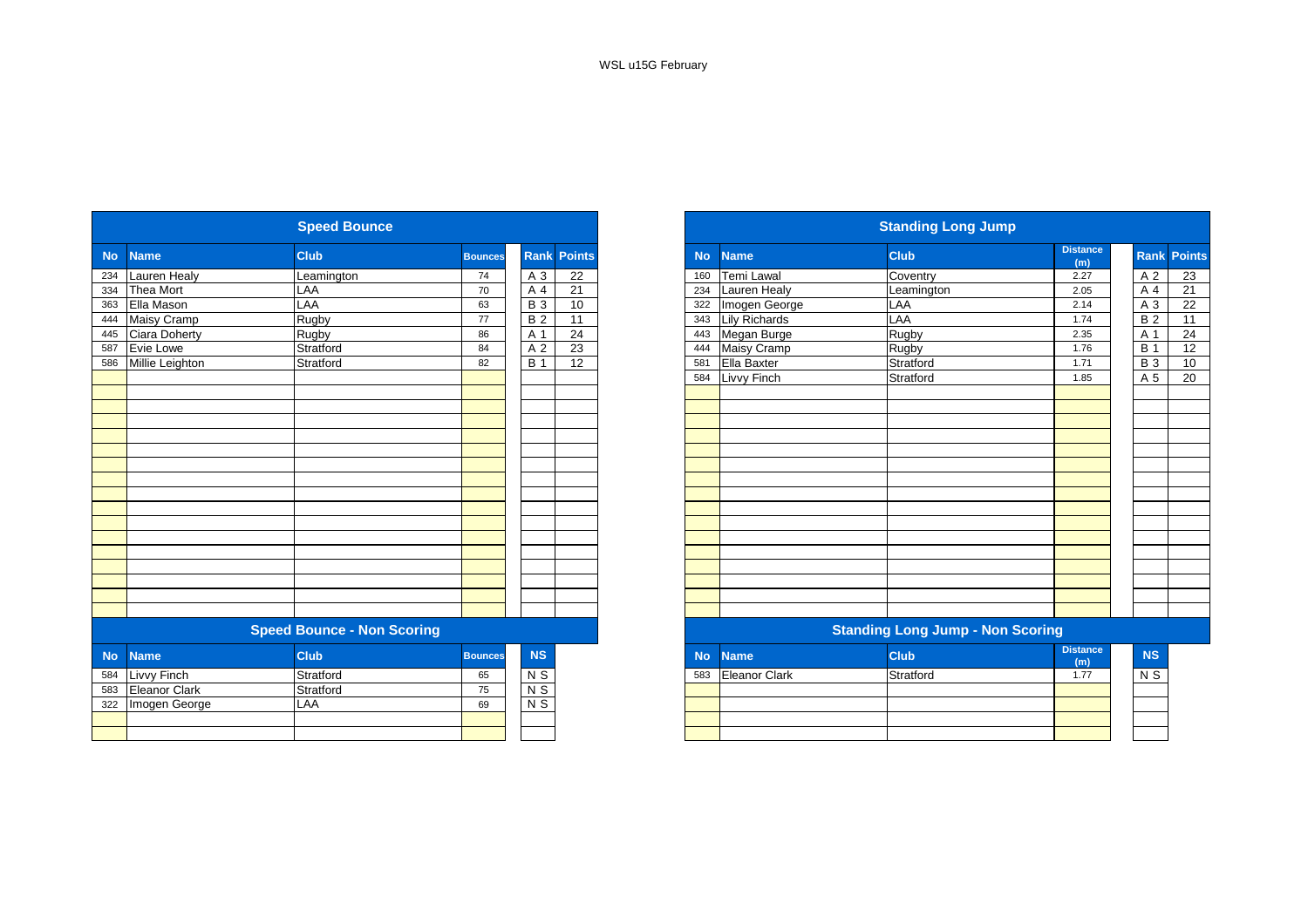|           |                     | <b>Vertical Jump</b>               |                         |                  |                    |           |                        | <b>Standing Triple Jump</b>               |                        |                  |  |
|-----------|---------------------|------------------------------------|-------------------------|------------------|--------------------|-----------|------------------------|-------------------------------------------|------------------------|------------------|--|
| <b>No</b> | <b>Name</b>         | <b>Club</b>                        | <b>Distance</b><br>(cm) |                  | <b>Rank Points</b> | <b>No</b> | <b>Name</b>            | <b>Club</b>                               | <b>Distance</b><br>(m) | Rank Po          |  |
| 160       | Temi Lawal          | Coventry                           | 53                      | A 2              | 23                 | 303       | <b>Alex Spurway</b>    | LAA                                       | 5.42                   | $A_3$            |  |
| 234       | Lauren Healy        | Leamington                         | 57                      | A 1              | $\overline{24}$    | 358       | <b>Charlotte Booth</b> | LAA                                       | 5.38                   | $B_3$            |  |
| 358       | Charlotte Booth     | LAA                                | 42                      | <b>B</b> 1       | 12                 | 443       | Megan Burge            | Rugby                                     | 7.07                   | A 1              |  |
| 363       | Ella Mason          | LAA                                | 43                      | A 5              | 20                 | 448       | Sophia Hill            | Rugby                                     | 5.66                   | B <sub>2</sub>   |  |
| 450       | Mica Quinn          | Rugby                              | 48                      | A 3              | 22                 | 586       | Millie Leighton        | Stratford                                 | 6.76                   | A <sub>2</sub>   |  |
| 449       | <b>Meghan Lawes</b> | Rugby                              | 38                      | $\overline{B}$ 3 | 10                 | 593       | Faith Tooze            | Stratford                                 | 6.44                   | $\overline{B}$ 1 |  |
| 583       | Eleanor Clark       | Stratford                          | 39                      | <b>B2</b>        | 11                 |           |                        |                                           |                        |                  |  |
| 584       | Livvy Finch         | Stratford                          | 44                      | A 4              | 21                 |           |                        |                                           |                        |                  |  |
|           |                     |                                    |                         |                  |                    |           |                        |                                           |                        |                  |  |
|           |                     |                                    |                         |                  |                    |           |                        |                                           |                        |                  |  |
|           |                     |                                    |                         |                  |                    |           |                        |                                           |                        |                  |  |
|           |                     |                                    |                         |                  |                    |           |                        |                                           |                        |                  |  |
|           |                     |                                    |                         |                  |                    |           |                        |                                           |                        |                  |  |
|           |                     |                                    |                         |                  |                    |           |                        |                                           |                        |                  |  |
|           |                     |                                    |                         |                  |                    |           |                        |                                           |                        |                  |  |
|           |                     |                                    |                         |                  |                    |           |                        |                                           |                        |                  |  |
|           |                     |                                    |                         |                  |                    |           |                        |                                           |                        |                  |  |
|           |                     |                                    |                         |                  |                    |           |                        |                                           |                        |                  |  |
|           |                     |                                    |                         |                  |                    |           |                        |                                           |                        |                  |  |
|           |                     |                                    |                         |                  |                    |           |                        |                                           |                        |                  |  |
|           |                     |                                    |                         |                  |                    |           |                        |                                           |                        |                  |  |
|           |                     |                                    |                         |                  |                    |           |                        |                                           |                        |                  |  |
|           |                     |                                    |                         |                  |                    |           |                        |                                           |                        |                  |  |
|           |                     |                                    |                         |                  |                    |           |                        |                                           |                        |                  |  |
|           |                     | <b>Vertical Jump - Non Scoring</b> |                         |                  |                    |           |                        | <b>Standing Triple Jump - Non Scoring</b> |                        |                  |  |
| <b>No</b> | <b>Name</b>         | <b>Club</b>                        | <b>Distance</b><br>(cm) | <b>NS</b>        |                    | <b>No</b> | <b>Name</b>            | <b>Club</b>                               | <b>Distance</b><br>(m) | NS               |  |
| 589       | Sophie Smart        | Stratford                          | 43                      | $N$ S            |                    | 581       | Ella Baxter            | Stratford                                 | 5.44                   | $N$ S            |  |
| 587       | Evie Lowe           | Stratford                          | 43                      | $N$ S            |                    | 322       | Imogen George          | LAA                                       | 6.02                   | $N$ S            |  |
| 303       | Alex Spurway        | LAA                                | 46                      | $N$ S            |                    |           |                        |                                           |                        |                  |  |
|           |                     |                                    |                         |                  |                    |           |                        |                                           |                        |                  |  |
|           |                     |                                    |                         |                  |                    |           |                        |                                           |                        |                  |  |

|                      | <b>Vertical Jump</b> |                         |            |                    |
|----------------------|----------------------|-------------------------|------------|--------------------|
| <b>Name</b>          | <b>Club</b>          | <b>Distance</b><br>(cm) |            | <b>Rank Points</b> |
| Temi Lawal           | Coventry             | 53                      | A 2        | 23                 |
| <b>Lauren Healy</b>  | Leamington           | 57                      | A 1        | 24                 |
| Charlotte Booth      | LAA                  | 42                      | <b>B</b> 1 | 12                 |
| Ella Mason           | LAA                  | 43                      | A 5        | 20                 |
| 450 Mica Quinn       | Rugby                | 48                      | A 3        | 22                 |
| 449 Meghan Lawes     | Rugby                | 38                      | <b>B</b> 3 | 10                 |
| <b>Eleanor Clark</b> | Stratford            | 39                      | <b>B2</b>  | 11                 |
| Livvy Finch          | Stratford            | 44                      | A 4        | 21                 |
|                      |                      |                         |            |                    |
|                      |                      |                         |            |                    |
|                      |                      |                         |            |                    |
|                      |                      |                         |            |                    |
|                      |                      |                         |            |                    |
|                      |                      |                         |            |                    |
|                      |                      |                         |            |                    |
|                      |                      |                         |            |                    |
|                      |                      |                         |            |                    |
|                      |                      |                         |            |                    |
|                      |                      |                         |            |                    |
|                      |                      |                         |            |                    |
|                      |                      |                         |            |                    |
|                      |                      |                         |            |                    |
|                      |                      |                         |            |                    |
|                      |                      |                         |            |                    |

#### **Vertical Jump - Non Scoring Standing Triple Jump - Non Scoring**

| <b>stance</b><br>(cm) | <b>NS</b> | <b>No</b> | <b>Name</b>   | <b>Club</b> | <b>Distance</b><br>(m) |  |
|-----------------------|-----------|-----------|---------------|-------------|------------------------|--|
| 43                    | N S       | 581       | Ella Baxter   | Stratford   | 5.44                   |  |
| 43                    | N S       | 322       | Imogen George | LAA         | 6.02                   |  |
| 46                    | N S       |           |               |             |                        |  |
|                       |           |           |               |             |                        |  |
|                       |           |           |               |             |                        |  |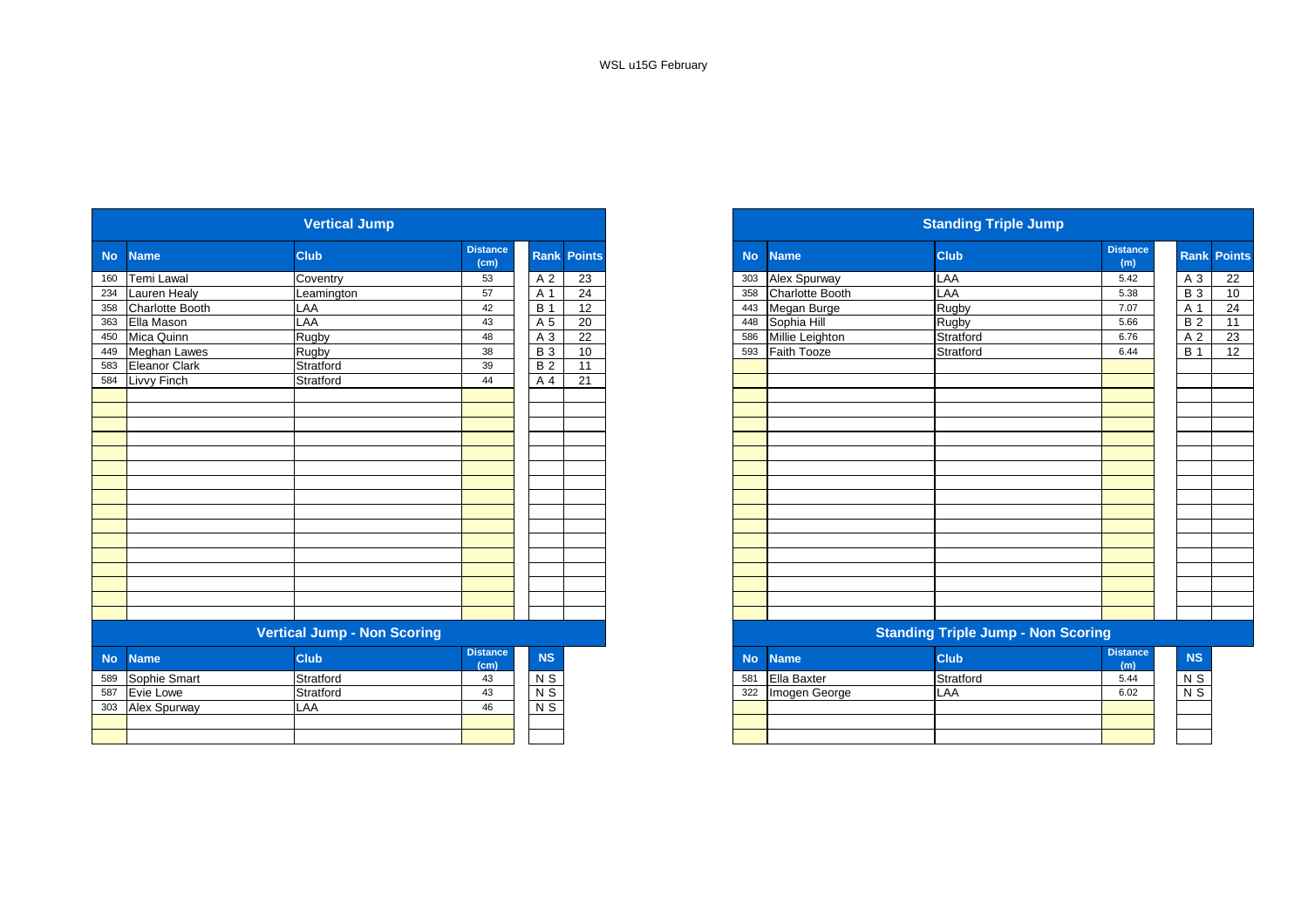|           |                      | <b>Shot Put</b>               |        |                |                    |           |             | <b>Soft Javelin</b>               |         |
|-----------|----------------------|-------------------------------|--------|----------------|--------------------|-----------|-------------|-----------------------------------|---------|
| <b>No</b> | <b>Name</b>          | <b>Club</b>                   | Dis(m) |                | <b>Rank Points</b> | <b>No</b> | <b>Name</b> | <b>Club</b>                       | Dis (m) |
| 160       | Temi Lawal           | Coventry                      | 7.19   | A 4            | 21                 |           |             |                                   |         |
| 322       | Imogen George        | LAA                           | 10.59  | A 1            | 24                 |           |             |                                   |         |
| 334       | Thea Mort            | LAA                           | 6.73   | <b>B</b> 1     | 12                 |           |             |                                   |         |
| 450       | Mica Quinn           | Rugby                         | 9.01   | A 2            | 23                 |           |             |                                   |         |
| 448       | Sophia Hill          | Rugby                         | 6.13   | <b>B3</b>      | 10                 |           |             |                                   |         |
| 589       | Sophie Smart         | Stratford                     | 6.30   | <b>B2</b>      | 11                 |           |             |                                   |         |
| 593       | Faith Tooze          | Stratford                     | 7.66   | A 3            | $\overline{22}$    |           |             |                                   |         |
|           |                      |                               |        |                |                    |           |             |                                   |         |
|           |                      |                               |        |                |                    |           |             |                                   |         |
|           |                      |                               |        |                |                    |           |             |                                   |         |
|           |                      |                               |        |                |                    |           |             |                                   |         |
|           |                      |                               |        |                |                    |           |             |                                   |         |
|           |                      |                               |        |                |                    |           |             |                                   |         |
|           |                      |                               |        |                |                    |           |             |                                   |         |
|           |                      |                               |        |                |                    |           |             |                                   |         |
|           |                      |                               |        |                |                    |           |             |                                   |         |
|           |                      |                               |        |                |                    |           |             |                                   |         |
|           |                      |                               |        |                |                    |           |             |                                   |         |
|           |                      |                               |        |                |                    |           |             |                                   |         |
|           |                      |                               |        |                |                    |           |             |                                   |         |
|           |                      |                               |        |                |                    |           |             |                                   |         |
|           |                      |                               |        |                |                    |           |             |                                   |         |
|           |                      |                               |        |                |                    |           |             |                                   |         |
|           |                      |                               |        |                |                    |           |             |                                   |         |
|           |                      | <b>Shot Put - Non Scoring</b> |        |                |                    |           |             | <b>Soft Javelin - Non Scoring</b> |         |
| <b>No</b> | <b>Name</b>          | <b>Club</b>                   | Dis(m) | NS             |                    | <b>No</b> | <b>Name</b> | <b>Club</b>                       | Dis (m) |
| 343       | <b>Lily Richards</b> | <b>LAA</b>                    | 6.33   | $N$ S          |                    |           |             |                                   |         |
| 587       | Evie Lowe            | Stratford                     | 6.22   | $N$ S          |                    |           |             |                                   |         |
| 581       | Ella Baxter          | Stratford                     | 4.29   | N <sub>S</sub> |                    |           |             |                                   |         |
|           |                      |                               |        |                |                    |           |             |                                   |         |
|           |                      |                               |        |                |                    |           |             |                                   |         |

|            |                      | <b>Shot Put</b>               |        |                 |                    |           |             | <b>Soft Javelin</b>               |         |    |                    |  |
|------------|----------------------|-------------------------------|--------|-----------------|--------------------|-----------|-------------|-----------------------------------|---------|----|--------------------|--|
| <b>No</b>  | <b>Name</b>          | <b>Club</b>                   | Dis(m) |                 | <b>Rank Points</b> | <b>No</b> | <b>Name</b> | <b>Club</b>                       | Dis (m) |    | <b>Rank Points</b> |  |
| 160        | Temi Lawal           | Coventry                      | 7.19   | A 4             | 21                 |           |             |                                   |         |    |                    |  |
| 322<br>334 | Imogen George        | LAA                           | 10.59  | A 1             | 24                 |           |             |                                   |         |    |                    |  |
|            | Thea Mort            | LAA                           | 6.73   | <b>B</b> 1      | 12                 |           |             |                                   |         |    |                    |  |
| 450        | Mica Quinn           | Rugby                         | 9.01   | A 2             | 23                 |           |             |                                   |         |    |                    |  |
| 448        | Sophia Hill          | Rugby                         | 6.13   | <b>B</b> 3      | 10                 |           |             |                                   |         |    |                    |  |
| 589        | Sophie Smart         | Stratford                     | 6.30   | B <sub>2</sub>  | 11                 |           |             |                                   |         |    |                    |  |
| 593        | Faith Tooze          | Stratford                     | 7.66   | A 3             | 22                 |           |             |                                   |         |    |                    |  |
|            |                      |                               |        |                 |                    |           |             |                                   |         |    |                    |  |
|            |                      |                               |        |                 |                    |           |             |                                   |         |    |                    |  |
|            |                      |                               |        |                 |                    |           |             |                                   |         |    |                    |  |
|            |                      |                               |        |                 |                    |           |             |                                   |         |    |                    |  |
|            |                      |                               |        |                 |                    |           |             |                                   |         |    |                    |  |
|            |                      |                               |        |                 |                    |           |             |                                   |         |    |                    |  |
|            |                      |                               |        |                 |                    |           |             |                                   |         |    |                    |  |
|            |                      |                               |        |                 |                    |           |             |                                   |         |    |                    |  |
|            |                      |                               |        |                 |                    |           |             |                                   |         |    |                    |  |
|            |                      |                               |        |                 |                    |           |             |                                   |         |    |                    |  |
|            |                      |                               |        |                 |                    |           |             |                                   |         |    |                    |  |
|            |                      |                               |        |                 |                    |           |             |                                   |         |    |                    |  |
|            |                      |                               |        |                 |                    |           |             |                                   |         |    |                    |  |
|            |                      |                               |        |                 |                    |           |             |                                   |         |    |                    |  |
|            |                      |                               |        |                 |                    |           |             |                                   |         |    |                    |  |
|            |                      |                               |        |                 |                    |           |             |                                   |         |    |                    |  |
|            |                      |                               |        |                 |                    |           |             |                                   |         |    |                    |  |
|            |                      | <b>Shot Put - Non Scoring</b> |        |                 |                    |           |             | <b>Soft Javelin - Non Scoring</b> |         |    |                    |  |
| No         | <b>Name</b>          | <b>Club</b>                   | Dis(m) | NS              |                    | <b>No</b> | <b>Name</b> | <b>Club</b>                       | Dis(m)  | NS |                    |  |
|            | <b>Lily Richards</b> | LAA                           | 6.33   |                 |                    |           |             |                                   |         |    |                    |  |
| 343<br>587 | Evie Lowe            | Stratford                     | 6.22   | $\frac{NS}{NS}$ |                    |           |             |                                   |         |    |                    |  |
| 581        | <b>Ella Baxter</b>   | Stratford                     | 4.29   | $N$ S           |                    |           |             |                                   |         |    |                    |  |
|            |                      |                               |        |                 |                    |           |             |                                   |         |    |                    |  |
|            |                      |                               |        |                 |                    |           |             |                                   |         |    |                    |  |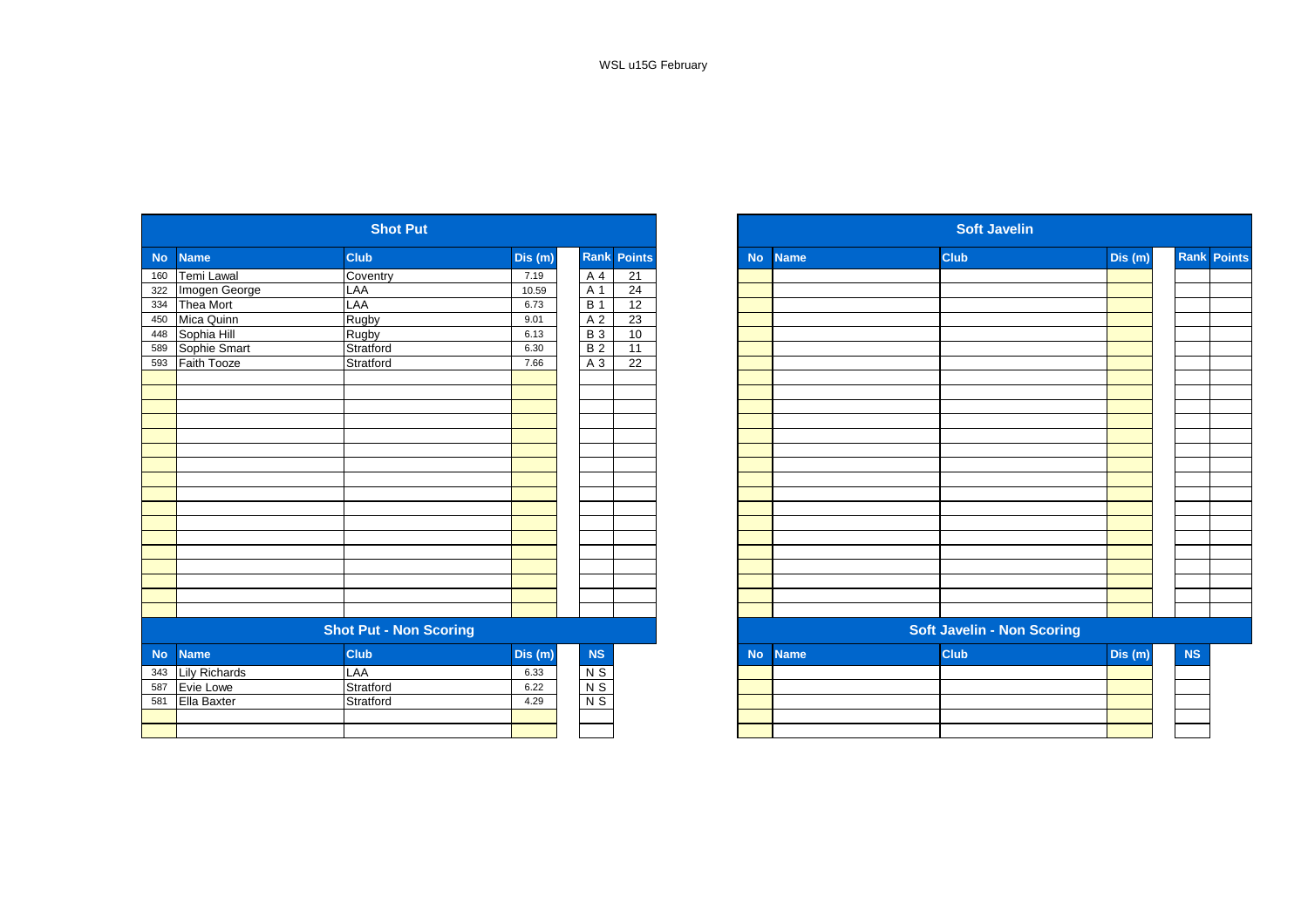# WSL u15G February

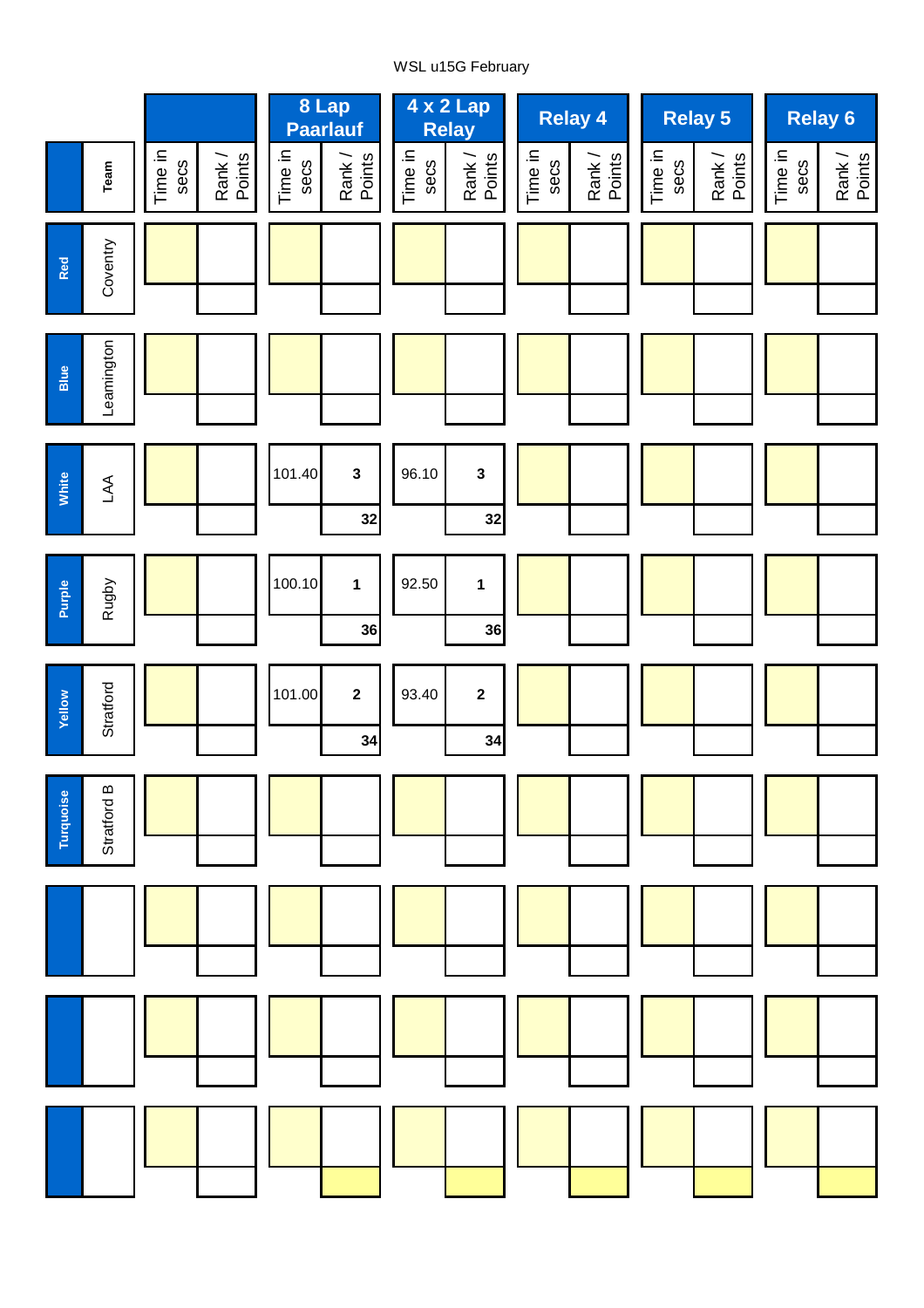## **Warwickshire Sportshall League Sports Connexion**

|              |                   | 8 February 2019             | Red      | <b>Blue</b>    | White                   | Purple         | Yellow               | <b>Turquoise</b>   | Pink               |  |
|--------------|-------------------|-----------------------------|----------|----------------|-------------------------|----------------|----------------------|--------------------|--------------------|--|
|              |                   | Under 15 - Boys             | Coventry | Leamington     | LAA                     | <b>Rugby</b>   | <b>Stratford</b>     | <b>Stratford B</b> | <b>Stratford C</b> |  |
|              |                   | 2 Lap Race                  |          | 32             | 31                      | 33             | 36                   |                    |                    |  |
|              | <b>Individual</b> | 4 Lap Race                  |          |                | 23                      | 33             | 36                   |                    |                    |  |
| <b>TRACK</b> |                   | 6 Lap Race                  |          |                |                         |                |                      |                    |                    |  |
|              |                   | <b>Obstacle Relay</b>       |          |                |                         |                |                      |                    |                    |  |
|              | Relay             | 8 Lap Paarlauf              |          |                |                         | 36             | 34                   |                    |                    |  |
|              |                   | 4 x 2 Lap Relay             |          |                |                         | 34             | 36                   |                    |                    |  |
|              |                   |                             |          |                |                         |                |                      |                    |                    |  |
|              |                   | <b>Speed Bounce</b>         |          |                | 22                      | 36             | 34                   |                    |                    |  |
|              |                   | <b>Standing Long Jump</b>   |          | 34             | 32                      | 30             | 36                   |                    |                    |  |
|              | Jumps             | Vertical Jump               |          | 23             | 36                      | 31             | 33                   |                    |                    |  |
| FIELD        |                   | <b>Standing Triple Jump</b> |          | 23             | 21                      | 34             | 35                   |                    |                    |  |
|              | <b>Throws</b>     | <b>Shot Put</b>             |          | 24             | 22                      | 32             | 35                   |                    |                    |  |
|              |                   | <b>Total</b>                |          | 136            | 187                     | 299            | 315                  |                    |                    |  |
|              |                   | <b>Overall Position</b>     |          | $\overline{4}$ | $\overline{\mathbf{3}}$ | $\overline{2}$ | $\blacktriangleleft$ |                    |                    |  |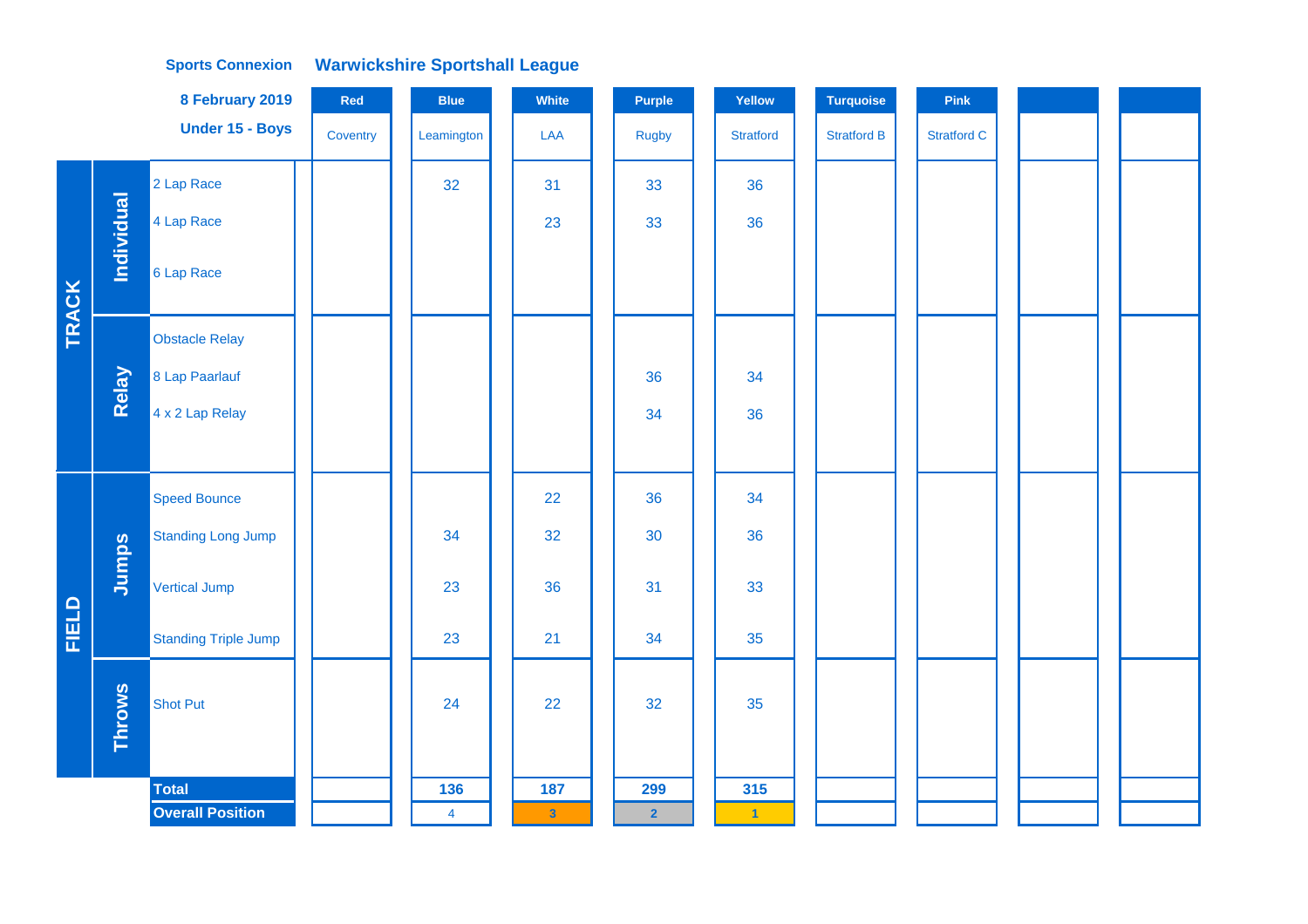|           |                       | 2 Lap Race               |             |                 |                    |
|-----------|-----------------------|--------------------------|-------------|-----------------|--------------------|
|           | <b>Name</b>           | <b>Club</b>              | <b>Time</b> |                 | <b>Rank Points</b> |
| 600       | <b>Oscar Albanese</b> | Stratford                | 21.3        | A 1             | $\overline{24}$    |
| 228       | Matthew Ashbourne     | Leamington               | 31.4        | <b>B</b> 4      | 9                  |
| 336       | Zac Cale              | LAA                      | 22.4        | A 4             | 21                 |
| 439       | Joshua Farrell        | Rugby                    | 22.5        | $\overline{B2}$ | 11                 |
|           |                       |                          |             |                 |                    |
| 231       | <b>Jack Bower</b>     | Leamington               | 21.7        | A 2             | 23                 |
| 613       | Henry Madden-Forman   | Stratford                | 22.3        | <b>B</b> 1      | 12                 |
| 442       | Oliver Scott          | Rugby                    | 22.3        | A 3             | 22                 |
| 365       | Sam Matthews          | LAA                      | 23.4        | <b>B</b> 3      | 10                 |
|           |                       |                          |             |                 |                    |
|           |                       |                          |             |                 |                    |
|           |                       |                          |             |                 |                    |
|           |                       |                          |             |                 |                    |
|           |                       |                          |             |                 |                    |
|           |                       |                          |             |                 |                    |
|           |                       |                          |             |                 |                    |
|           |                       |                          |             |                 |                    |
|           |                       |                          |             |                 |                    |
|           |                       |                          |             |                 |                    |
|           |                       |                          |             |                 |                    |
|           |                       |                          |             |                 |                    |
|           |                       |                          |             |                 |                    |
|           |                       |                          |             |                 |                    |
|           |                       | 2 Lap Race - Non Scoring |             |                 |                    |
| <b>No</b> | <b>Name</b>           | <b>Club</b>              | <b>Time</b> | NS              |                    |
| 611       | <b>Callum West</b>    | Stratford                | 23.6        | N <sub>S</sub>  |                    |
| 607       | James Lamb            | Stratford                | 23.7        | $N$ S           |                    |
|           |                       |                          |             |                 |                    |
|           |                       |                          |             |                 |                    |
|           |                       |                          |             |                 |                    |

|                     | 2 Lap Race               |             |                |                    |
|---------------------|--------------------------|-------------|----------------|--------------------|
| <b>Name</b>         | <b>Club</b>              | <b>Time</b> |                | <b>Rank Points</b> |
| Oscar Albanese      | Stratford                | 21.3        | A 1            | 24                 |
| Matthew Ashbourne   | Leamington               | 31.4        | <b>B4</b>      | 9                  |
| Zac Cale            | LAA                      | 22.4        | A 4            | 21                 |
| Joshua Farrell      | Rugby                    | 22.5        | B <sub>2</sub> | $\overline{11}$    |
|                     |                          |             |                |                    |
| Jack Bower          | Leamington               | 21.7        | A 2            | 23                 |
| Henry Madden-Forman | Stratford                | 22.3        | <b>B</b> 1     | 12                 |
| Oliver Scott        | Rugby                    | 22.3        | A 3            | 22                 |
| Sam Matthews        | LAA                      | 23.4        | <b>B</b> 3     | 10                 |
|                     |                          |             |                |                    |
|                     |                          |             |                |                    |
|                     |                          |             |                |                    |
|                     |                          |             |                |                    |
|                     |                          |             |                |                    |
|                     |                          |             |                |                    |
|                     |                          |             |                |                    |
|                     |                          |             |                |                    |
|                     |                          |             |                |                    |
|                     |                          |             |                |                    |
|                     |                          |             |                |                    |
|                     |                          |             |                |                    |
|                     |                          |             |                |                    |
|                     |                          |             |                |                    |
|                     | 2 Lap Race - Non Scoring |             |                |                    |
| <b>Nilainna</b>     | O(1.16)                  | <b>Time</b> | <b>AIC</b>     |                    |

| <b>NS</b>  |     | No Name           | <b>Club</b> | <b>Time</b> | <b>NS</b> |
|------------|-----|-------------------|-------------|-------------|-----------|
| $\sqrt{S}$ | 612 | Alexander Winning | Stratford   | 50.6        | N S       |
| V S        |     |                   |             |             |           |
|            |     |                   |             |             |           |
|            |     |                   |             |             |           |
|            |     |                   |             |             |           |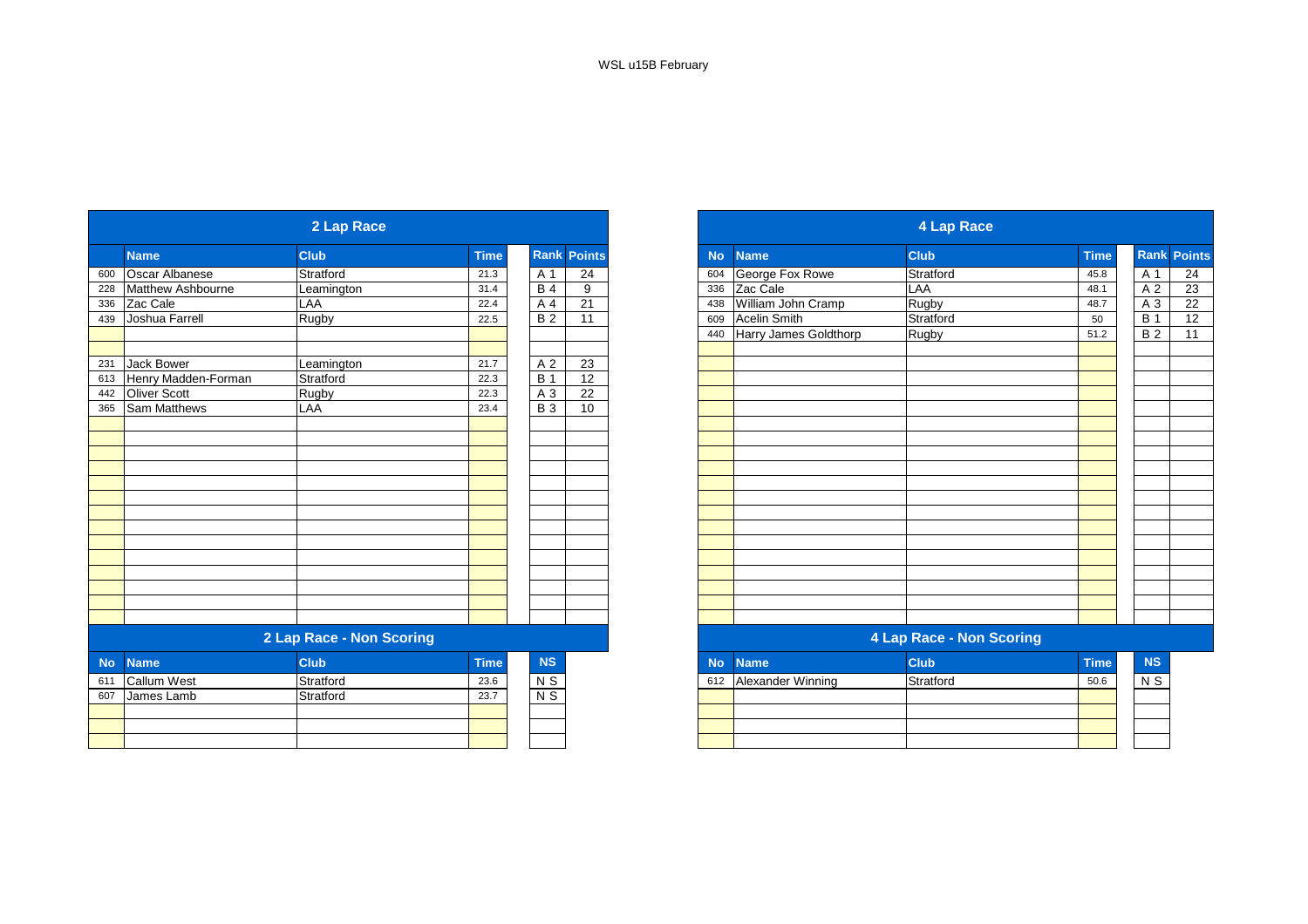|           |                         | <b>Speed Bounce</b>               |                |                |                    |           |                          | <b>Standing Long Jump</b>               |                        |
|-----------|-------------------------|-----------------------------------|----------------|----------------|--------------------|-----------|--------------------------|-----------------------------------------|------------------------|
| <b>No</b> | <b>Name</b>             | <b>Club</b>                       | <b>Bounces</b> |                | <b>Rank Points</b> | <b>No</b> | <b>Name</b>              | <b>Club</b>                             | <b>Distance</b><br>(m) |
| 365       | <b>Sam Matthews</b>     | LAA                               | 65             | A 3            | 22                 | 228       | <b>Matthew Ashbourne</b> | Leamington                              | 2.15                   |
| 438       | William John Cramp      | Rugby                             | 79             | <b>B</b> 1     | 12                 | 231       | Jack Bower               | Leamington                              | 2.43                   |
| 437       | Thomas Martin Cramp     | Rugby                             | 80             | A 1            | 24                 | 365       | <b>Sam Matthews</b>      | LAA                                     | 2.26                   |
| 609       | <b>Acelin Smith</b>     | Stratford                         | 75             | A <sub>2</sub> | 23                 | 336       | Zac Cale                 | LAA                                     | 1.80                   |
| 605       | <b>Harry Gravelsons</b> | Stratford                         | 72             | <b>B2</b>      | 11                 | 439       | Joshua Farrell           | Rugby                                   | 2.08                   |
|           |                         |                                   |                |                |                    | 438       | William John Cramp       | Rugby                                   | 1.78                   |
|           |                         |                                   |                |                |                    | 600       | Oscar Albanese           | Stratford                               | 2.22                   |
|           |                         |                                   |                |                |                    |           | 613 Henry Madden-Forman  | Stratford                               | 2.46                   |
|           |                         |                                   |                |                |                    |           |                          |                                         |                        |
|           |                         |                                   |                |                |                    |           |                          |                                         |                        |
|           |                         |                                   |                |                |                    |           |                          |                                         |                        |
|           |                         |                                   |                |                |                    |           |                          |                                         |                        |
|           |                         |                                   |                |                |                    |           |                          |                                         |                        |
|           |                         |                                   |                |                |                    |           |                          |                                         |                        |
|           |                         |                                   |                |                |                    |           |                          |                                         |                        |
|           |                         |                                   |                |                |                    |           |                          |                                         |                        |
|           |                         |                                   |                |                |                    |           |                          |                                         |                        |
|           |                         |                                   |                |                |                    |           |                          |                                         |                        |
|           |                         |                                   |                |                |                    |           |                          |                                         |                        |
|           |                         |                                   |                |                |                    |           |                          |                                         |                        |
|           |                         |                                   |                |                |                    |           |                          |                                         |                        |
|           |                         |                                   |                |                |                    |           |                          |                                         |                        |
|           |                         |                                   |                |                |                    |           |                          |                                         |                        |
|           |                         |                                   |                |                |                    |           |                          |                                         |                        |
|           |                         | <b>Speed Bounce - Non Scoring</b> |                |                |                    |           |                          | <b>Standing Long Jump - Non Scoring</b> |                        |
| <b>No</b> | <b>Name</b>             | <b>Club</b>                       | <b>Bounces</b> | <b>NS</b>      |                    | <b>No</b> | <b>Name</b>              | <b>Club</b>                             | <b>Distance</b><br>(m) |
|           |                         |                                   |                |                |                    | 605       | <b>Harry Gravelsons</b>  | Stratford                               | 1.95                   |
|           |                         |                                   |                |                |                    | 607       | James Lamb               | Stratford                               | 2.04                   |
|           |                         |                                   |                |                |                    | 612       | <b>Alexander Winning</b> | Stratford                               | 2.06                   |
|           |                         |                                   |                |                |                    | 344       | <b>Isaac Bogle</b>       | LAA                                     | 2.48                   |
|           |                         |                                   |                |                |                    |           |                          |                                         |                        |
|           |                         |                                   |                |                |                    |           |                          |                                         |                        |

| <b>Speed Bounce</b><br><b>Standing Long Jump</b>                                                |                        |
|-------------------------------------------------------------------------------------------------|------------------------|
| <b>Club</b><br><b>Rank Points</b><br><b>Club</b><br><b>No</b><br><b>Name</b><br><b>Bounces</b>  | <b>Distance</b><br>(m) |
| LAA<br>Matthew Ashbourne<br>A 3<br>22<br>65<br>228<br>Leamington                                | 2.15                   |
| 12<br>William John Cramp<br>Rugby<br>79<br><b>B</b> 1<br><b>Jack Bower</b><br>231<br>Leamington | 2.43                   |
| Thomas Martin Cramp<br>24<br><b>Sam Matthews</b><br>A 1<br>LAA<br>Rugby<br>80<br>365            | 2.26                   |
| LAA<br>Stratford<br>23<br>Zac Cale<br>A 2<br>75<br>336                                          | 1.80                   |
| <b>Harry Gravelsons</b><br>Joshua Farrell<br>Rugby<br>Stratford<br><b>B2</b><br>11<br>72<br>439 | 2.08                   |
| William John Cramp<br>Rugby<br>438                                                              | 1.78                   |
| <b>Oscar Albanese</b><br>Stratford<br>600                                                       | 2.22                   |
| Henry Madden-Forman<br>Stratford<br>613                                                         | 2.46                   |
|                                                                                                 |                        |
|                                                                                                 |                        |
|                                                                                                 |                        |
|                                                                                                 |                        |
|                                                                                                 |                        |
|                                                                                                 |                        |
|                                                                                                 |                        |
|                                                                                                 |                        |
|                                                                                                 |                        |
|                                                                                                 |                        |
|                                                                                                 |                        |
|                                                                                                 |                        |
|                                                                                                 |                        |
|                                                                                                 |                        |
|                                                                                                 |                        |
|                                                                                                 |                        |
| <b>Speed Bounce - Non Scoring</b><br><b>Standing Long Jump - Non Scoring</b>                    |                        |
| <b>NS</b><br><b>Club</b><br><b>Club</b><br><b>Name</b><br><b>Bounces</b><br><b>No</b>           | <b>Distance</b><br>(m) |
| <b>Harry Gravelsons</b><br>Stratford<br>605                                                     | 1.95                   |
| Stratford<br>James Lamb<br>607                                                                  | 2.04                   |
| Alexander Winning<br>Stratford<br>612                                                           | 2.06                   |
| <b>Isaac Bogle</b><br>LAA<br>344                                                                | 2.48                   |
|                                                                                                 |                        |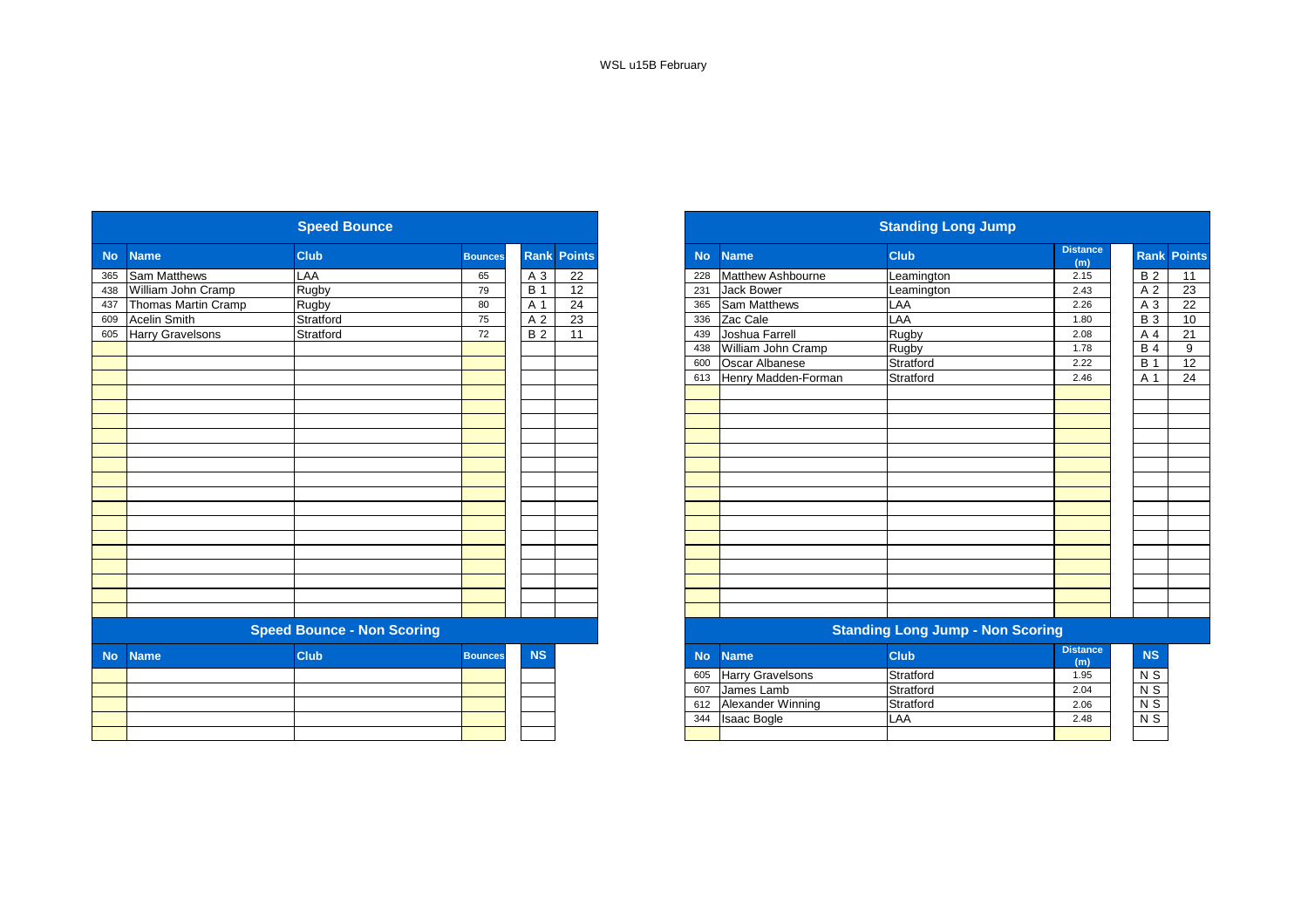|           |                          | <b>Vertical Jump</b>               |                         |                 |                 |
|-----------|--------------------------|------------------------------------|-------------------------|-----------------|-----------------|
| <b>No</b> | <b>Name</b>              | <b>Club</b>                        | <b>Distance</b><br>(cm) | <b>Rank</b>     | <b>Points</b>   |
| 228       | <b>Matthew Ashbourne</b> | Leamington                         | 52                      | A 2             | $\overline{23}$ |
| 344       | <b>Isaac Bogle</b>       | LAA                                | 67                      | A 1             | 24              |
| 365       | Sam Matthews             | LAA                                | 52                      | <b>B</b> 1      | 12              |
| 440       | Harry James Goldthorp    | Rugby                              | 38                      | <b>B</b> 3      | 10              |
| 437       | Thomas Martin Cramp      | <b>Rugby</b>                       | 39                      | A 4             | 21              |
| 607       | James Lamb               | Stratford                          | 42                      | $\overline{B2}$ | 11              |
| 612       | Alexander Winning        | Stratford                          | 51                      | A 3             | 22              |
|           |                          |                                    |                         |                 |                 |
|           |                          |                                    |                         |                 |                 |
|           |                          |                                    |                         |                 |                 |
|           |                          |                                    |                         |                 |                 |
|           |                          |                                    |                         |                 |                 |
|           |                          |                                    |                         |                 |                 |
|           |                          |                                    |                         |                 |                 |
|           |                          |                                    |                         |                 |                 |
|           |                          |                                    |                         |                 |                 |
|           |                          |                                    |                         |                 |                 |
|           |                          |                                    |                         |                 |                 |
|           |                          |                                    |                         |                 |                 |
|           |                          |                                    |                         |                 |                 |
|           |                          |                                    |                         |                 |                 |
|           |                          |                                    |                         |                 |                 |
|           |                          |                                    |                         |                 |                 |
|           |                          |                                    |                         |                 |                 |
|           |                          | <b>Vertical Jump - Non Scoring</b> |                         |                 |                 |
| <b>No</b> | <b>Name</b>              | <b>Club</b>                        | <b>Distance</b><br>(cm) | NS              |                 |
| 611       | <b>Callum West</b>       | Stratford                          | 46                      | $N$ S           |                 |
| 605       | <b>Harry Gravelsons</b>  | Stratford                          | 41                      | $N$ S           |                 |
|           |                          |                                    |                         |                 |                 |
|           |                          |                                    |                         |                 |                 |
|           |                          |                                    |                         |                 |                 |

|                           | <b>Vertical Jump</b> |                         |            |                    |
|---------------------------|----------------------|-------------------------|------------|--------------------|
| No Name                   | <b>Club</b>          | <b>Distance</b><br>(cm) |            | <b>Rank Points</b> |
| 228 Matthew Ashbourne     | Leamington           | 52                      | A 2        | 23                 |
| 344 Isaac Bogle           | LAA                  | 67                      | A 1        | 24                 |
| 365 Sam Matthews          | LAA                  | 52                      | <b>B</b> 1 | 12                 |
| 440 Harry James Goldthorp | Rugby                | 38                      | <b>B</b> 3 | 10                 |
| 437 Thomas Martin Cramp   | Rugby                | 39                      | A 4        | 21                 |
| 607 James Lamb            | Stratford            | 42                      | <b>B2</b>  | 11                 |
| 612 Alexander Winning     | Stratford            | 51                      | A 3        | 22                 |
|                           |                      |                         |            |                    |
|                           |                      |                         |            |                    |
|                           |                      |                         |            |                    |
|                           |                      |                         |            |                    |
|                           |                      |                         |            |                    |
|                           |                      |                         |            |                    |
|                           |                      |                         |            |                    |
|                           |                      |                         |            |                    |
|                           |                      |                         |            |                    |
|                           |                      |                         |            |                    |
|                           |                      |                         |            |                    |
|                           |                      |                         |            |                    |
|                           |                      |                         |            |                    |
|                           |                      |                         |            |                    |
|                           |                      |                         |            |                    |
|                           |                      |                         |            |                    |
|                           |                      |                         |            |                    |

#### **Vertical Jump - Non Scoring Standing Triple Jump - Non Scoring**

| <b>stance</b><br>(cm) | <b>NS</b>      | <b>No</b> | <b>Name</b>         | <b>Club</b> | <b>Distance</b><br>(m) | <b>NS</b>      |
|-----------------------|----------------|-----------|---------------------|-------------|------------------------|----------------|
| 46                    | N S            | 607       | IJames Lamb         | Stratford   |                        | N S            |
| 41                    | N <sub>S</sub> | 612       | Alexander Winning   | Stratford   | 6.86                   | N <sub>S</sub> |
|                       |                | 613       | Henry Madden-Forman | Stratford   | 6.52                   | N <sub>S</sub> |
|                       |                |           |                     |             |                        |                |
|                       |                |           |                     |             |                        |                |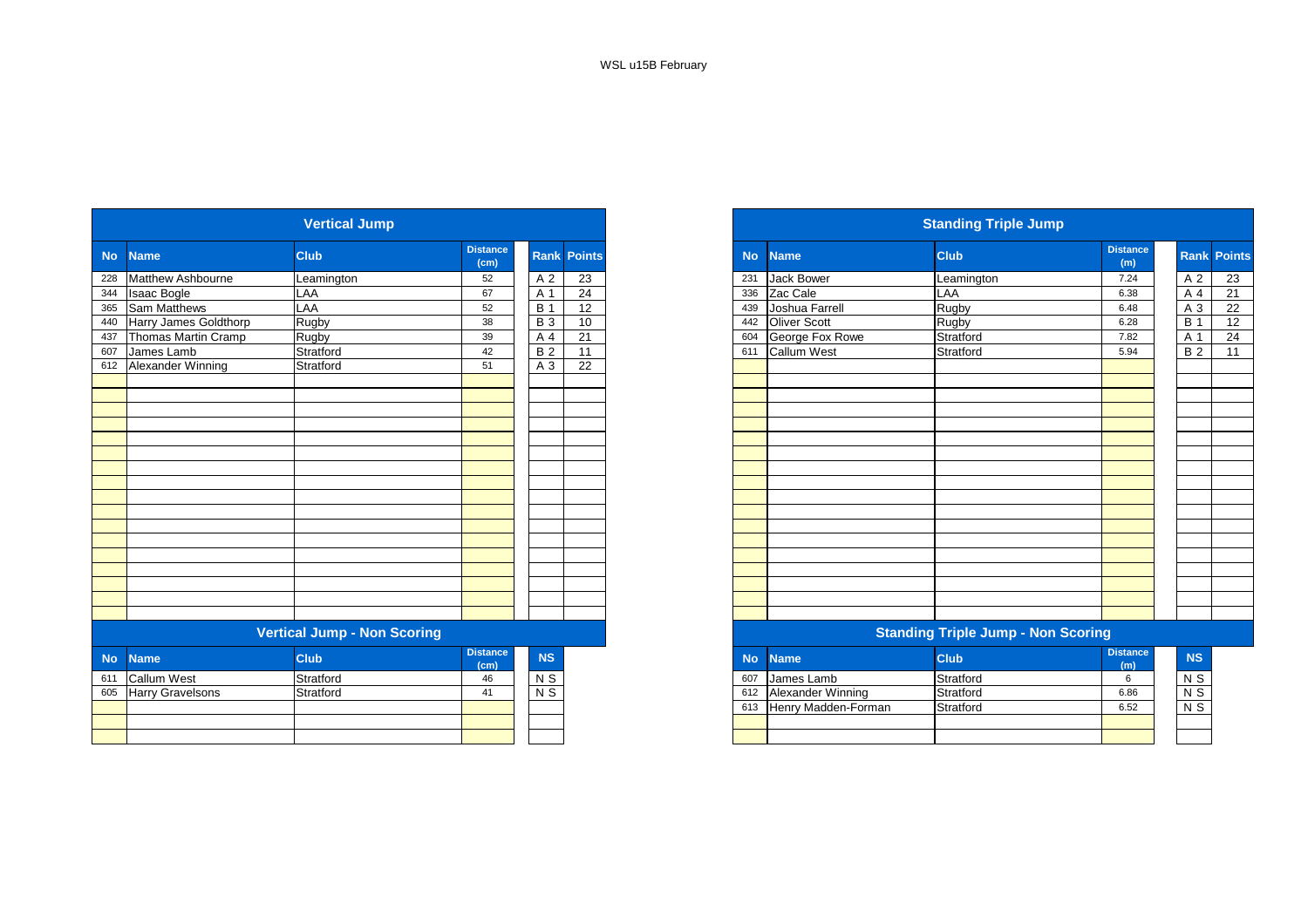|           |                         | <b>Shot Put</b>               |         |                |                    |           |             | <b>Soft Javelin</b>               |         |
|-----------|-------------------------|-------------------------------|---------|----------------|--------------------|-----------|-------------|-----------------------------------|---------|
| <b>No</b> | <b>Name</b>             | <b>Club</b>                   | Dis(m)  |                | <b>Rank Points</b> | <b>No</b> | <b>Name</b> | <b>Club</b>                       | Dis (m) |
| 228       | Matthew Ashbourne       | Leamington                    | 11.86   | A 1            | $\overline{24}$    |           |             |                                   |         |
| 344       | <b>Isaac Bogle</b>      | LAA                           | 8.96    | A 3            | 22                 |           |             |                                   |         |
| 440       | Harry James Goldthorp   | Rugby                         | 7.87    | B <sub>2</sub> | 11                 |           |             |                                   |         |
| 442       | <b>Oliver Scott</b>     | Rugby                         | 8.28    | A 4            | 21                 |           |             |                                   |         |
| 604       | George Fox Rowe         | Stratford                     | 9.98    | A 2            | 23                 |           |             |                                   |         |
| 609       | <b>Acelin Smith</b>     | Stratford                     | 8.60    | <b>B</b> 1     | 12                 |           |             |                                   |         |
|           |                         |                               |         |                |                    |           |             |                                   |         |
|           |                         |                               |         |                |                    |           |             |                                   |         |
|           |                         |                               |         |                |                    |           |             |                                   |         |
|           |                         |                               |         |                |                    |           |             |                                   |         |
|           |                         |                               |         |                |                    |           |             |                                   |         |
|           |                         |                               |         |                |                    |           |             |                                   |         |
|           |                         |                               |         |                |                    |           |             |                                   |         |
|           |                         |                               |         |                |                    |           |             |                                   |         |
|           |                         |                               |         |                |                    |           |             |                                   |         |
|           |                         |                               |         |                |                    |           |             |                                   |         |
|           |                         |                               |         |                |                    |           |             |                                   |         |
|           |                         |                               |         |                |                    |           |             |                                   |         |
|           |                         |                               |         |                |                    |           |             |                                   |         |
|           |                         |                               |         |                |                    |           |             |                                   |         |
|           |                         |                               |         |                |                    |           |             |                                   |         |
|           |                         |                               |         |                |                    |           |             |                                   |         |
|           |                         |                               |         |                |                    |           |             |                                   |         |
|           |                         |                               |         |                |                    |           |             |                                   |         |
|           |                         | <b>Shot Put - Non Scoring</b> |         |                |                    |           |             | <b>Soft Javelin - Non Scoring</b> |         |
| <b>No</b> | <b>Name</b>             | <b>Club</b>                   | Dis (m) | NS             |                    | <b>No</b> | <b>Name</b> | <b>Club</b>                       | Dis (m) |
| 605       | <b>Harry Gravelsons</b> | Stratford                     | 7.65    | $N$ S          |                    |           |             |                                   |         |
|           |                         |                               |         |                |                    |           |             |                                   |         |
|           |                         |                               |         |                |                    |           |             |                                   |         |
|           |                         |                               |         |                |                    |           |             |                                   |         |
|           |                         |                               |         |                |                    |           |             |                                   |         |

|            |                         | <b>Shot Put</b>               |         |            |                    |
|------------|-------------------------|-------------------------------|---------|------------|--------------------|
| No         | <b>Name</b>             | Club                          | Dis (m) |            | <b>Rank Points</b> |
| 228<br>344 | Matthew Ashbourne       | Leamington                    | 11.86   | A 1        | 24                 |
|            | <b>Isaac Bogle</b>      | LAA                           | 8.96    | A 3        | 22                 |
| 440        | Harry James Goldthorp   | Rugby                         | 7.87    | <b>B2</b>  | 11                 |
| 442        | Oliver Scott            | Rugby                         | 8.28    | A 4        | 21                 |
| 604        | George Fox Rowe         | Stratford                     | 9.98    | A 2        | 23                 |
| 609        | <b>Acelin Smith</b>     | Stratford                     | 8.60    | <b>B</b> 1 | 12                 |
|            |                         |                               |         |            |                    |
|            |                         |                               |         |            |                    |
|            |                         |                               |         |            |                    |
|            |                         |                               |         |            |                    |
|            |                         |                               |         |            |                    |
|            |                         |                               |         |            |                    |
|            |                         |                               |         |            |                    |
|            |                         |                               |         |            |                    |
|            |                         |                               |         |            |                    |
|            |                         |                               |         |            |                    |
|            |                         |                               |         |            |                    |
|            |                         |                               |         |            |                    |
|            |                         |                               |         |            |                    |
|            |                         |                               |         |            |                    |
|            |                         |                               |         |            |                    |
|            |                         |                               |         |            |                    |
|            |                         |                               |         |            |                    |
|            |                         |                               |         |            |                    |
|            |                         | <b>Shot Put - Non Scoring</b> |         |            |                    |
| No         | <b>Name</b>             | Club                          | Dis (m) | NS         |                    |
| 605        | <b>Harry Gravelsons</b> | Stratford                     | 7.65    | $N$ S      |                    |
|            |                         |                               |         |            |                    |
|            |                         |                               |         |            |                    |
|            |                         |                               |         |            |                    |
|            |                         |                               |         |            |                    |